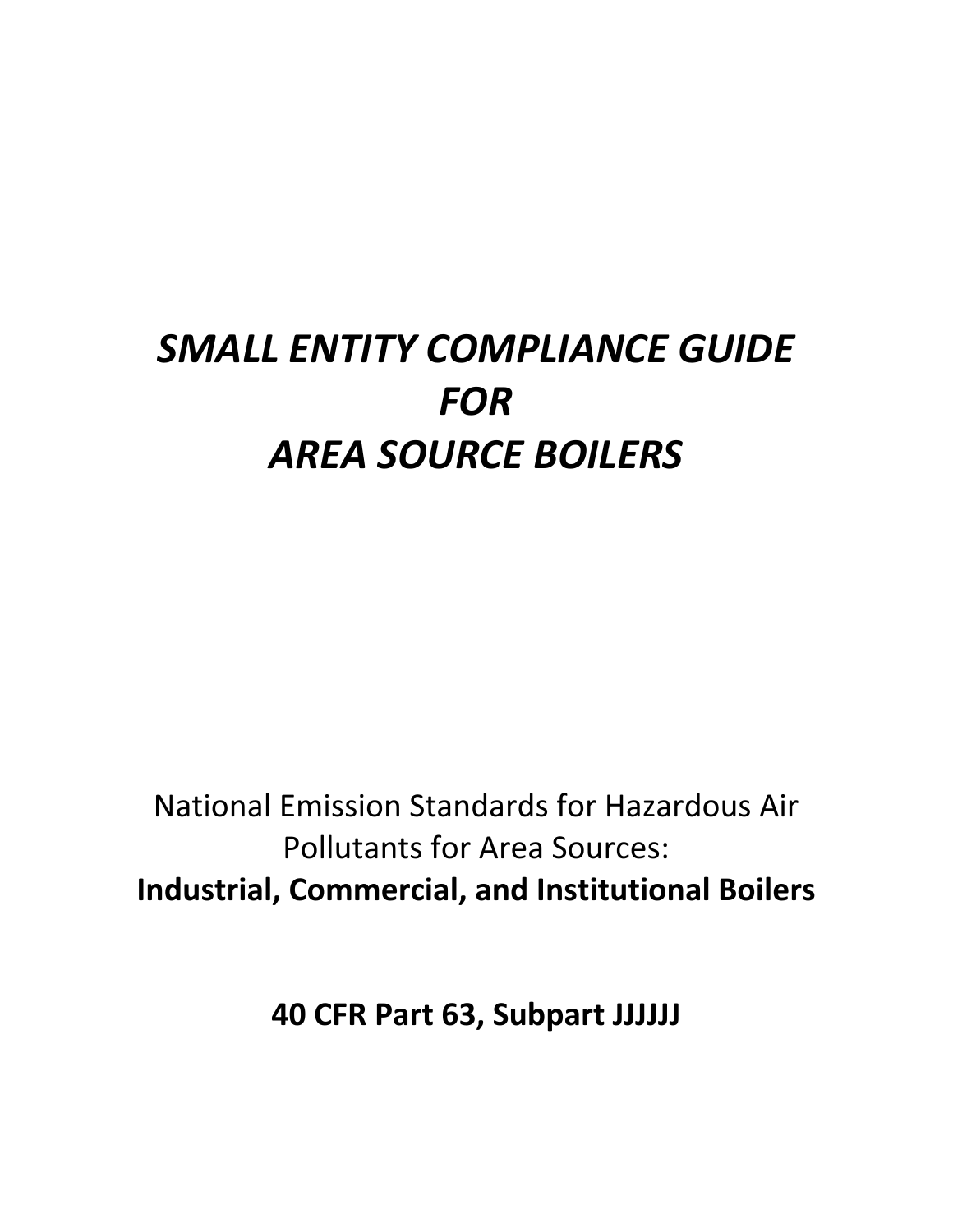## **NOTICE**

*This guide was prepared pursuant to section 212 of the Small Business Regulatory Enforcement Fairness Act of 1996 (SBREFA), Pub. L. 104-121 as amended by Pub. L. Number 110-28. THIS DOCUMENT IS NOT INTENDED, NOR CAN IT BE RELIED UPON, TO CREATE ANY RIGHTS ENFORCEABLE BY ANY PARTY IN LITIGATION WITH THE UNITED STATES. The statements in this document are intended solely as guidance to aid you in complying with NESHAP) for Area Sources: Industrial, Commercial, and Institutional Boilers, 40 CFR Part 63, Subpart JJJJJJ.* 

**The full text of the rule and additional information are available online at http://www.epa.gov/ttn/atw/boiler/boilerpg.html**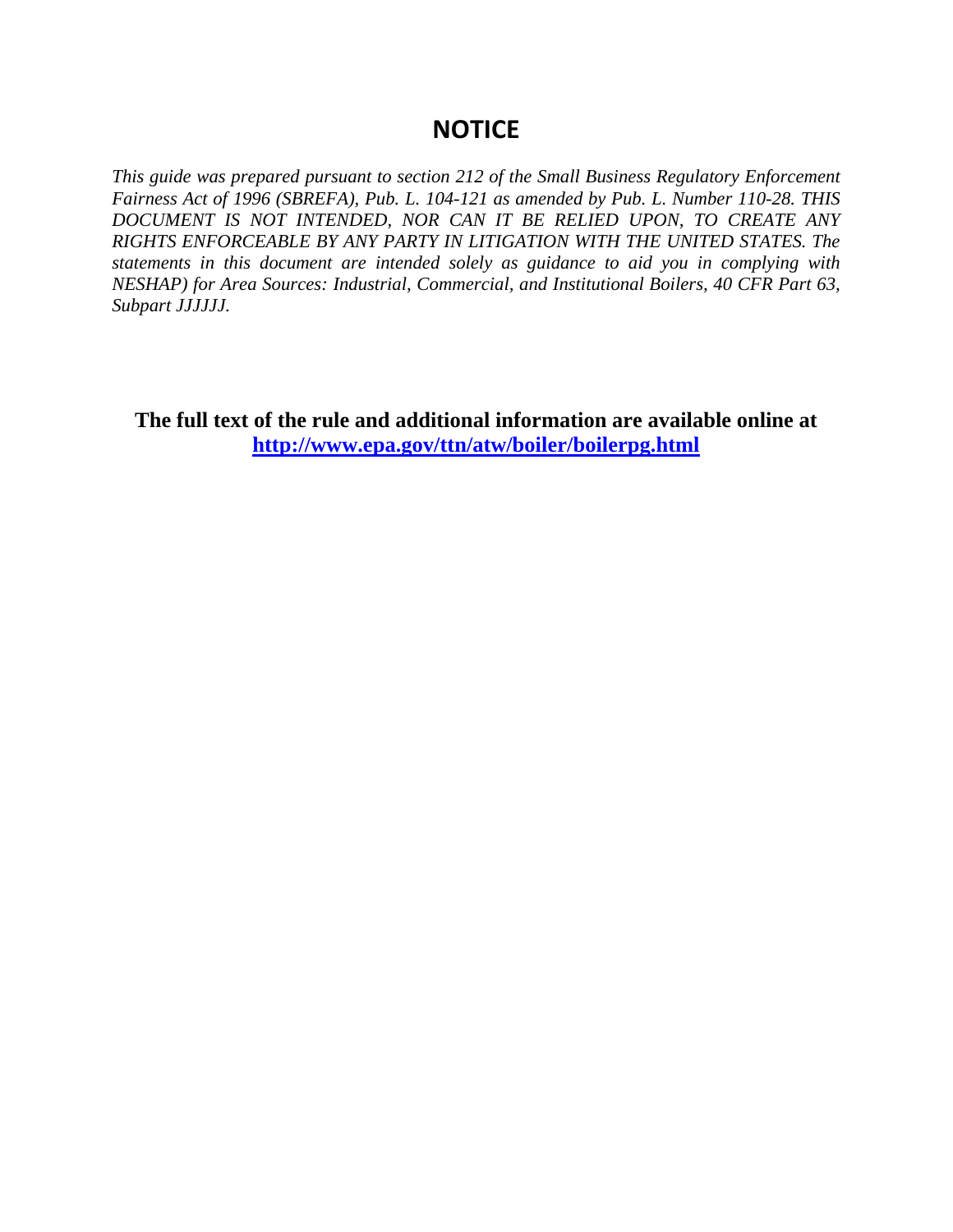## **ABOUT THIS GUIDE**

The U.S. Environmental Protection Agency (EPA) published this document as a compliance guide for small entities, as required by the Small Business Regulatory Enforcement Fairness Act. The guide is designed to help small businesses determine if and how they are affected by the National Emission Standards for Hazardous Air Pollutants (NESHAP) for Area Sources: Industrial, Commercial, and Industrial Boilers.

#### *Who should use this guide?*

If you own or operate a boiler, then you should use this guide. This guide will help you determine if and how your boiler is affected by the Boilers Area Source NESHAP.

#### *How do I use this guide?*

This guide is organized into four major sections:

- **SECTION 1: INTRODUCTION** presents three final rules that affect owners and operators of boilers, process heaters, and incinerators that burn solid waste at industrial and commercial facilities. The three final rules were published on March 21, 2011. Specific elements of the rules were reconsidered and, on December 20, 2012, EPA's actions on reconsideration of those specific elements were finalized. The section presents an overview of the rules, identifies the types of affected sources, and presents the current status of the rules.
- **SECTION 2: SUMMARY OF THE BOILERS AREA SOURCE RULE** summarizes the requirements of the Boilers Area Source NESHAP.
- **SECTION 3: HOW TO COMPLY** helps you determine your subcategory, which is based on your boiler's fuel, size, and date of construction. The section also describes five overall tasks that you have to complete, depending on your subcategory.
- **SECTION 4: OTHER INFORMATION** presents the estimated benefits and costs of the Boilers Area Source NESHAP, provides compliance assistance resources, and tells you where to obtain additional information on the rule.

This guide is intended to summarize rule requirements and provide examples and clarifications where EPA anticipates that small entities might have questions about rule requirements. Throughout this guide, citations to the actual regulatory text are referenced for both the area source boiler rule and the applicable overarching requirements from the General Provisions. You can use the Electronic Code of Federal Regulations (e-CFR) to find the appropriate sections regulatory language cited in this guide.

- Go here to access the e-CFR regulatory text for the Boilers Area Source NESHAP (scroll down do Subpart JJJJJJ).
- Go here to access the e-CFR regulatory text for the General Provisions.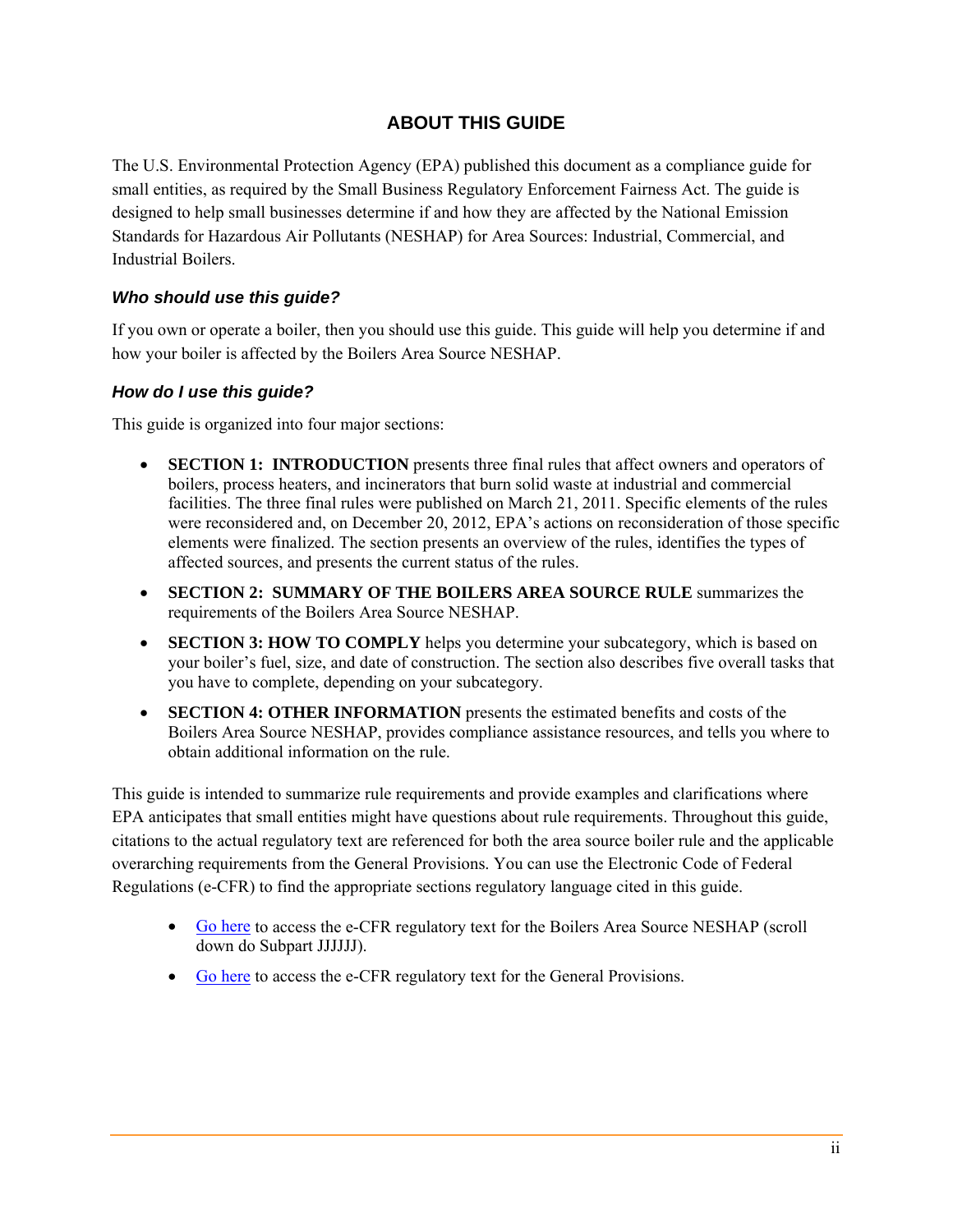## **TABLE OF CONTENTS**

i.

| 1.0<br>1.1<br>1.2<br>2.0<br>2.1<br>2.2<br>2.3<br>2.4<br>3.0<br>3.1<br>3.1.1<br>3.1.2<br>3.1.3<br>3.1.4<br>3.2<br>3.3<br>Task 2: Comply with Work/Management Practice Requirements 16<br>3.4<br>Minimize Startup/Shutdown per Manufacturer Procedures 16<br>3.4.1<br>3.4.2<br>3.4.3<br>3.5<br>3.5.1<br>3.5.2<br>3.5.3<br>3.5.4<br>3.5.5<br>Conduct Initial and Triennial (every three years) Performance Tests<br>for $Hg$ , $CO$ , $PM$<br>Conduct Initial and Subsequent Fuel Analysis for Each Type of Fuel23<br>3.5.6<br>Establish Operating Limits during the Performance Test24<br>3.5.7<br>Monitor and Collect Data to Demonstrate Continuous Compliance<br>3.5.8<br>CMS Installation, Operation, and Maintenance Requirements 27<br>3.5.9<br>3.6 |  |                                                                 | Page |
|---------------------------------------------------------------------------------------------------------------------------------------------------------------------------------------------------------------------------------------------------------------------------------------------------------------------------------------------------------------------------------------------------------------------------------------------------------------------------------------------------------------------------------------------------------------------------------------------------------------------------------------------------------------------------------------------------------------------------------------------------------|--|-----------------------------------------------------------------|------|
|                                                                                                                                                                                                                                                                                                                                                                                                                                                                                                                                                                                                                                                                                                                                                         |  |                                                                 |      |
|                                                                                                                                                                                                                                                                                                                                                                                                                                                                                                                                                                                                                                                                                                                                                         |  |                                                                 |      |
|                                                                                                                                                                                                                                                                                                                                                                                                                                                                                                                                                                                                                                                                                                                                                         |  |                                                                 |      |
|                                                                                                                                                                                                                                                                                                                                                                                                                                                                                                                                                                                                                                                                                                                                                         |  |                                                                 |      |
|                                                                                                                                                                                                                                                                                                                                                                                                                                                                                                                                                                                                                                                                                                                                                         |  |                                                                 |      |
|                                                                                                                                                                                                                                                                                                                                                                                                                                                                                                                                                                                                                                                                                                                                                         |  |                                                                 |      |
|                                                                                                                                                                                                                                                                                                                                                                                                                                                                                                                                                                                                                                                                                                                                                         |  |                                                                 |      |
|                                                                                                                                                                                                                                                                                                                                                                                                                                                                                                                                                                                                                                                                                                                                                         |  |                                                                 |      |
|                                                                                                                                                                                                                                                                                                                                                                                                                                                                                                                                                                                                                                                                                                                                                         |  |                                                                 |      |
|                                                                                                                                                                                                                                                                                                                                                                                                                                                                                                                                                                                                                                                                                                                                                         |  |                                                                 |      |
|                                                                                                                                                                                                                                                                                                                                                                                                                                                                                                                                                                                                                                                                                                                                                         |  |                                                                 |      |
|                                                                                                                                                                                                                                                                                                                                                                                                                                                                                                                                                                                                                                                                                                                                                         |  |                                                                 |      |
|                                                                                                                                                                                                                                                                                                                                                                                                                                                                                                                                                                                                                                                                                                                                                         |  |                                                                 |      |
|                                                                                                                                                                                                                                                                                                                                                                                                                                                                                                                                                                                                                                                                                                                                                         |  |                                                                 |      |
|                                                                                                                                                                                                                                                                                                                                                                                                                                                                                                                                                                                                                                                                                                                                                         |  |                                                                 |      |
|                                                                                                                                                                                                                                                                                                                                                                                                                                                                                                                                                                                                                                                                                                                                                         |  |                                                                 |      |
|                                                                                                                                                                                                                                                                                                                                                                                                                                                                                                                                                                                                                                                                                                                                                         |  |                                                                 |      |
|                                                                                                                                                                                                                                                                                                                                                                                                                                                                                                                                                                                                                                                                                                                                                         |  |                                                                 |      |
|                                                                                                                                                                                                                                                                                                                                                                                                                                                                                                                                                                                                                                                                                                                                                         |  |                                                                 |      |
|                                                                                                                                                                                                                                                                                                                                                                                                                                                                                                                                                                                                                                                                                                                                                         |  |                                                                 |      |
|                                                                                                                                                                                                                                                                                                                                                                                                                                                                                                                                                                                                                                                                                                                                                         |  |                                                                 |      |
|                                                                                                                                                                                                                                                                                                                                                                                                                                                                                                                                                                                                                                                                                                                                                         |  |                                                                 |      |
|                                                                                                                                                                                                                                                                                                                                                                                                                                                                                                                                                                                                                                                                                                                                                         |  |                                                                 |      |
|                                                                                                                                                                                                                                                                                                                                                                                                                                                                                                                                                                                                                                                                                                                                                         |  |                                                                 |      |
|                                                                                                                                                                                                                                                                                                                                                                                                                                                                                                                                                                                                                                                                                                                                                         |  |                                                                 |      |
|                                                                                                                                                                                                                                                                                                                                                                                                                                                                                                                                                                                                                                                                                                                                                         |  |                                                                 |      |
|                                                                                                                                                                                                                                                                                                                                                                                                                                                                                                                                                                                                                                                                                                                                                         |  |                                                                 | .22  |
|                                                                                                                                                                                                                                                                                                                                                                                                                                                                                                                                                                                                                                                                                                                                                         |  |                                                                 |      |
|                                                                                                                                                                                                                                                                                                                                                                                                                                                                                                                                                                                                                                                                                                                                                         |  |                                                                 |      |
|                                                                                                                                                                                                                                                                                                                                                                                                                                                                                                                                                                                                                                                                                                                                                         |  |                                                                 |      |
|                                                                                                                                                                                                                                                                                                                                                                                                                                                                                                                                                                                                                                                                                                                                                         |  |                                                                 |      |
|                                                                                                                                                                                                                                                                                                                                                                                                                                                                                                                                                                                                                                                                                                                                                         |  |                                                                 |      |
|                                                                                                                                                                                                                                                                                                                                                                                                                                                                                                                                                                                                                                                                                                                                                         |  | General Requirements for Records and Certifications 27<br>3.6.1 |      |
| Work Practice Standards/Management Practices Recordkeeping29<br>3.6.2                                                                                                                                                                                                                                                                                                                                                                                                                                                                                                                                                                                                                                                                                   |  |                                                                 |      |
| 3.6.3                                                                                                                                                                                                                                                                                                                                                                                                                                                                                                                                                                                                                                                                                                                                                   |  |                                                                 |      |
| 3.7                                                                                                                                                                                                                                                                                                                                                                                                                                                                                                                                                                                                                                                                                                                                                     |  |                                                                 |      |
| Commencing or Recommencing Combustion of Solid Waste 31<br>3.7.1                                                                                                                                                                                                                                                                                                                                                                                                                                                                                                                                                                                                                                                                                        |  |                                                                 |      |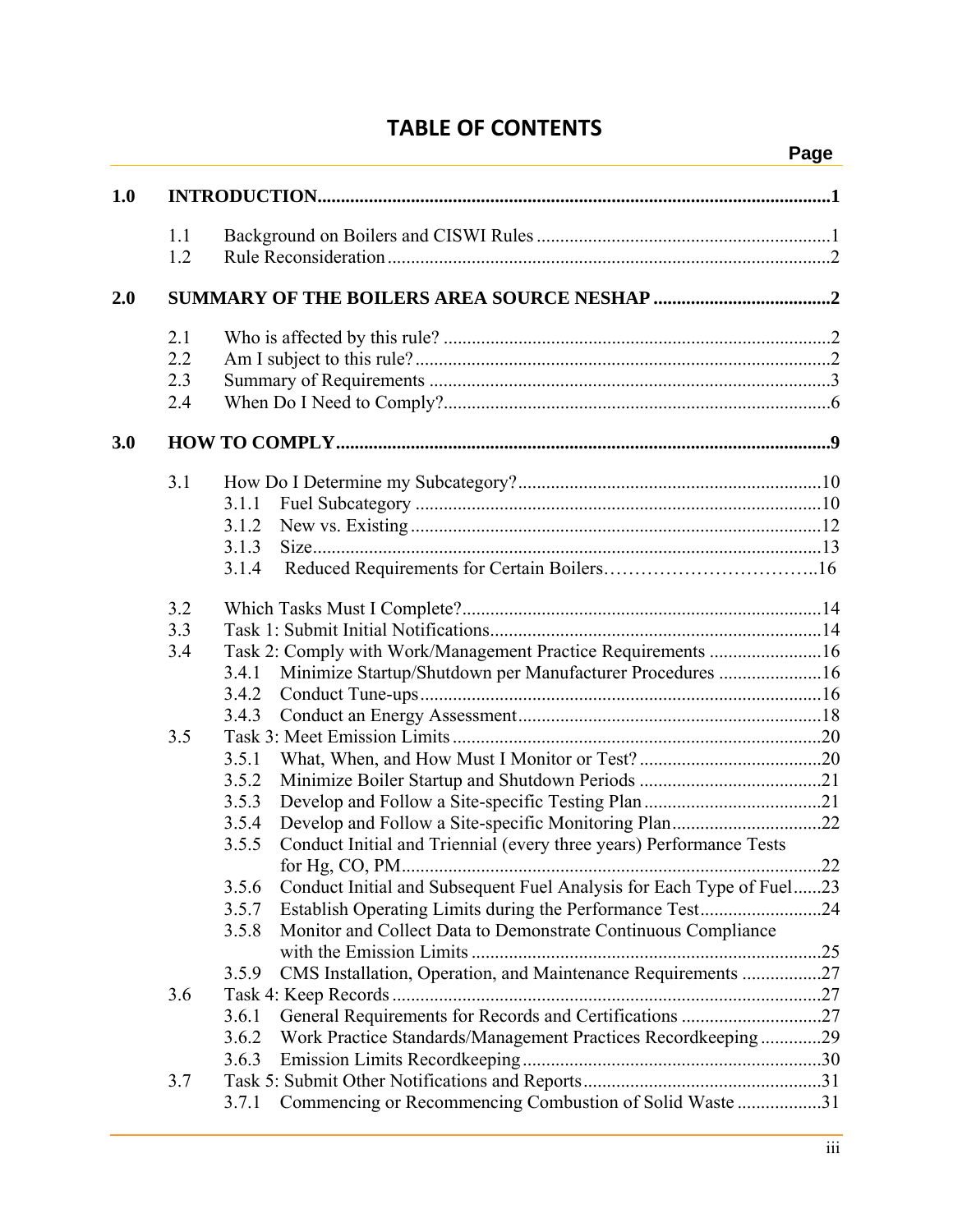## **TABLE OF CONTENTS (Continued)**

## *Page*

|     |     | 3.7.2 Switching Fuels/Making Physical Changes/Taking Permit Limits 31<br>373<br>3.7.4 |  |
|-----|-----|---------------------------------------------------------------------------------------|--|
|     |     |                                                                                       |  |
| 4.0 |     |                                                                                       |  |
|     | 4.1 |                                                                                       |  |
|     | 4.2 |                                                                                       |  |
|     | 4.3 |                                                                                       |  |
|     | 4.4 |                                                                                       |  |
|     |     |                                                                                       |  |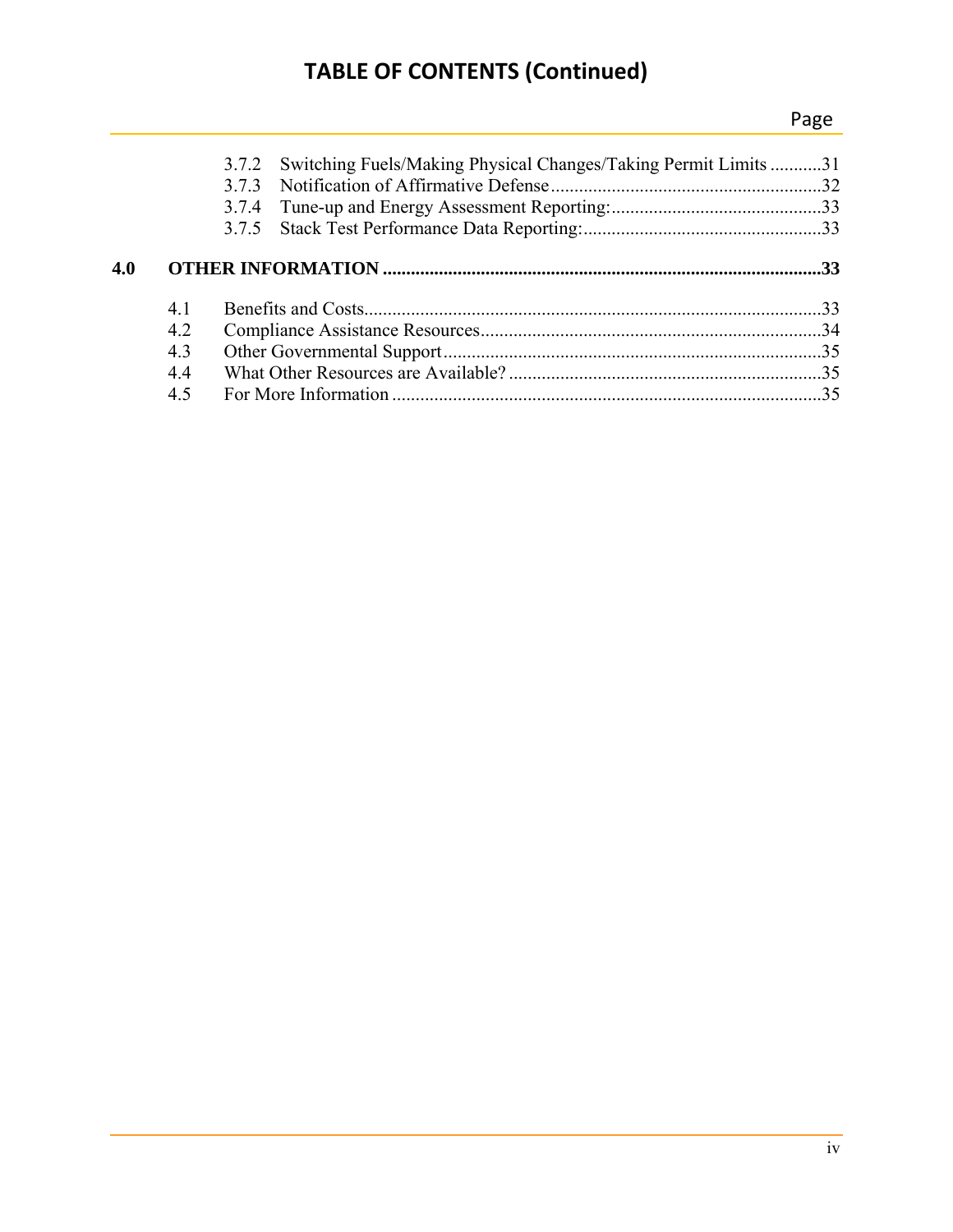## **LIST OF TABLES**

| Table 1. Summary of Boiler Area Source NESHAP Emission Limit and Work/Management      |  |
|---------------------------------------------------------------------------------------|--|
|                                                                                       |  |
|                                                                                       |  |
|                                                                                       |  |
| Table 5. Notification of Compliance Status: Certifications and Other Requirements  16 |  |
|                                                                                       |  |
|                                                                                       |  |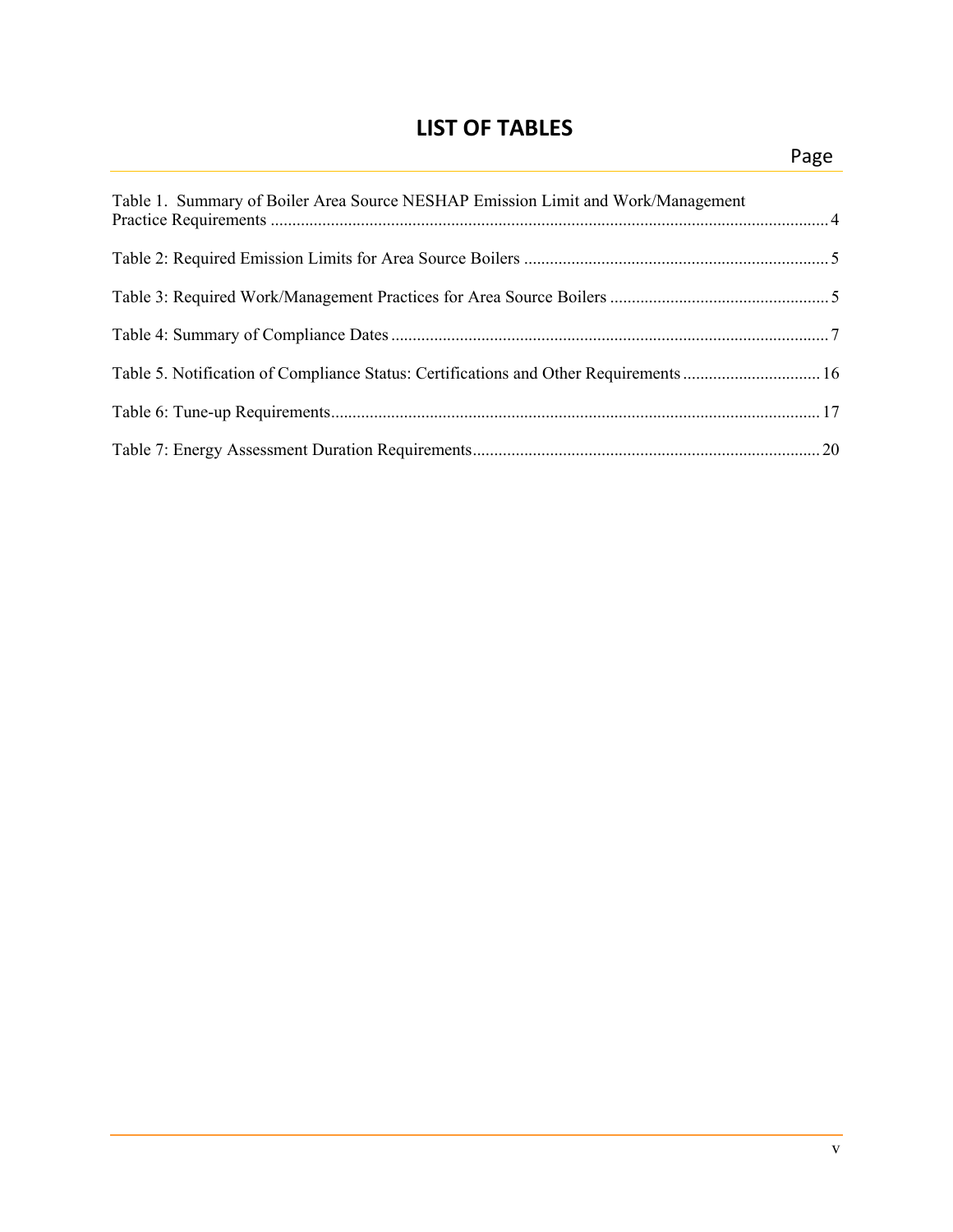## **1.0 INTRODUCTION**

## **1.1 Background on Boilers and CISWI Rules**

This section will help you determine what regulations cover different types of boilers.

EPA published three final air emissions standards in the Federal Register on March 21, 2011. They reduce emissions of air pollutants from:

- Boilers and process heaters at major sources of air toxics ("major sources")
- Boilers at area sources of air toxics ("area sources")
- Commercial and Industrial Solid Waste Incinerators (CISWI)

Under the Clean Air Act (CAA), EPA classifies sources by the amount of toxic pollution they emit. A "major source" facility emits 10 or more tons per year of any single air toxic or 25 or more tons per year of any combination of air toxics. Any facilities that are not major sources are classified as area sources.

For more information on how to estimate the amount of emissions from your source, see the EPA Emission Inventory Improvement Program document, "Preferred and Alternative Methods for Estimating Air Emissions from Boilers" (http://www.epa.gov/ttn/chief/eiip/techreport/volume02/ii02.pdf). Chapters 4 and 5 show emissions calculation methods.

**Boilers** burn coal and other substances such as oil or biomass (e.g., wood) to produce steam and/or hot water, which is then used for energy or heat.

**Area source boilers** may be used for industrial applications, such as manufacturing and processing facilities. The majority of area source boilers, however, are located at commercial facilities-- such as laundries and apartments-- and institutional facilities, such as educational and religious facilities and municipal buildings.

In contrast, the majority of **major source boilers and process heaters** are located at industrial facilities such as refineries, chemical and manufacturing plants, and paper mills. However, they may also provide heat for commercial facilities, such as warehouses, or institutional facilities, such as universities.

**Boilers or process heaters that combust any material identified as a non-hazardous solid waste** are subject to air emission standards for incinerators rather than for boilers, with limited exceptions. This means that owners or operators must first determine whether the combustion unit is subject to one of the boiler standards or to the incinerator standards.

Boilers that combust solid waste at commercial and industrial facilities are most likely subject to air emission standards for commercial industrial solid waste incinerators (CISWI). The CISWI rule does not differentiate between major and area sources. More information on this rule can be found at http://www.epa.gov/ttn/atw/129/ciwi/ciwipg.html.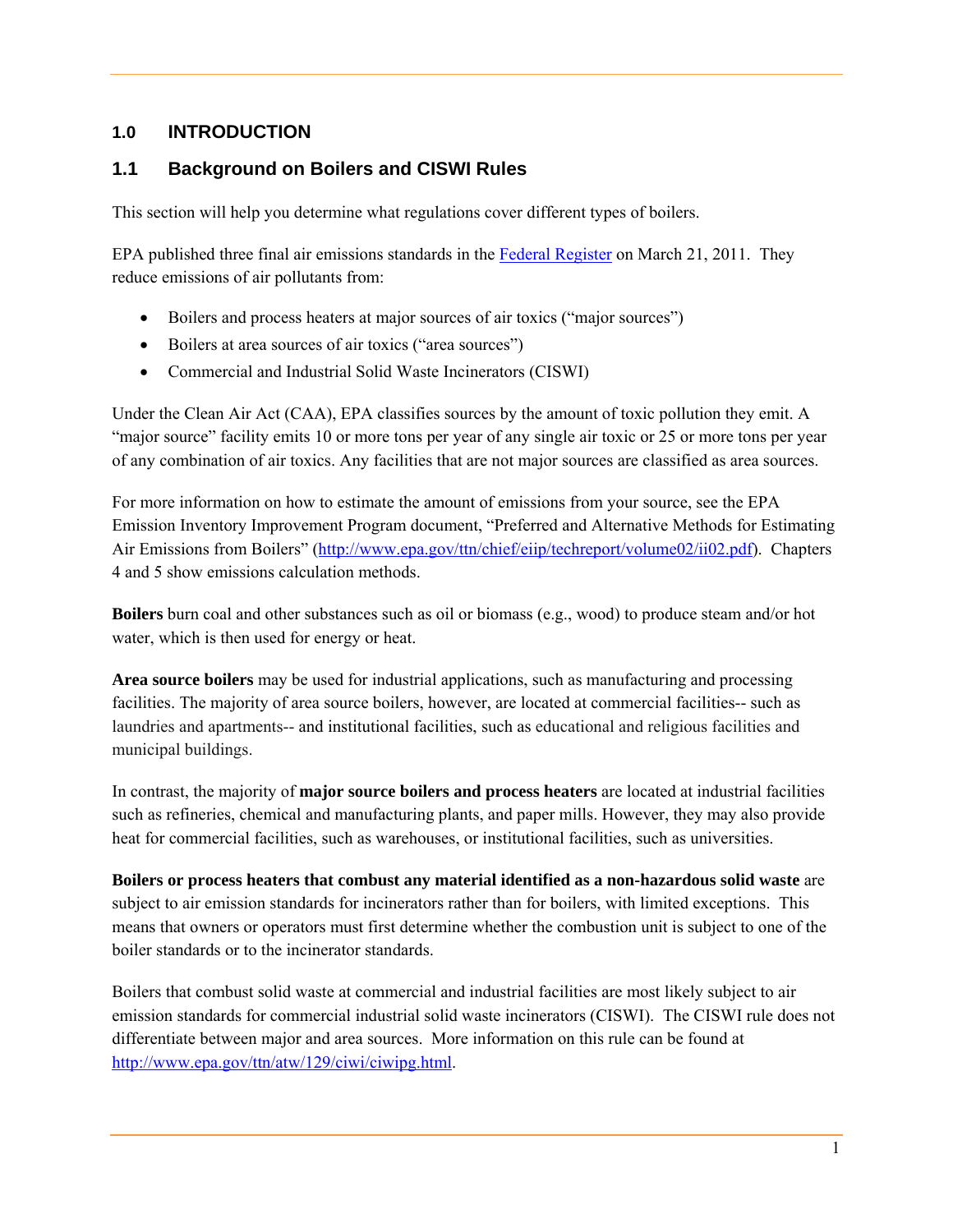## **1.2 Rule Reconsideration**

On March 21, 2011, EPA announced that it would reconsider the area and major source boiler rules, as well as the CISWI rule, because the public did not have sufficient opportunity to comment on some of the provisions of the final rules. As a result, further public review and feedback was required to meet the legal obligations under the CAA. While EPA conducted a reconsideration of the area source boiler rule, affected sources subject to those standards were required to comply with all requirements of the rule as published in the Federal Register on March 21, 2011. On December 23, 2011, EPA proposed specific parts of the standards for reconsideration. EPA published its final action on reconsideration of those specific elements on January 31, 2013 (Boilers Major Source NESHAP), February 1, 2013 (Boilers Area Source NESHAP), and February 7, 2013 (CISWI Rule) in the Federal Register. As part of that final action for area source boilers, EPA made technical corrections to the final rule to clarify definitions, references, applicability, and compliance issues raised by stakeholders affected by the rule.

## **2.0 SUMMARY OF THE BOILERS AREA SOURCE NESHAP**

## **2.1 Who is affected by this rule?**

Most boilers covered by the Boilers Area Source NESHAP are located at commercial and institutional facilities, with a smaller amount in the industrial sector. This rule covers boilers located at area source facilities that burn coal, oil, biomass, or other solid and liquid non-waste materials.

This rule does **NOT** apply to boilers that burn only gaseous fuels or any solid waste.

Commercial boilers include those found in stores/malls, laundries, apartments, restaurants, and hotels/motels. Institutional boilers are found in many locations, including medical centers (hospitals, clinics, nursing homes), educational and religious facilities (schools, universities, churches), and municipal buildings (courthouses, prisons). Industrial boilers are found in manufacturing, processing, mining, refining, or any other industry.

## **2.2 Am I subject to this rule?**

You are subject to the Boilers Area Source NESHAP if you own or operate an industrial, commercial, or institutional boiler that is located at, or is part of, a facility that is classified as an area source of hazardous air pollutants (HAP).

A "major source" HAP facility emits 10 or more tons per year of any single air toxic or 25 or more tons per year of any combination of air toxics. The list of air toxics is available on the EPA website. Any facilities that are not major sources of HAP are classified as area sources. See the EPA Emission Inventory Improvement Program document, "Preferred and Alternative Methods for Estimating Air Emissions from Boilers," Chapters 4 and 5 for information on how to estimate emissions from your source.

**Reminder:** Although this guidance document provides sample calculations for estimating emissions from boilers, you must estimate the emissions from all HAPemitting combustion equipment and processes at your facility to determine whether your source is major or area.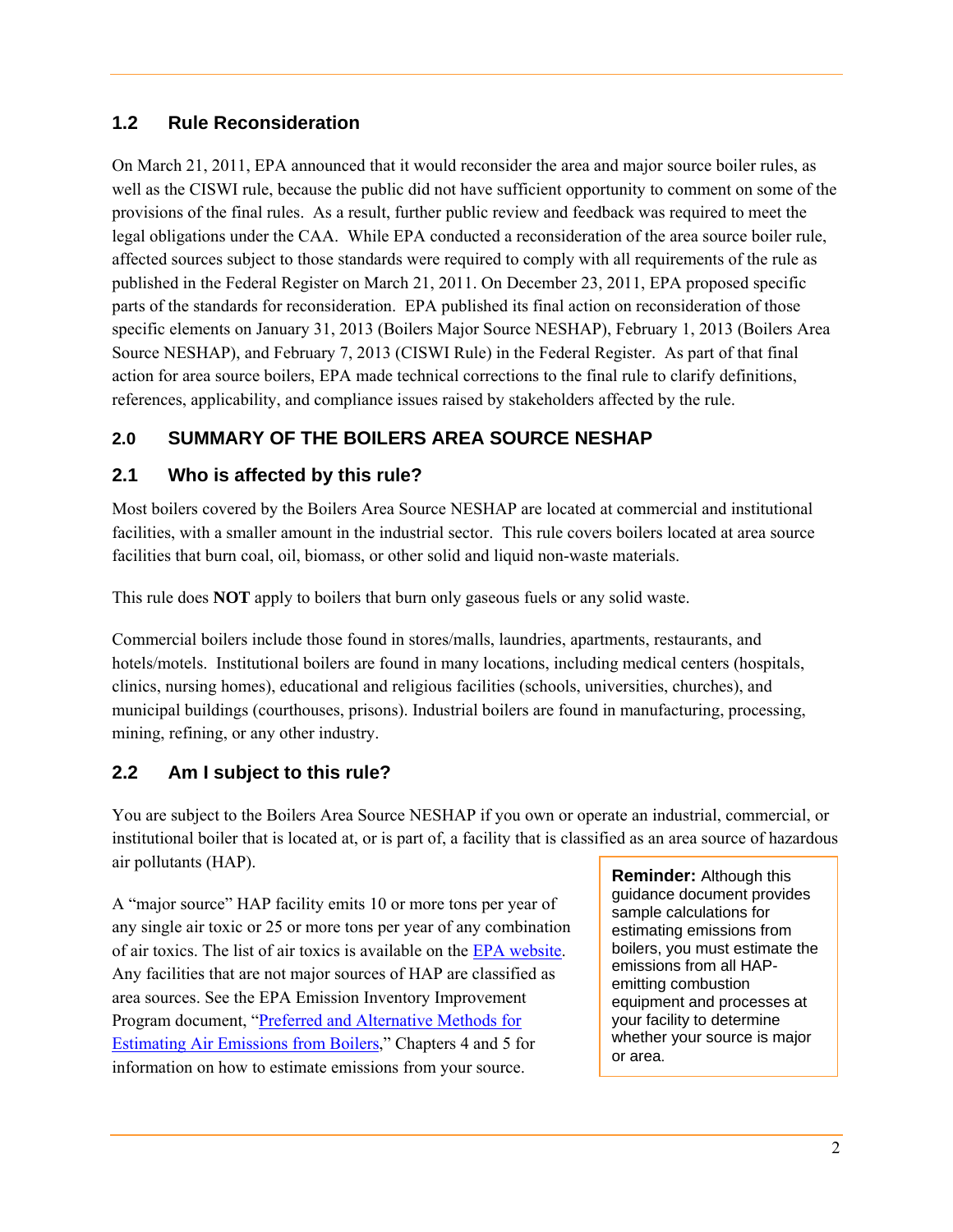#### **The following area source units are NOT subject to the Boilers Area Source NESHAP:**

- Any gas-fired boiler.<sup>1</sup>
- Hot water heaters with a capacity of no more than 120 U.S. gallons burning gaseous, liquid, or biomass fuel and hot water boilers (i.e., not generating steam) with a heat input capacity of less than 1.6 million British thermal units (Btu) per hour (MMBtu/hr) burning gaseous, liquid, or biomass fuel.
- Temporary boilers (units used in place of another boiler while that unit is being replaced or repaired, usually for less than 12 months, unless an extension is approved).
- Residential boilers (provide hot water, heat or power for a residential unit of up to four families, or a single unit residence that has been converted or subdivided into apartments or condos).
- Electric boilers.

-

- Waste heat boilers, also known as heat recovery steam generators (these boilers recover traditionally unused energy and convert it to usable heat).
- Boilers that are used as control devices for other standards, where at least 50 percent of the average annual heat input to the boiler during any 3 consecutive years is provided by the other regulated gas streams.
- Research and development boilers.
- Boilers subject to other NESHAP standards, Section 129 standards, or hazardous waste boilers.

## **2.3 Summary of Requirements**

EPA is regulating area source boilers based on three components: the type of fuel burned in the boiler, whether the boiler is new or existing, and the size of the boiler. Boilers are designed differently depending on what kind of fuel they burn- coal, oil, or biomass. The distinction between boilers based on size is:

- Large area source boilers have a heat input capacity greater than or equal to 10 MMBtu/hr.
- Small area source boilers have a heat input capacity less than 10 MMBtu/hr.

Also, separate requirements are set for certain boilers:

- Seasonally-operated boilers [biomass- or oil-fired units that are shutdown for at least 7 consecutive months (or 210 consecutive days) each 12-month period due to seasonal conditions, except for periodic testing (not to exceed a combined total of 15 days during the shutdown)].
- Limited-use boilers (units that burn any amount of solid or liquid fuels and have a federally enforceable average annual capacity factor of no more than 10 percent).
- Oil-fired boilers with heat input capacity equal to or less than 5 MMBtu/hr.
- Boilers with an oxygen trim system that maintains an optimum air-to-fuel ratio.

<sup>&</sup>lt;sup>1</sup> *Gaseous fuels* include, but are not limited to: natural gas, process gas, landfill gas, coal-derived gas, refinery gas, hydrogen, and biogas. *Gas-fired boiler* includes any boiler that burns gaseous fuels not combined with any solid fuels. A gas-fired boiler that periodically fires liquid fuels during periods of gas curtailment, gas supply interruption, startups, or for periodic (not to exceed 48 hours per year) testing is still considered a gas-fired boiler.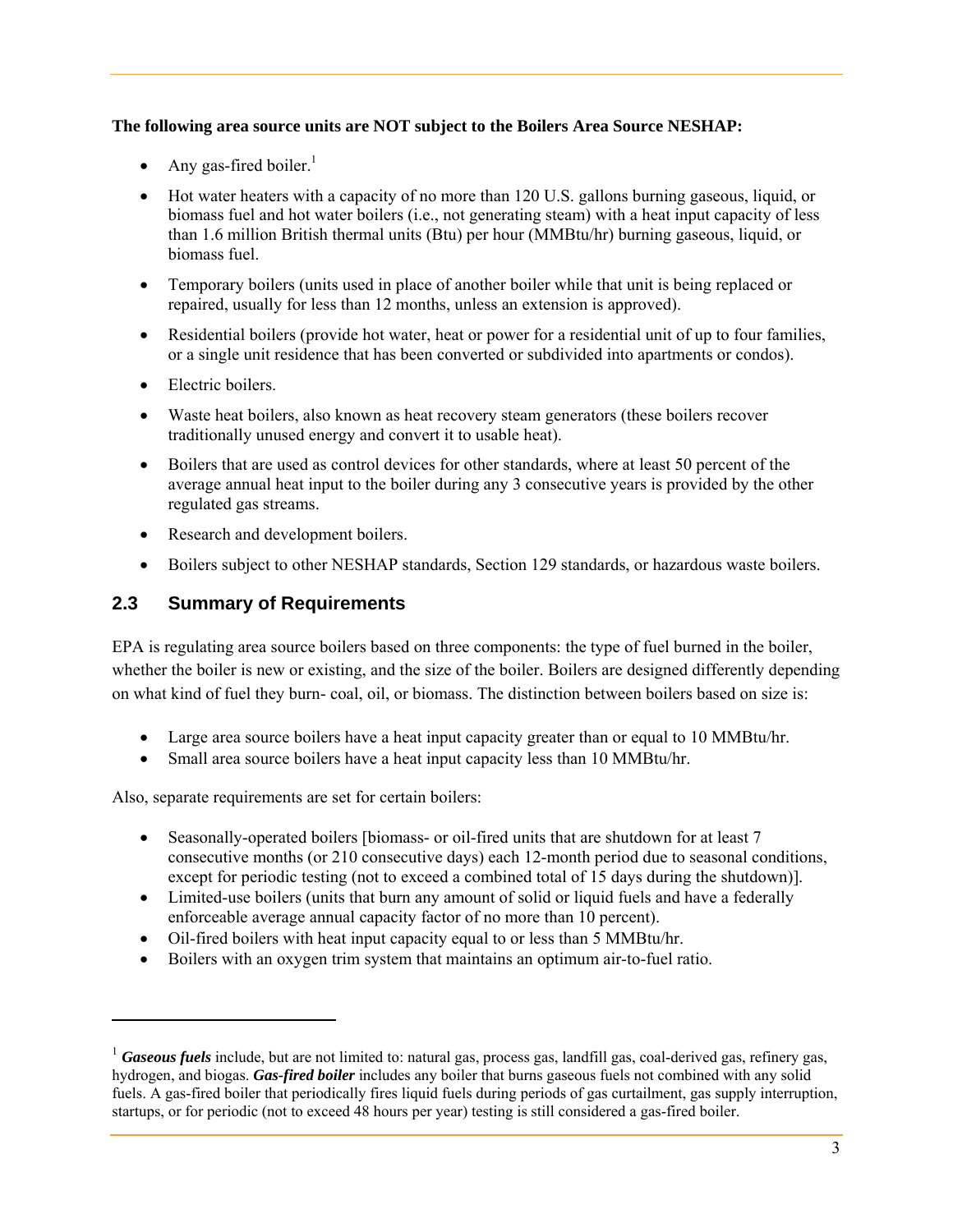|                                               | <b>Subcategory</b>                                                                                                             | <b>Summary of Requirement</b>                                                   |                                                                                                                       |
|-----------------------------------------------|--------------------------------------------------------------------------------------------------------------------------------|---------------------------------------------------------------------------------|-----------------------------------------------------------------------------------------------------------------------|
|                                               |                                                                                                                                | Gas (all types)                                                                 | No requirements (not covered by the<br>rule)                                                                          |
| <b>Existing large</b>                         | i.e., commenced construction or                                                                                                | Coal<br>(excluding<br>limited-use<br>boilers)                                   | Numeric emission limits for mercury<br>(Hg) and carbon monoxide (CO)<br>One-time energy assessment<br>$\bullet$       |
| area source<br>boilers <sup>1</sup>           | reconstruction of the boiler on<br>or before June 4, 2010; greater<br>than or equal to 10 MMBtu/hr                             | <b>Biomass and Oil</b>                                                          | Tune-up every other year or every 5<br>$\bullet$<br>years<br>One-time energy assessment<br>No numeric emission limits |
|                                               |                                                                                                                                | Limited-use<br>coal                                                             | Tune-up every 5 years<br>$\bullet$<br>No energy assessment<br>$\bullet$<br>No numeric emission limits<br>$\bullet$    |
| <b>Existing small</b>                         | i.e., commenced construction or<br>reconstruction of the boiler on                                                             | Gas (all types)                                                                 | No requirements (not covered by the<br>$\bullet$<br>rule)                                                             |
| area source<br>boilers <sup>1</sup>           | or before June 4, 2010; less than<br>10 MMBtu/hr                                                                               | Coal, Biomass<br>and Oil                                                        | Tune-up every other year or every 5<br>years<br>No numeric emission limits<br>$\bullet$                               |
|                                               | i.e., commenced construction or<br>reconstruction of the boiler<br>after June 4, 2010; greater than<br>or equal to 10 MMBtu/hr | Gas (all types)                                                                 | No requirements (not covered by rule)                                                                                 |
| New large area<br>source boilers <sup>2</sup> |                                                                                                                                | Coal<br>(excluding<br>limited-use<br>boilers)                                   | Numeric emission limits for Hg, CO,<br>and particulate matter (PM)                                                    |
|                                               |                                                                                                                                | <b>Biomass and Oil</b><br>(excluding<br>limited-use and<br>seasonal<br>boilers) | Numeric emission limit for PM <sup>3</sup><br>Tune-up every other year or every 5<br>years                            |
|                                               |                                                                                                                                | Limited-use<br>coal                                                             | Tune-up every 5 years<br>$\bullet$<br>No numeric emission limits                                                      |
|                                               |                                                                                                                                | Limited-use and<br>seasonal<br>biomass and oil                                  | Tune-up every 5 years<br>No numeric emission limits<br>$\bullet$                                                      |
|                                               | i.e., commenced construction or                                                                                                | Gas (all types)                                                                 | No requirements (not covered by the<br>$\bullet$<br>rule)                                                             |
| New small area<br>source boilers <sup>2</sup> | reconstruction of the boiler<br>after June 4, 2010; less than 10<br>MMBtu/hr                                                   | Coal, Biomass<br>and Oil                                                        | Tune-up every other year or every 5<br>years<br>No numeric emission limits<br>$\bullet$                               |

## **Table 1. Summary of Boiler Area Source NESHAP Emission Limit and Work/Management Practice Requirements**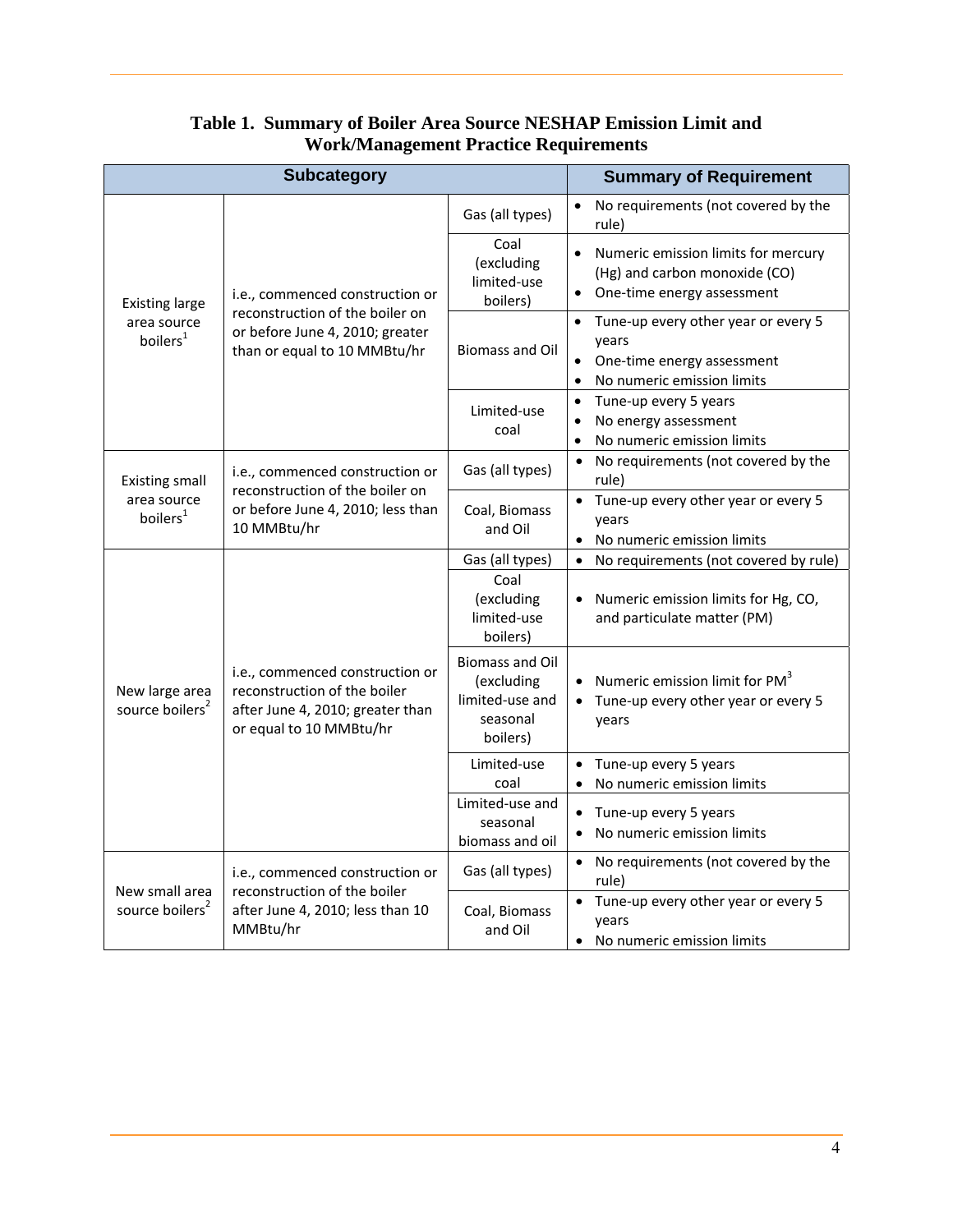<sup>1</sup> An existing dual-fuel fired boiler meeting the definition of gas-fired boiler that meets the applicability requirements of subpart JJJJJJ after June 4, 2010 due to a fuel switch from gaseous fuel to solid fossil fuel, biomass, or liquid fuel is considered to be an existing source under this subpart as long as the boiler was designed to

accommodate the alternate fuel.<br><sup>2</sup> A new or reconstructed dual-fuel fired boiler meeting the definition of gas-fired boiler that meets the applicability criteria of subpart JJJJJJ after June 4, 2010 due to a fuel switch from gaseous fuel to solid fossil fuel, biomass, or liquid fuel is considered to be a new source under this subpart.

 $3$  New oil-fired boilers that combust only oil that contains no more than 0.50 weight percent sulfur or a mixture of 0.50 weight percent sulfur oil with other fuels not subject to a PM emission limit under this subpart and that do not use a post-combustion technology (except a wet scrubber) to reduce PM or sulfur dioxide emissions are not subject to the PM emission limit.

| Subcategory                                                                        | Hg, lb/MMBtu | $CO$ , ppm $@3%$<br>O <sub>2</sub> | PM, lb/MMBtu                                     |
|------------------------------------------------------------------------------------|--------------|------------------------------------|--------------------------------------------------|
| New large coal (excluding limited-use<br>boilers)                                  | 0.000022     | 420                                | 0.03 (≥30 MMBtu/hr)<br>0.42 (≥10 to <30 MMBtu/hr |
| New large biomass (excluding<br>seasonal boilers and limited-use<br>boilers)       |              |                                    | 0.03 (≥30 MMBtu/hr)<br>0.07 (≥10 to <30 MMBtu/hr |
| New large oil <sup>1</sup> (excluding seasonal<br>boilers and limited-use boilers) |              |                                    | 0.03                                             |
| Existing large coal (excluding limited-<br>use boilers)                            | 0.000022     | 420                                |                                                  |

**Table 2: Required Emission Limits for Area Source Boilers** 

<sup>1</sup>See footnote 3 to Table 1 of this guide.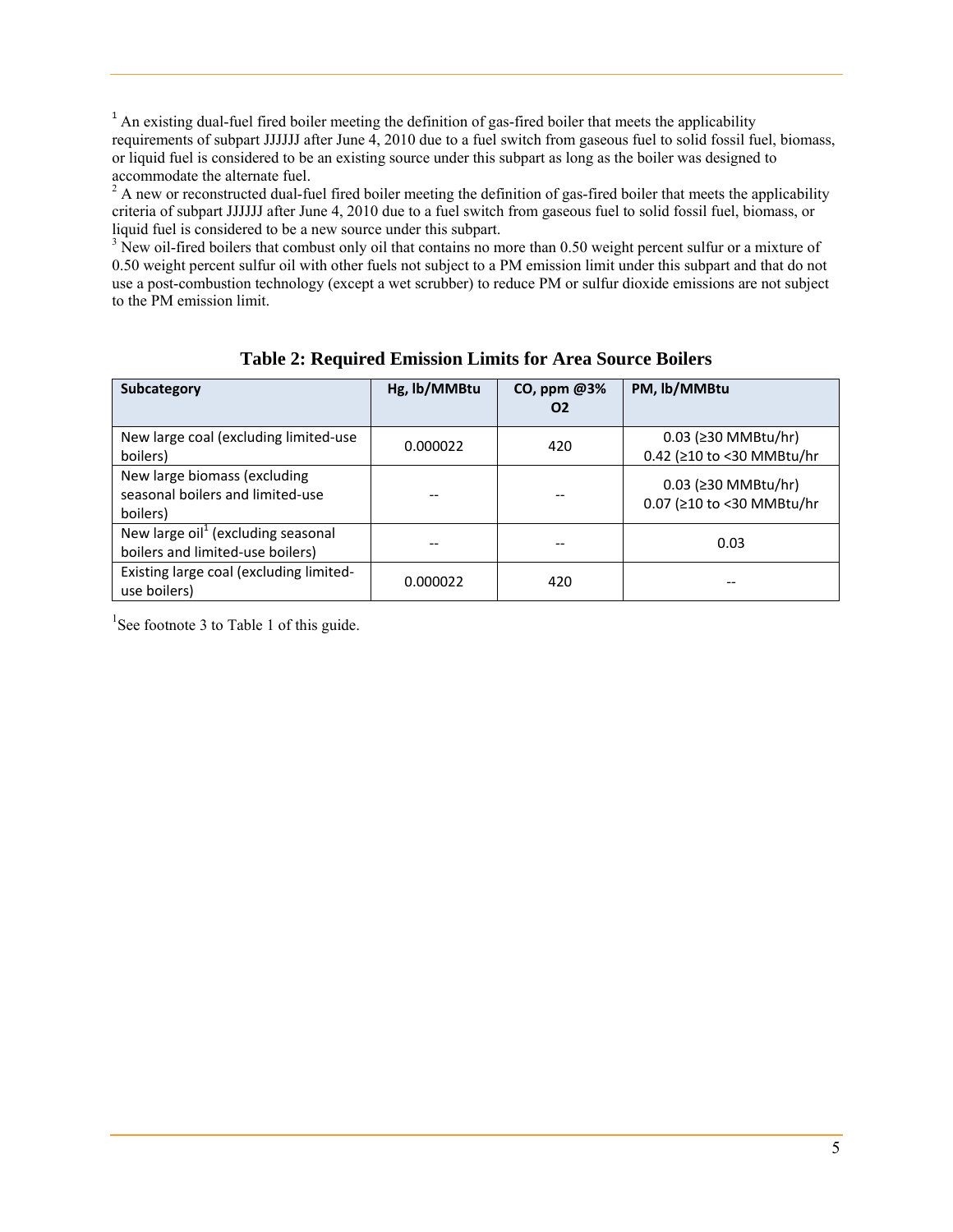| Subcategory                                                                                                                                                     | <b>Biennial Tune-up</b>                       | 5-year Tune-up                                | <b>One-time Energy Assessment<sup>2</sup></b>                                                                                                                      |  |  |  |
|-----------------------------------------------------------------------------------------------------------------------------------------------------------------|-----------------------------------------------|-----------------------------------------------|--------------------------------------------------------------------------------------------------------------------------------------------------------------------|--|--|--|
| Small coal-fired boilers<br>(excluding limited-use boilers<br>and boilers with an oxygen trim<br>system)                                                        | Yes;<br>No initial tune-up<br>for new boilers |                                               | N <sub>0</sub>                                                                                                                                                     |  |  |  |
| Oil-fired boilers with heat input<br>capacity $> 5$ MMBtu/hr<br>(excluding seasonal boilers,<br>limited-use boilers, and boilers<br>with an oxygen trim system) | Yes;<br>No initial tune-up<br>for new boilers |                                               | $No$ – new boilers<br>$No - existing$ boilers with heat<br>input capacity < 10 MMBtu/hr<br>Yes – existing boilers with heat<br>input capacity $\geq 10$ MMBtu/hr   |  |  |  |
| Biomass-fired boilers<br>(excluding seasonal boilers,<br>limited-use boilers, and boilers<br>with an oxygen trim system)                                        | Yes;<br>No initial tune-up<br>for new boilers | $-$                                           | $No$ – new boilers<br>$No - existing$ boilers with heat<br>input capacity $< 10$ MMBtu/hr<br>Yes – existing boilers with heat<br>input capacity $\geq 10$ MMBtu/hr |  |  |  |
| Seasonal boilers                                                                                                                                                |                                               | Yes:<br>No initial tune-up<br>for new boilers | $No$ – new boilers<br>$No - existing$ boilers with heat<br>input capacity $< 10$ MMBtu/hr<br>Yes – existing boilers with heat<br>input capacity $> 10$ MMBtu/hr    |  |  |  |
| Limited-use boilers                                                                                                                                             | --                                            | Yes;<br>No initial tune-up<br>for new boilers | No                                                                                                                                                                 |  |  |  |
| Oil-fired boilers with heat input<br>capacity $\leq$ 5 MMBtu/hr                                                                                                 | $\overline{a}$                                | Yes:<br>No initial tune-up<br>for new boilers | N <sub>o</sub>                                                                                                                                                     |  |  |  |
| Boilers with an oxygen trim<br>system that maintains an<br>optimum air-to-fuel ratio that<br>would otherwise be subject to a<br>biennial tune-up                | $\overline{\phantom{a}}$                      | Yes;<br>No initial tune-up<br>for new boilers | $No$ – new boilers<br>$No - existing$ boilers with heat<br>input capacity < 10 MMBtu/hr<br>Yes – existing boilers with heat<br>input capacity $\geq 10$ MMBtu/hr   |  |  |  |

## **Table 3: Required Work**

## **/Management Practices for Area Source Boilers1**

<sup>1</sup> For existing and new large coal-fired boilers, new large biomass-fired boilers, and new large oil-fired boilers: startup and shutdown periods must be minimized and conducted according to the manufacturer's recommended procedures. If manufacturer's recommended procedures are not available, recommended procedures for a unit of similar design, for which manufacturer's recommended procedures are available, must be followed.  $2 \text{ An energy assessment completed on or after January 1, 2008, that meets or is amended to meet the energy.}$ assessment requirements of the rule satisfies the energy assessment requirement. A facility that operates under an energy management program compatible with ISO 50001 that includes the affected units also satisfies the energy assessment requirement.

Appendix A of this guide also provides a detailed summary of the area source requirements by boiler subcategory and tasks to complement the requirements outlined in Section 3 of this compliance guide.

## **2.4 When Do I Need to Comply?**

Example notification forms and compliance assistance contacts can be found at http://www.epa.gov/boilercompliance/.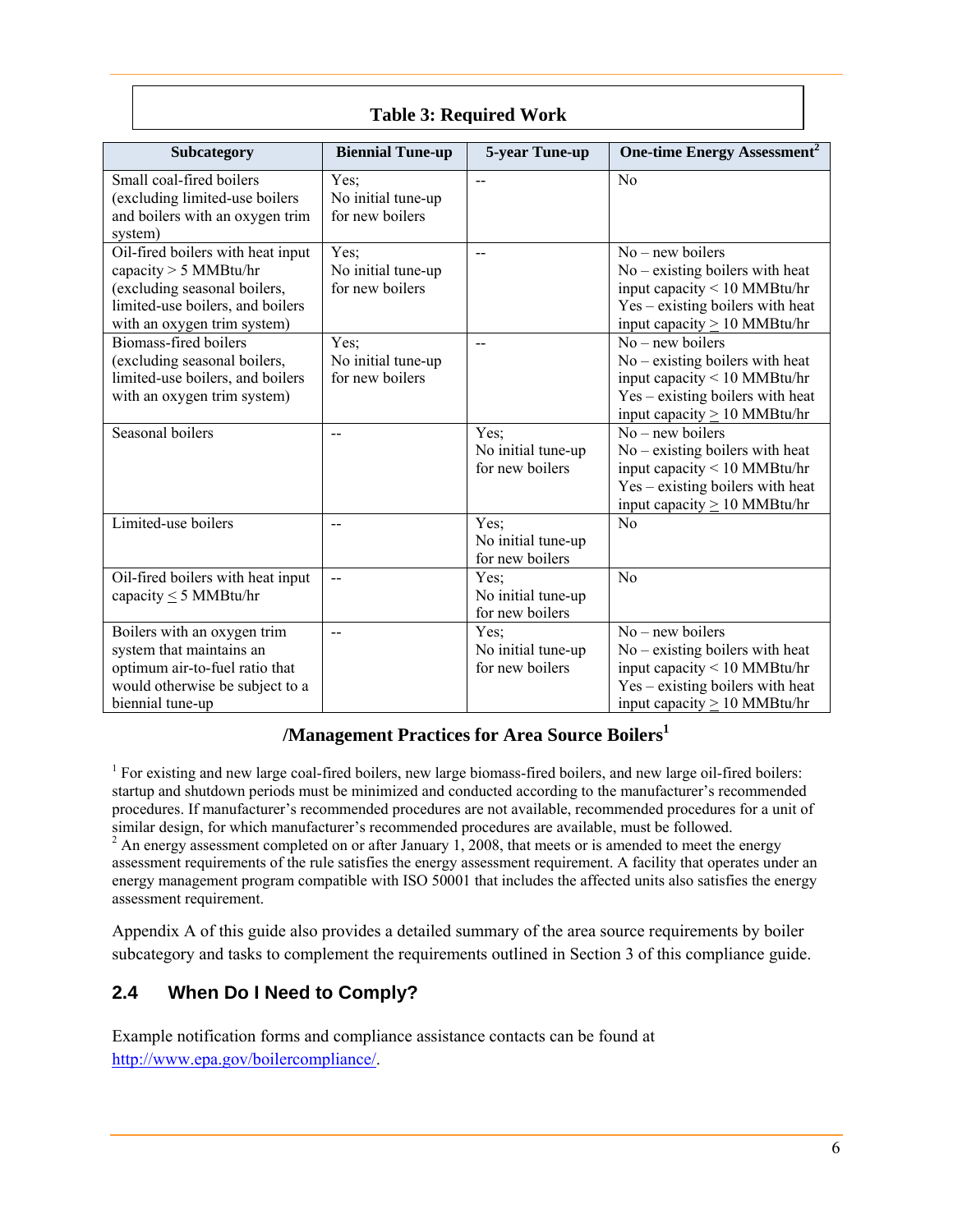#### **Initial Notification of Applicability: (§63.11225(a))**

- January 20, 2014 or within 120 days after source startup
- Initial Notification is not required to be submitted electronically

#### **Notification of Compliance Status: (§63.11225(a))**

You may be required to submit more than one of the below notification of compliance forms. See Section 3.3 of this guide for more details.

- Existing sources subject to tune-up work/management practices: July 19, 2014
- Existing sources subject to emission limits: July 19, 2014 or within 60 days of completing the performance stack test
- Existing sources subject to an energy assessment: July 19, 2014
- New sources: Within 120 days after startup. If your source must conduct a performance stack test, the notification must be submitted within 60 days of test completion.
- Notification of Compliance Status must be submitted electronically

#### **Compliance Dates (§63.11196)**

- New Sources (constructed or reconstructed after June 4, 2010): May 20, 2011 or upon startup
- Existing sources (constructed or reconstructed on or before June 4, 2010): March 21, 2014

#### **What if I miss the notification deadline? Will I be penalized for submitting a late notification?**

Please note that it is beyond the scope of this document to discuss any specific enforcement response. However, we encourage you to send your notices in a timely fashion. If for some reason you miss the notification deadline, please send in your forms as soon as possible.

| Subcategory<br>All New and<br><b>Existing Gas</b> | <b>Submit Initial</b><br><b>Notification</b><br><b>of</b><br><b>Applicability</b><br>by | <b>Submit</b><br><b>Notification</b><br><b>of</b><br><b>Compliance</b><br>Status by | <b>Complete</b><br><b>Initial</b><br>Tune-ups<br>by | <b>Complete</b><br><b>Energy</b><br><b>Assessment</b><br>by<br>No requirements: not subject to rule | <b>Demonstrate</b><br><b>Compliance</b><br>with<br><b>Emission</b><br>Limits by | Prepare<br><b>Compliance</b><br><b>Certification</b><br>Report by                                                        |
|---------------------------------------------------|-----------------------------------------------------------------------------------------|-------------------------------------------------------------------------------------|-----------------------------------------------------|-----------------------------------------------------------------------------------------------------|---------------------------------------------------------------------------------|--------------------------------------------------------------------------------------------------------------------------|
|                                                   | Existing Small (< 10 MMBtu/hr)                                                          |                                                                                     |                                                     |                                                                                                     |                                                                                 |                                                                                                                          |
| All<br>(other than<br>gas)                        | 1/20/2014                                                                               | 7/19/2014                                                                           | 3/21/2014                                           | --                                                                                                  |                                                                                 | $1st$ report by<br>$3/1/2015$ ,<br>subsequent<br>reports by<br>March 1 of the<br>year after a<br>tune-up is<br>completed |

#### **Table 4: Summary of Compliance Dates**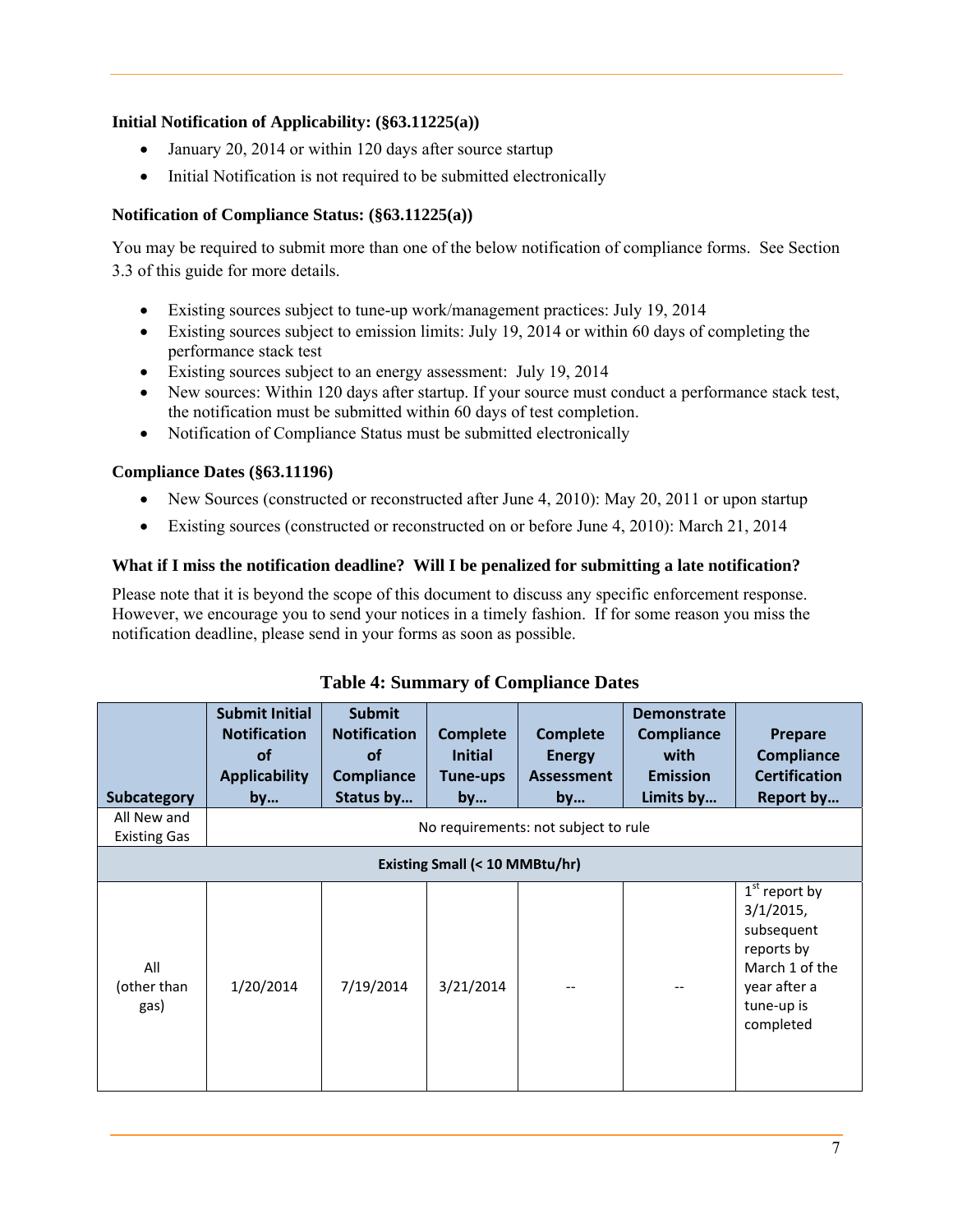|                                                         | <b>Submit Initial</b><br><b>Notification</b><br>of<br><b>Applicability</b> | <b>Submit</b><br><b>Notification</b><br>of<br><b>Compliance</b>                                                                                                      | <b>Complete</b><br><b>Initial</b><br><b>Tune-ups</b> | <b>Complete</b><br><b>Energy</b><br><b>Assessment</b> | <b>Demonstrate</b><br><b>Compliance</b><br>with<br><b>Emission</b> | Prepare<br><b>Compliance</b><br><b>Certification</b>                                                                                          |
|---------------------------------------------------------|----------------------------------------------------------------------------|----------------------------------------------------------------------------------------------------------------------------------------------------------------------|------------------------------------------------------|-------------------------------------------------------|--------------------------------------------------------------------|-----------------------------------------------------------------------------------------------------------------------------------------------|
| Subcategory                                             | by                                                                         | Status by                                                                                                                                                            | by                                                   | by                                                    | Limits by                                                          | Report by                                                                                                                                     |
|                                                         |                                                                            |                                                                                                                                                                      | Existing Large ( $\geq 10$ MMBtu/hr)                 |                                                       |                                                                    |                                                                                                                                               |
| <b>Biomass</b><br>(excluding<br>limited-use<br>boilers) | 1/20/2014                                                                  | 7/19/2014<br>for tune-up<br>and energy<br>assessment                                                                                                                 | 3/21/2014                                            | 3/21/2014                                             |                                                                    | $\overline{1^{st}}$ report by<br>$3/1/2015$ ,<br>subsequent<br>reports by<br>March 1 of the<br>year after a<br>tune-up is<br>completed        |
| Oil (excluding<br>limited-use<br>boilers)               | 1/20/2014                                                                  | 7/19/2014<br>for tune-up<br>and energy<br>assessment                                                                                                                 | 3/21/2014                                            | 3/21/2014                                             |                                                                    | $\overline{1}^{\text{st}}$ report by<br>$3/1/2015$ ,<br>subsequent<br>reports by<br>March 1 of the<br>year after a<br>tune-up is<br>completed |
| Coal<br>(excluding<br>limited-use<br>boilers)           | 1/20/2014                                                                  | 7/19/2014 or<br>within 60<br>days of the<br>performance<br>test for Hg<br>and CO,<br>whichever is<br>earlier.<br>Submit by<br>7/19/2014<br>for energy<br>assessment. |                                                      | 3/21/2014                                             | 3/21/2014                                                          | $1st$ report by<br>$3/1/2015$ ,<br>subsequent<br>reports prepared<br>by March 1 of<br>each year                                               |
| Limited-use                                             | 1/20/2014                                                                  | 7/19/2014                                                                                                                                                            | 3/21/2014                                            |                                                       |                                                                    | $1st$ report<br>$3/1/2015$ ,<br>subsequent<br>reports by<br>March 1 of the<br>year after a<br>tune-up is<br>completed                         |
| New Small (< 10 MMBtu/hr)                               |                                                                            |                                                                                                                                                                      |                                                      |                                                       |                                                                    |                                                                                                                                               |
| All<br>(other than<br>gas)                              | Within 120<br>days of startup                                              |                                                                                                                                                                      |                                                      |                                                       |                                                                    | March 1 of the<br>year after a<br>tune-up is<br>completed                                                                                     |

## **Table 4: Summary of Compliance Dates**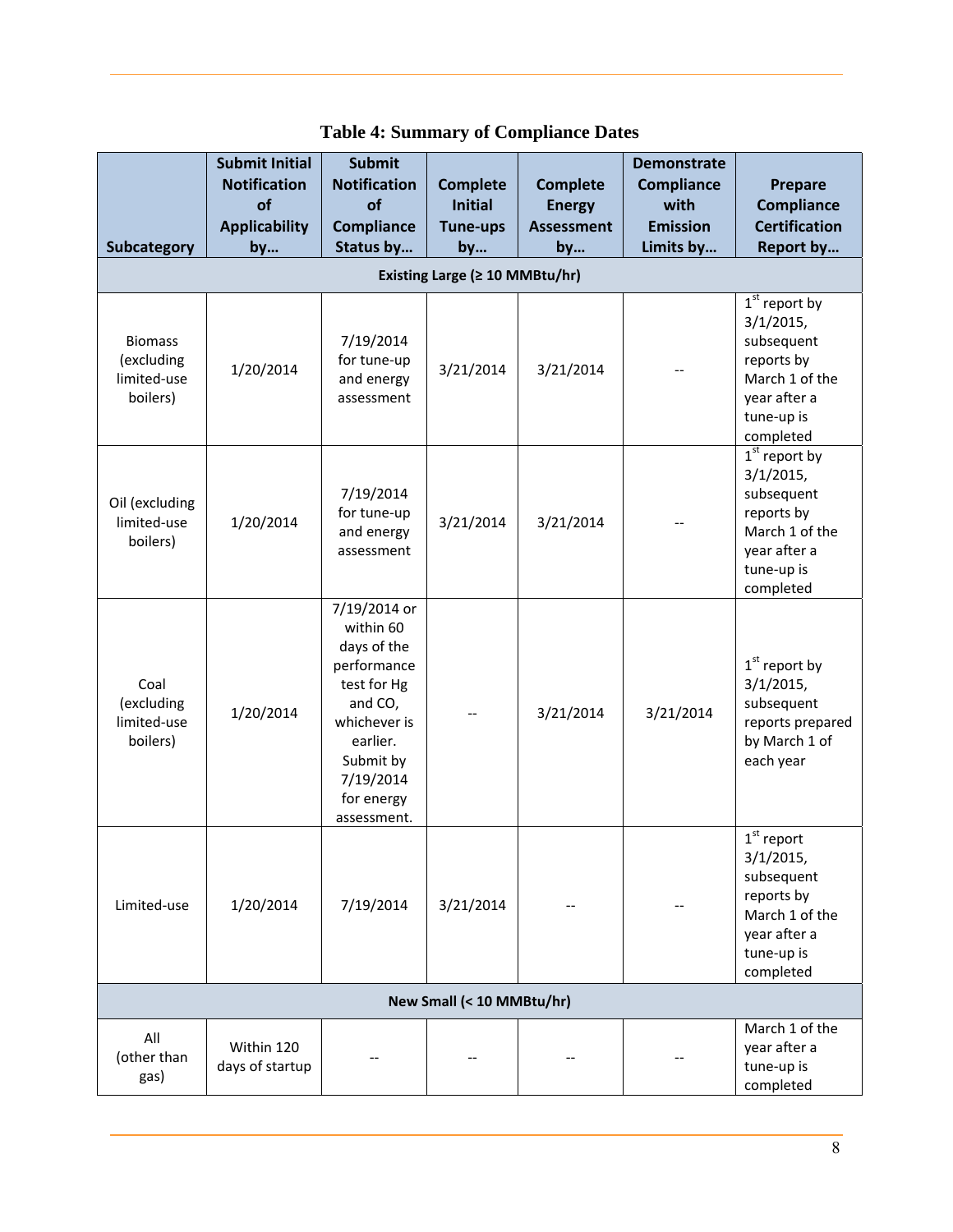|                                                                                    | <b>Submit Initial</b><br><b>Notification</b> | <b>Submit</b><br><b>Notification</b>                                             | <b>Complete</b>                         | <b>Complete</b>                          | <b>Demonstrate</b><br><b>Compliance</b> | Prepare                                                                                                                     |
|------------------------------------------------------------------------------------|----------------------------------------------|----------------------------------------------------------------------------------|-----------------------------------------|------------------------------------------|-----------------------------------------|-----------------------------------------------------------------------------------------------------------------------------|
| Subcategory                                                                        | of<br><b>Applicability</b><br>by             | of<br><b>Compliance</b><br>Status by                                             | <b>Initial</b><br><b>Tune-ups</b><br>by | <b>Energy</b><br><b>Assessment</b><br>by | with<br><b>Emission</b><br>Limits by    | Compliance<br><b>Certification</b><br>Report by                                                                             |
| New Large ( $\geq 10$ MMBtu/hr) <sup>2</sup>                                       |                                              |                                                                                  |                                         |                                          |                                         |                                                                                                                             |
| <b>Biomass</b><br>(excluding<br>seasonal<br>boilers and<br>limited-use<br>boilers) | Within 120<br>days of startup                | Within 60<br>days of<br>conducting<br>performance<br>test for PM                 |                                         |                                          | Upon startup<br>of the boiler           | $1st$ report by<br>March 1 of the<br>year after start-<br>up, subsequent<br>reports by<br>March 1 of each<br>calendar year. |
| Oil<br>(excluding<br>seasonal<br>boilers and<br>limited-use<br>boilers)            | Within 120<br>days of startup                | Within 60<br>days of<br>conducting<br>performance<br>test for PM                 |                                         |                                          | Upon startup<br>of the boiler           | $1st$ report by<br>March 1 of the<br>year after start-<br>up, subsequent<br>reports by<br>March 1 of each<br>calendar year. |
| Coal<br>(excluding<br>limited-use<br>boilers)                                      | Within 120<br>days of startup                | Within 60<br>days of<br>conducting<br>performance<br>tests for Hg,<br>PM, and CO |                                         |                                          | Upon startup<br>of the boiler           | $1st$ report by<br>March 1 of the<br>year after start-<br>up, subsequent<br>reports by<br>March 1 of each<br>calendar year. |
| Seasonal<br>boilers and<br>limited-use<br>boilers                                  | Within 120<br>days of startup                |                                                                                  |                                         |                                          |                                         | March 1 of the<br>year following<br>the calendar<br>year during<br>which a tune-up<br>is completed                          |

## **Table 4: Summary of Compliance Dates**

## **3.0 HOW TO COMPLY**

l

Your requirements depend on the subcategory of your boiler. To determine your requirements, identify your subcategory to see which tasks you must complete. Appendix A of this guide gives a more complete summary of what you must do to comply.

 $2^{2}$  Boilers that meet the definition of seasonal boiler or limited-use boiler are not subject to emission limits.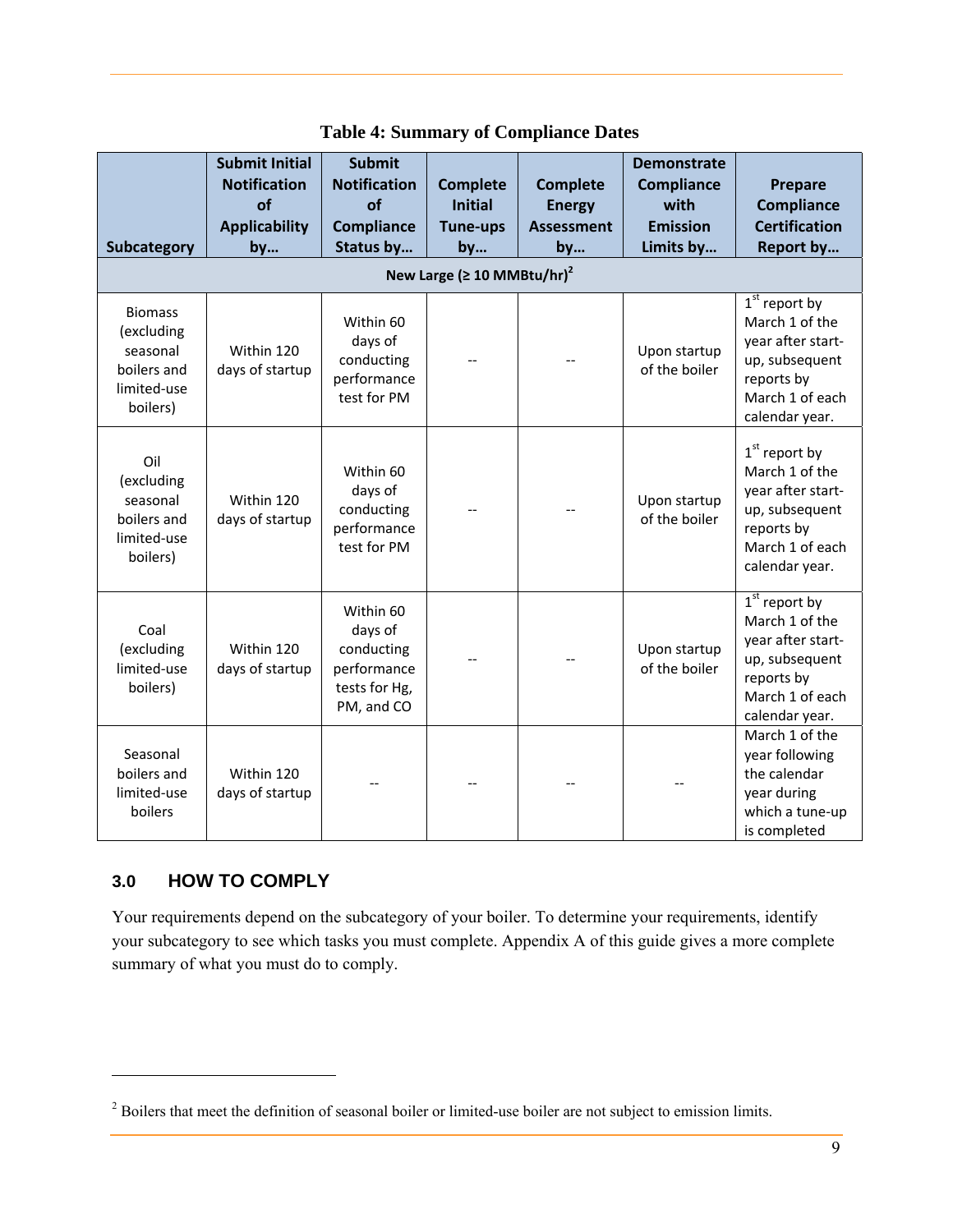## **3.1 How Do I Determine my Subcategory?**

To determine your subcategory, you must answer three questions:

- What fuels are combusted in my boiler?
- Is my boiler a new source or an existing source?
- What size is my boiler?

#### 3.1.1 *Fuel Subcategory*

1

**Annual heat input** means the heat input for fuels combusted during the 12 months before the tune-up or compliance test.

**Coal subcategory:** Includes any boiler that burns any solid fossil fuel and no more than 15 percent biomass on an annual heat input basis.

**Biomass subcategory**: Includes any boiler that burns any biomass and is not in the coal subcategory.

**Oil subcategory:** Includes any boiler that burns any liquid fuel and is not in either the biomass or coal subcategories.

Gas-fired boiler (not covered by this rule): Includes any boiler that burns gaseous fuels<sup>3</sup> not combined with any solid fuels and burns liquid fuel only during periods of gas curtailment, gas supply interruption, startups, or periodic testing (not to exceed a combined total of 48 hours during any calendar year).

<sup>&</sup>lt;sup>3</sup> Gaseous fuels include, but are not limited to: natural gas, process gas, landfill gas, coal-derived gas, refinery gas, hydrogen, and biogas.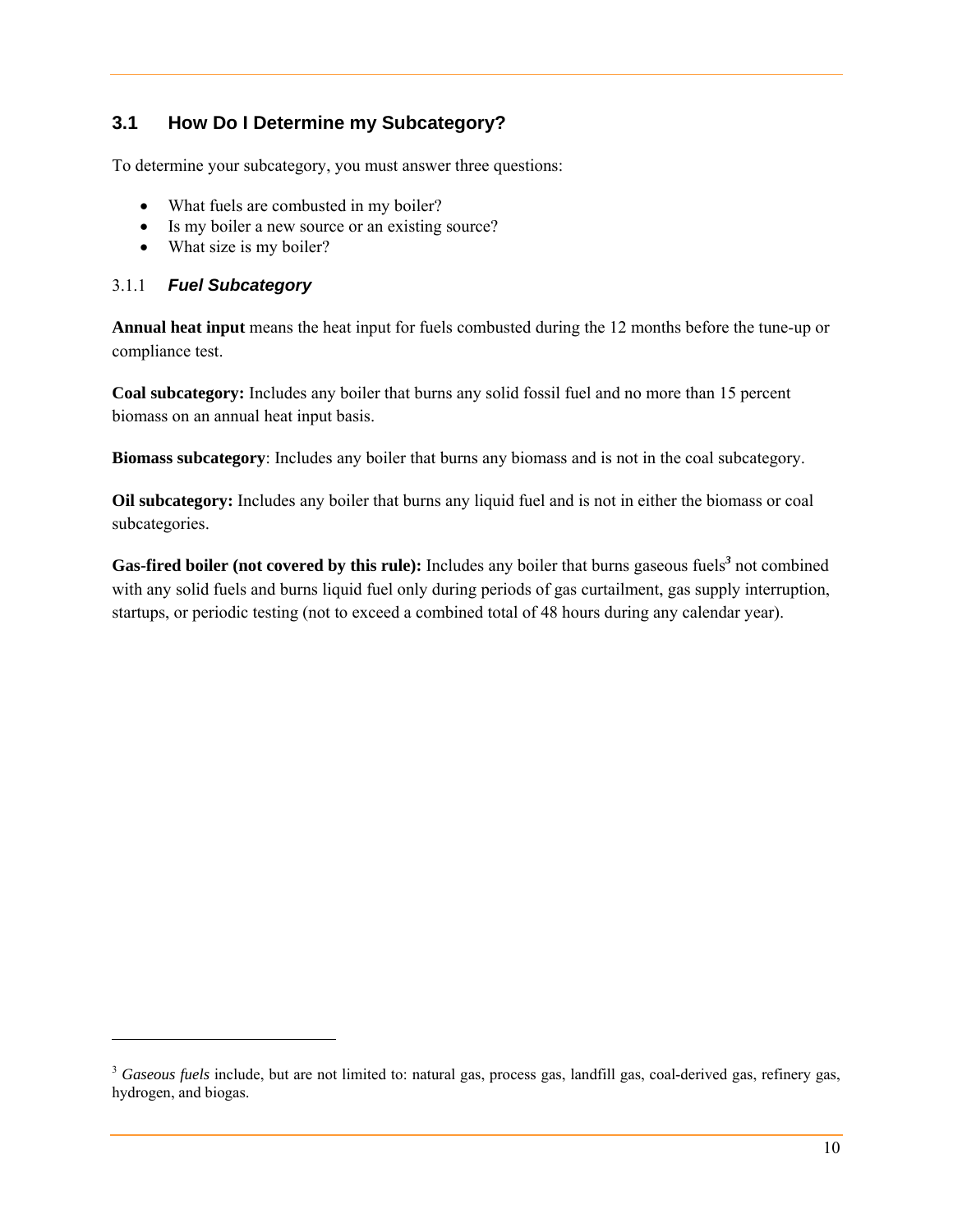You must determine your subcategory on an *annual heat input basis,* or the actual heat input for all the fuels combusted during the 12 months preceding the tune-up or compliance test. See the example calculation below for annual heat input and a list of methods to determine your boiler's fuel subcategory.

#### *How do I determine my boiler's fuel subcategory on an annual heat input basis?*

A boiler's fuel subcategory is determined on an annual heat input basis using the fuel consumed over the 12 months before the compliance demonstration. The calculation requires you to estimate a high heat value (HHV) for each fuel. This rule provides several options to estimate HHV. You may obtain the data from your fuel supplier, use calculation methodologies described in the EPA GHG reporting program (40 CFR part 98, subpart C), or conduct site-specific testing.

The following example illustrates the four-step process to determine the fuel category for a boiler with a designed heat input capacity of 100 MMBtu per hour, operated 84,000 hours per year, at a load of 90%.

|           | <b>Bituminous Coal</b><br>(tons) | <b>Wood and Wood</b><br><b>Residuals (tons)</b> | No. 2 Fuel Oil<br>(gallons) | <b>Natural Gas (cubic</b><br>feet) |
|-----------|----------------------------------|-------------------------------------------------|-----------------------------|------------------------------------|
| January   | O                                | O                                               | 89,930                      | 49,259,010                         |
| February  | 0                                | 0                                               | 329,610                     | 17,053,550                         |
| March     | 680                              | 2,990                                           | 0                           |                                    |
| April     | 780                              | 2,830                                           | 0                           | 0                                  |
| May       | 470                              | 3,330                                           | 0                           | 0                                  |
| June      | 490                              | 3,310                                           | 0                           | 0                                  |
| July      | 0                                | 0                                               | 1,830                       | 61,098,340                         |
| August    | 190                              | 3,780                                           | 0                           |                                    |
| September | 720                              | 2,940                                           | 0                           | 0                                  |
| October   | 620                              | 3,080                                           | $\Omega$                    | O                                  |
| November  | 0                                | 0                                               | 322,300                     | 18,035,050                         |
| December  | $\Omega$                         | 0                                               | 36,070                      | 56,497,570                         |
| Total     | 3,950                            | 22,260                                          | 779,740                     | 201,943,520                        |

#### **Step 1: Calculate an Annual Consumption Total**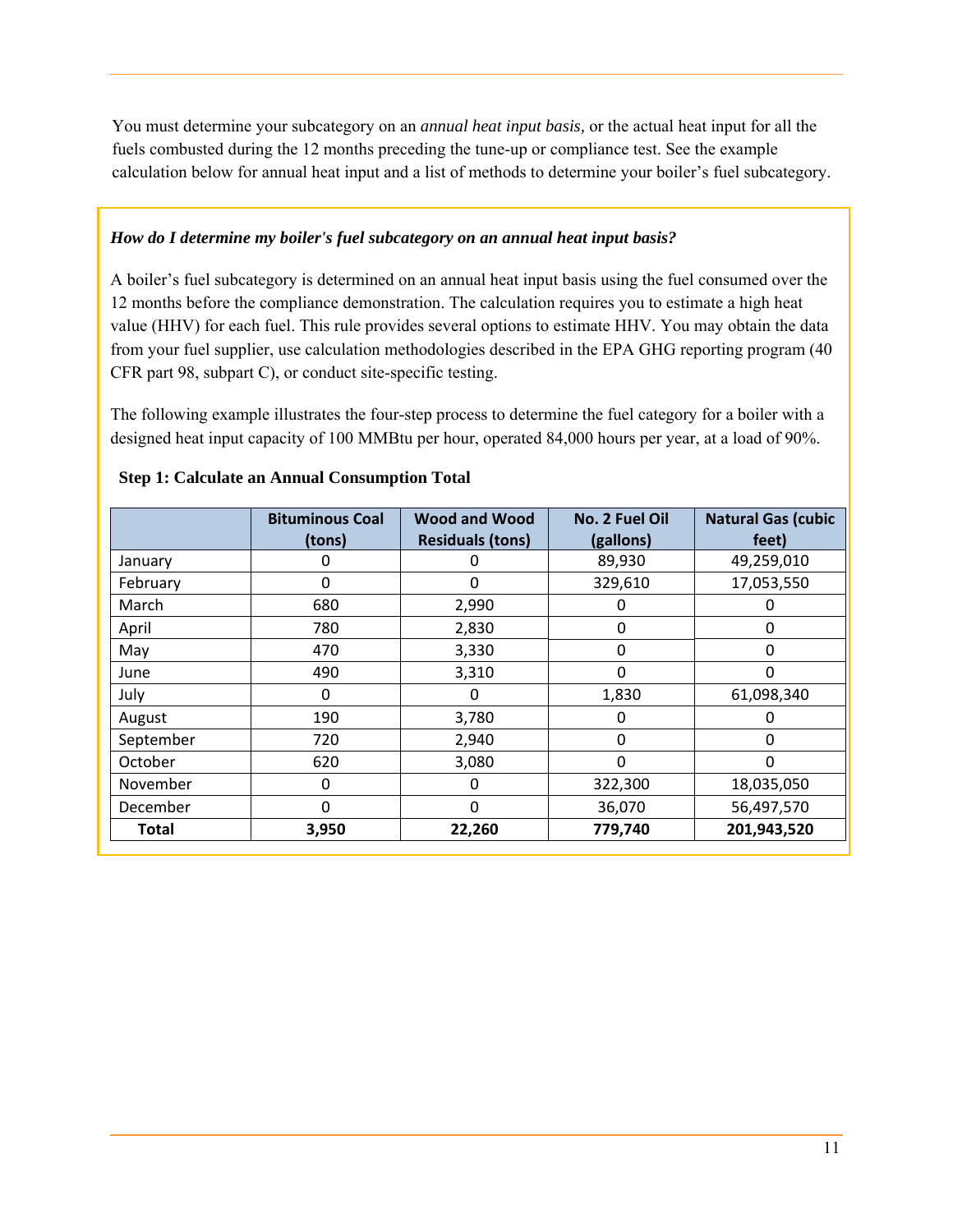#### **Step 2: Multiply the Total Annual Consumption by the Heating Value of Each Fuel**

The table below is an excerpt from the GHG reporting program [40 CFR Part 98 Subpart C, Table C–1 Default  $CO<sub>2</sub>$  Emission Factors and High Heat Values for Various Types of Fuel]. Other published sources of HHV may also be used.

|                           | <b>Default High Heat Value (HHV)</b>               |                          |                          |  |  |  |
|---------------------------|----------------------------------------------------|--------------------------|--------------------------|--|--|--|
|                           | (MMBtu/short ton)<br>(MMBtu/scf)<br>(MMBtu/gallon) |                          |                          |  |  |  |
| <b>Bituminous Coal</b>    | 24.93                                              |                          |                          |  |  |  |
| Wood and Wood             | 15.38                                              | $\overline{\phantom{0}}$ | $\overline{\phantom{0}}$ |  |  |  |
| Distillate Fuel Oil No. 2 | -                                                  |                          | 0.138                    |  |  |  |
| <b>Natural Gasoline</b>   |                                                    | 1.03E-03                 | -                        |  |  |  |

| Step 1 total x HHV |              | <b>Bituminous Coal</b> | Wood and Wood<br><b>Residuals</b> | Distillate Fuel<br>Oil No. 2 | <b>Natural Gas</b> |
|--------------------|--------------|------------------------|-----------------------------------|------------------------------|--------------------|
| Fuel               | <b>Jsage</b> | 98.641                 | 342.359                           | 107.604                      | 207.396            |

#### **Step 3: Calculate an Annual Consumption Total for All Fuels.**

|                     | All Fuels |
|---------------------|-----------|
| Grand Total (mmBtu) | 755,999   |

#### **Step 4: Calculate an Annual Consumption Total.**

|            | <b>Bituminous Coal</b> | Wood and Wood | Oil<br>No. 2 Fuel | <b>Natural Gas</b> |
|------------|------------------------|---------------|-------------------|--------------------|
| % of Total | 13%                    | 45%           | 14%               | 27%                |

This boiler is in the biomass subcategory because it burns at least 15% biomass on an annual heat input basis. You should repeat these calculations before every compliance demonstration (e.g. tune‐up or performance test).

#### 3.1.2 *New vs. Existing*

You have an existing source if:

- You commenced construction or reconstruction of the boiler on or before June 4, 2010. You have commenced construction or reconstruction if you have a contractual obligation to undertake and complete construction or have begun the act of construction on the boiler, or
- You own or operate an existing dual-fuel fired boiler (i.e., commenced construction or reconstruction on or before June 4, 2010) meeting the definition of gas-fired boiler, as defined in 40 CFR 63.11237, that meets the applicability requirements of subpart JJJJJJ after June 4, 2010 due to a fuel switch from gaseous fuel to solid fossil fuel, biomass, or liquid fuel and the boiler was designed to accommodate the alternate fuel.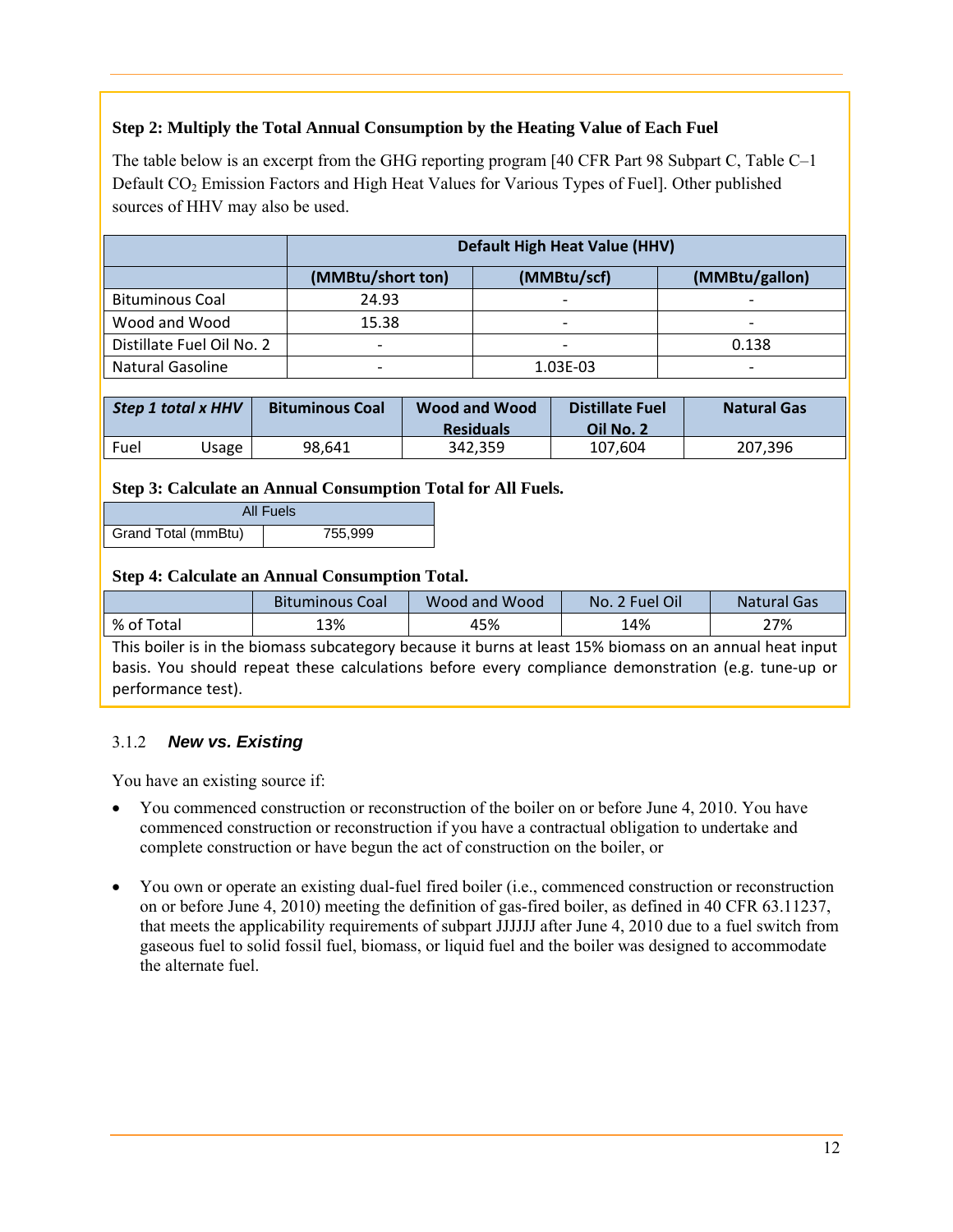You have a new source if:

- You commenced construction or reconstruction of the boiler after June 4, 2010 and you met the applicability criteria at the time you commenced construction or reconstruction, or
- You own or operate a new or reconstructed dual-fuel fired boiler (i.e., commenced construction or reconstruction after June 4, 2010) meeting the definition of gas-fired boiler, as defined in 40 CFR 63.11237, that meets the applicability requirements of subpart JJJJJJ after June 4, 2010 due to a fuel switch from gaseous fuel to solid fossil fuel, biomass, or liquid fuel.

## 3.1.3 *Size*

To determine the size of your boiler, check the nameplate on the boiler. The nameplate often lists the rated design heat input capacity on the unit. This rated capacity may have also been reported to the entity insuring the boiler, or to the state labor and safety inspector. Boiler size is measured in million British thermal units per hour, or MMBtu/hr.

## 3.1.4 *Reduced Requirements for Certain Boilers*

Certain boilers are subject to separate work practice or management practice requirements tailored to their schedule of operation and types of fuel.

- Seasonal boilers. You have a seasonal boiler if your boiler undergoes a shutdown for a period of at least 7 consecutive months (or 210 consecutive days) each 12-month period due to seasonal conditions (except for periodic testing that does not exceed a combined total of 15 days during the shutdown) and your boiler would otherwise be in the biomass or oil subcategory.
	- o Seasonal boilers are required to complete a tune-up every 5 years.
	- o Seasonal boilers are not subject to the emission limits in Table 1 or the operating limits in Table 4 to subpart JJJJJJ.
- Limited-use boilers. You have a limited-use boiler if your boiler burns any amount of solid or liquid fuels and has a federally enforceable average annual capacity factor of no more than 10 percent.
	- o Limited-use boilers are required to complete a tune-up every 5 years.
	- o Limited-use boilers are not subject to the emission limits in Table 1, the energy assessment requirements in Table 2, or the operating limits in Table 4 of subpart JJJJJJ.
- Oil-fired boilers with heat input capacity equal to or less than 5 MMBtu/hr are required to complete a tune-up every 5 years. (Such boilers are not subject to emission limits or energy assessments.)
- Boilers with an oxygen trim system that maintains an optimum air-to-fuel ratio that would otherwise be subject to a biennial tune-up are required to complete a tune-up every 5 years. (Such boilers may be subject to the emission limits in Table 1, the energy assessment requirements in Table 2, and the operating limits in Table 4 of subpart JJJJJJ.)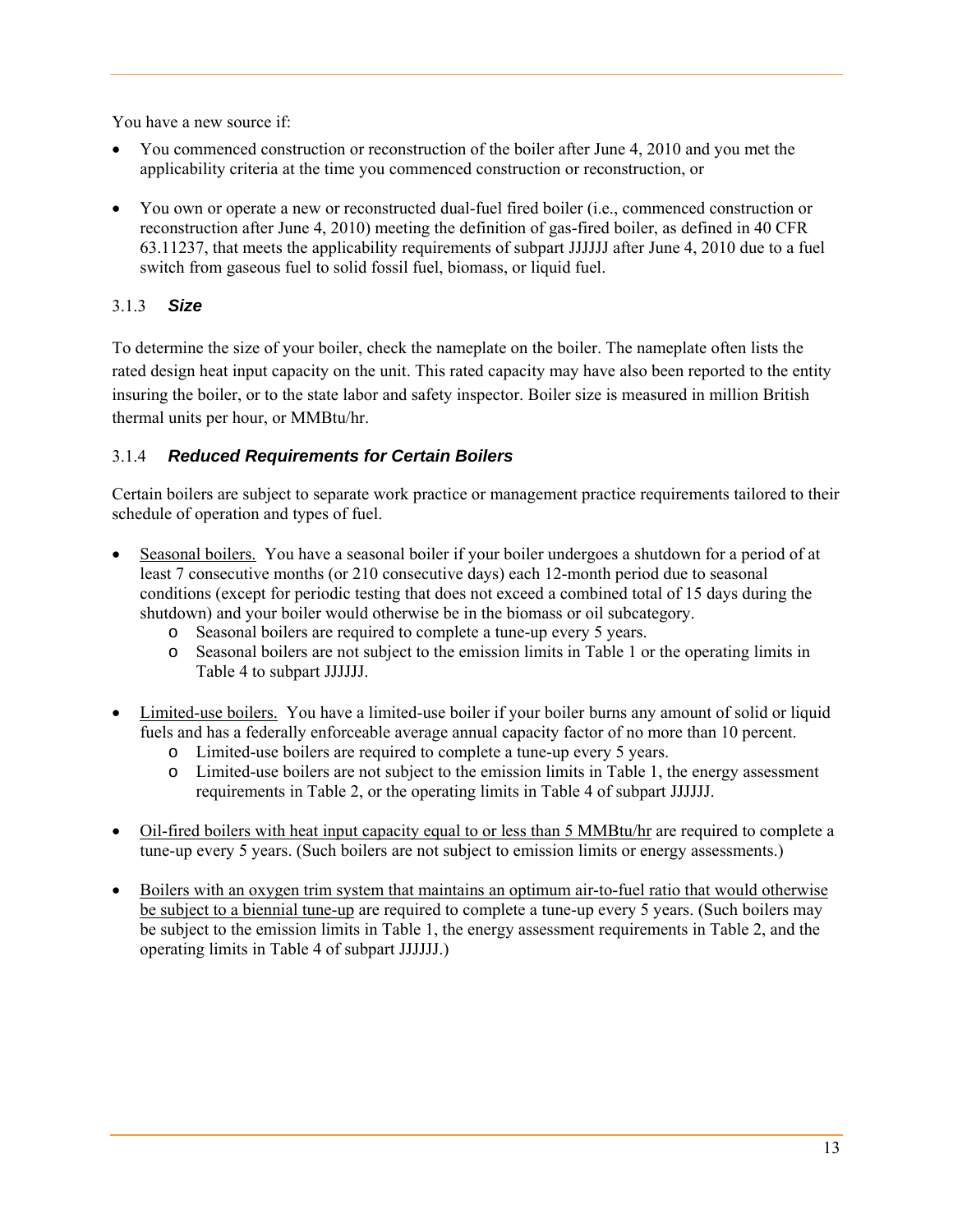## **3.2 Which Tasks Must I Complete?**

Based on your subcategory, use Appendix A of this guide to determine which of the following five tasks you must complete.

- **Task 1**: Submit initial notifications
- **Task 2**: Comply with work/management practice standards
- **Task 3**: Meet emission limits
- **Task 4**: Keep records
- **Task 5**: Submit notifications and reports

## **3.3 Task 1: Submit Initial Notifications**

All owners and operators of a boiler must submit an Initial Notification of Applicability. Owners and operators of a boiler, with the exception of owners and operators of a new boiler subject only to tune-up requirements (i.e., new boilers with heat input capacity of less than 10 MMBtu/hr, new seasonal boilers, new limited-use boilers**)**, must submit a Notification of Compliance Status.

See example forms at http://www.epa.gov/boilercompliance/.

**Notification of Applicability.** Submit an Initial Notification of Applicability for:

- *Existing Sources:* No later than January 20, 2014
- *New Sources:* Within 120 days after startup

The Initial Notification of Applicability must contain the following information:

- The name and address of the owner or operator.
- The address (i.e., physical location) of the affected source.
- An identification of the relevant standard, or other requirement, that is the basis of the notification (i.e., 40 CFR part 63 subpart JJJJJJ) and the source's compliance date.
- Anticipated compliance date with the standard.
- A brief description of the nature, size, design, and method of operation of the source and an identification of the types of emission points within the affected source subject to the relevant standard and types of hazardous air pollutants emitted.
- A statement of whether the affected source is a major source or an area source.

**Notification of Compliance Status.** A notice certifying your compliance with the rule requirements is required. The notification must be submitted electronically using the Compliance and Emissions Data Reporting Interface (CEDRI) on EPA's Central Data Exchange (CDX) (www.epa.gov/cdx). However, if the reporting form specific to this subpart is not available in CEDRI at the time that the report is due, a written Notification of Compliance Status must be submitted to the Administrator at the appropriate address listed in §63.13. Submit the Notification of Compliance Status for: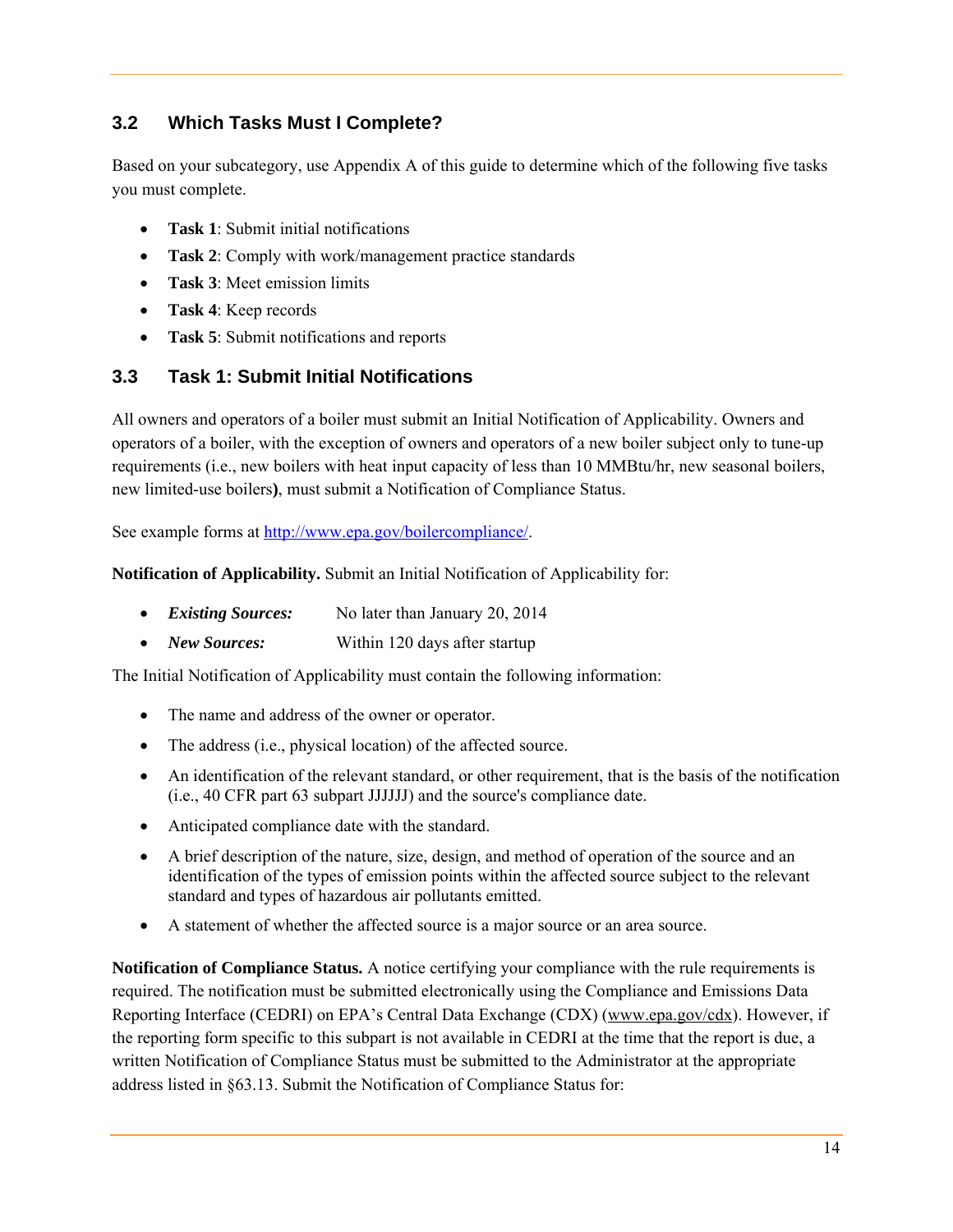| $\bullet$ | <b>Existing Sources:</b> | Subject to tune-ups: No later than July 19, 2014                                                                                                                                                                                                                                                                                                                                                                                                                                                     |  |  |  |
|-----------|--------------------------|------------------------------------------------------------------------------------------------------------------------------------------------------------------------------------------------------------------------------------------------------------------------------------------------------------------------------------------------------------------------------------------------------------------------------------------------------------------------------------------------------|--|--|--|
|           |                          | Subject to emission limits: No later than July 19, 2014 or within 60 days<br>of completing the performance stack test, whichever is earlier                                                                                                                                                                                                                                                                                                                                                          |  |  |  |
|           |                          | Subject to energy assessment: No later than July 19, 2014                                                                                                                                                                                                                                                                                                                                                                                                                                            |  |  |  |
|           | <b>New Sources:</b>      | If your source must conduct a performance stack test, the notification<br>must be submitted within 60 days of completing the performance stack<br>test. Owners and operators of a new boiler subject only to tune-up<br>requirements (i.e., new boilers with heat input capacity of less than 10<br>MMBtu/hr, new seasonal boilers, new limited-use boilers) are not subject<br>to the Notification of Compliance Status requirement because they are<br>not required to conduct an initial tune-up. |  |  |  |

#### **Example Timeline for Initial Notifications**

An area source facility has 3 existing boilers:

-**Boiler A** (a small oil boiler) -**Boiler B** (a large biomass boiler)

-**Boiler C** (a large coal boiler) that conducts its initial compliance test for CO and Hg on January 31st, 2014

#### **Schedule:**

**January 20, 2014**  $\rightarrow$  Submit an *initial notification of applicability covering all (3)* affected sources.

**April 1, 2014** → Submit a *notification of compliance status* to document the methods used to demonstrate compliance with emission limits for Boiler C. See Table 2 of this guide for a complete list of items that should be included in the notification for units subject to emission limits.

**July 19, 2014** → Submit a *notification of compliance status* to indicate that an energy assessment has been conducted on Boilers B and C and their respective energy use systems.

**July 19, 2014** → Submit a *notification of compliance status* to indicate that the facility complied with the requirements to conduct initial tune-ups of Boilers A and B.

You must keep a copy of each notification and report that you submitted, and all documentation supporting any Initial Notification of Applicability or Notification of Compliance Status reports.

Table 5 of this guide outlines the certifications and other requirements included in the Notification of Compliance Status which must be signed by a responsible official to certify its accuracy.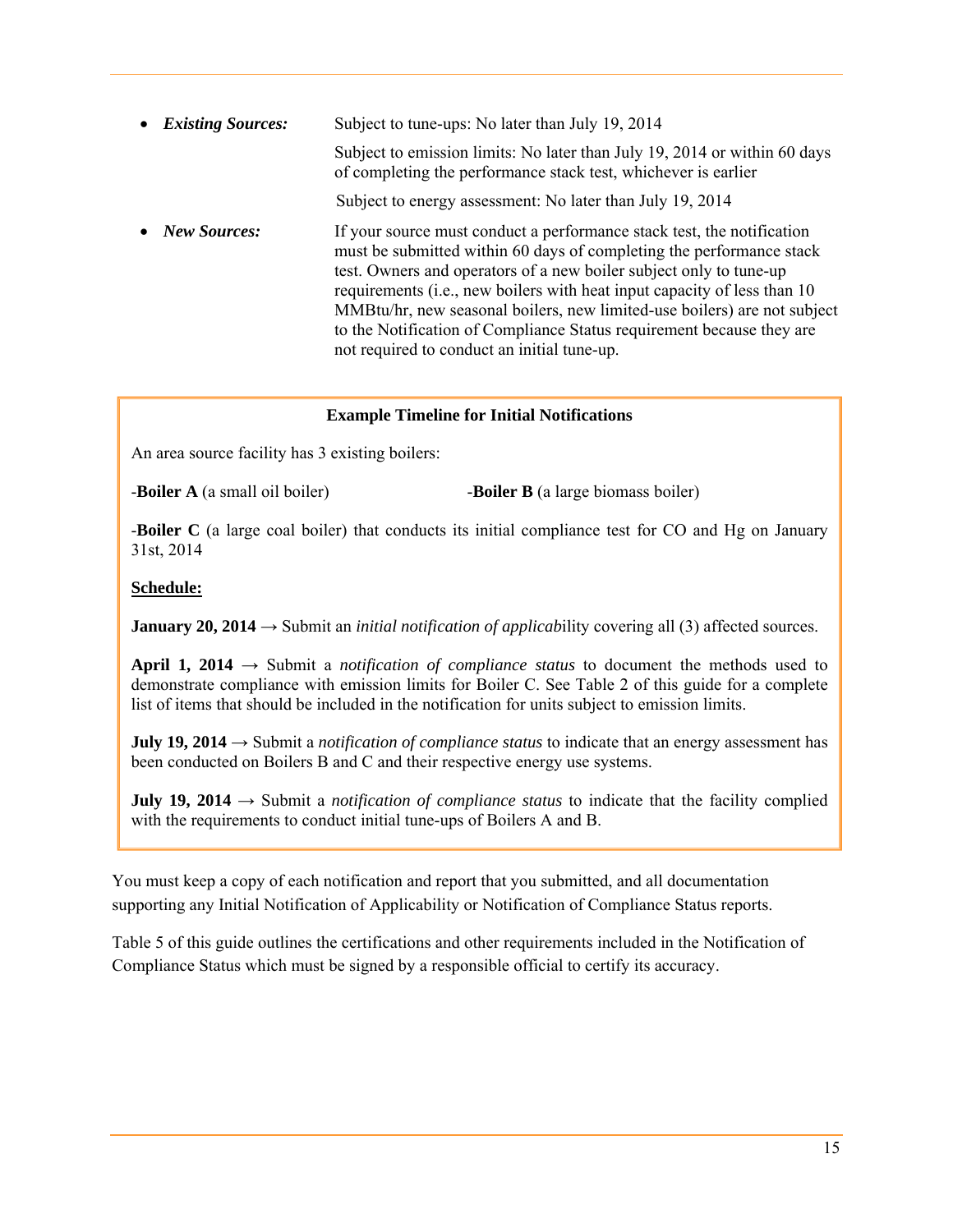|                                              | then you must include the following in the Notification of                 |
|----------------------------------------------|----------------------------------------------------------------------------|
| If                                           | <b>Compliance Status</b>                                                   |
| You must conduct an initial tune-up          | "This facility complies with the requirements in §63.11214 to conduct      |
|                                              | an initial tune-up of each boiler."                                        |
| You must conduct an energy assessment        | "This facility has had an energy assessment performed according to         |
|                                              | §63.11214(c)."                                                             |
| You install a bag leak detection system to   | "This facility complies with the requirements in §63.11224(f)."            |
| demonstrate compliance                       |                                                                            |
| Your boilers do not qualify for a statutory  | "No secondary materials that are solid waste were combusted in any         |
| exemption as provided in section $129(g)(1)$ | affected unit."                                                            |
| of the Clean Air Act                         |                                                                            |
| Your boiler is subject to emission limits in | Statement that you conducted startups and shutdowns according<br>$\bullet$ |
| Table 1 to subpart JJJJJJ.                   | to the manufacturer's recommended procedures or procedures                 |
|                                              | specified for a boiler of similar design if manufacturer's                 |
|                                              | recommended procedures are not available.                                  |
|                                              |                                                                            |
|                                              | The methods that were used to determine compliance.                        |
|                                              | The methods that will be used for determining continuing                   |
|                                              | compliance, including a description of monitoring and reporting            |
|                                              | requirements and test methods.                                             |
|                                              | • A statement by the owner or operator that the source has                 |
|                                              | complied with the relevant standard and other requirements.                |
|                                              |                                                                            |
|                                              | If using data from a previously conducted emission test, include           |
|                                              | the date of the test and a summary of the results, not a complete          |
|                                              | test report, relative to this subpart.                                     |
|                                              |                                                                            |
|                                              | • Performance tests or CMS performance evaluations data must be            |
|                                              | submitted as described in Section 3.7.5 of this guide.                     |

## **Table 5. Notification of Compliance Status: Certifications and Other Requirements**

## **3.4 Task 2: Comply with Work/Management Practice Requirements**

## 3.4.1 *Minimize Startup/Shutdown per Manufacturer Procedures*

If your boiler has emission limits, you must minimize the boiler's startup and shutdown periods and conduct them according to the manufacturer's recommended procedures. If manufacturer's recommended procedures are not available, use recommended procedures for a unit of similar design.

## 3.4.2 *Conduct Tune-ups*

If your boiler is subject to tune-ups, you must have it tuned-up every 2 or 5 years, as applicable. You must conduct the tune-up while burning the type of fuel (or fuels for boilers that routinely burn two fuels at the same time) that provided the majority of the heat input to the boiler for the 12 months before the tune-up. Boilers that are required to have a tune-up every 2 years include: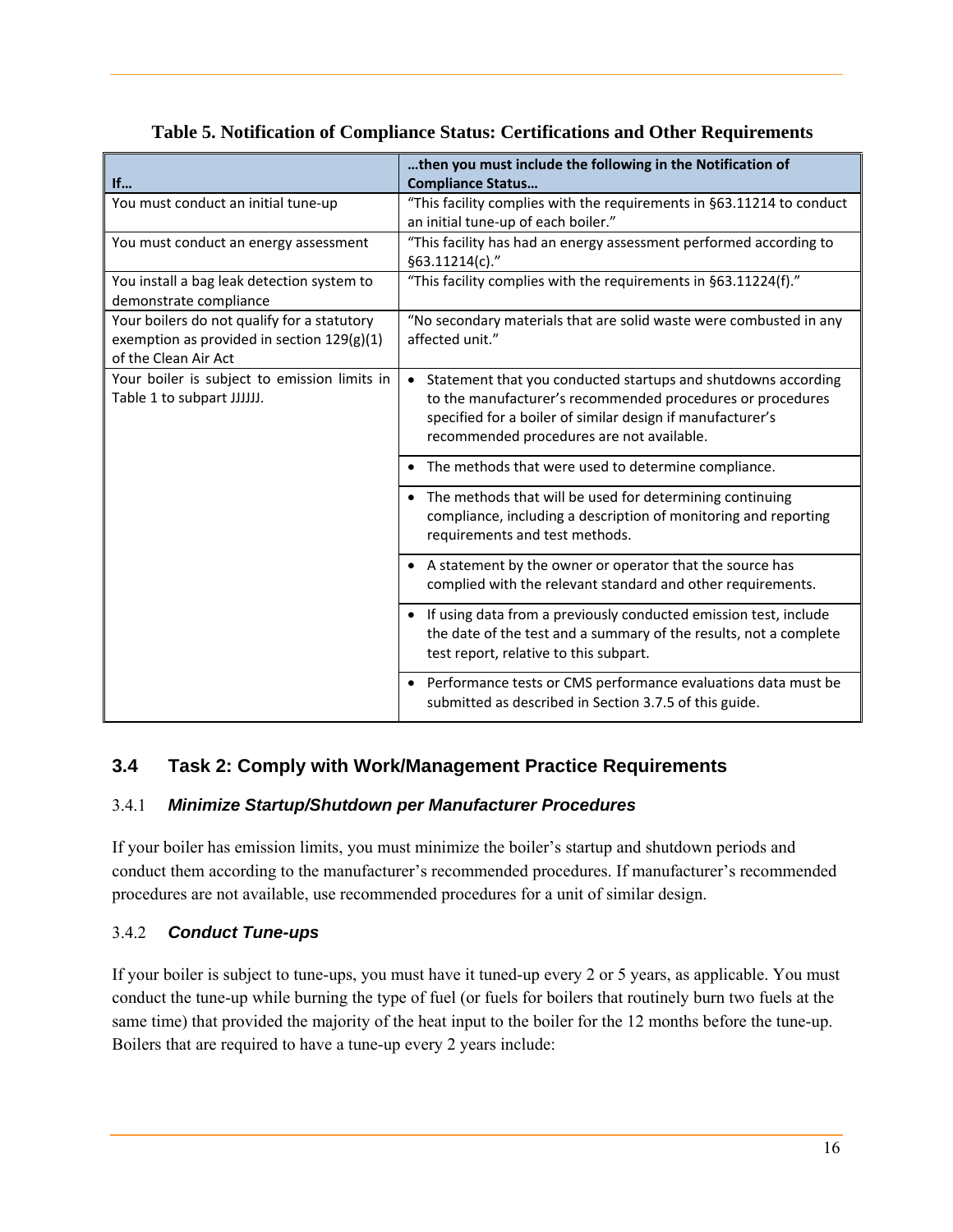- New and existing coal-fired boilers having a heat input capacity of less than 10 MMBtu/hr that do not meet the definition of limited-use boiler or do not use an oxygen trim system that maintains an optimum air-to-fuel ratio
- New and existing biomass-fired boilers that do not meet the definition of seasonal boiler or limited-use boiler, or use an oxygen trim system that maintains an optimum air-to-fuel ratio
- New and existing oil-fired boilers having a heat input capacity greater than 5 MMBtu/hr that do not meet the definition of seasonal boiler or limited-use boiler, or do not use an oxygen trim system that maintains an optimum air-to-fuel ratio

Boilers that are required to have a tune-up every 5 years include:

- New and existing seasonal boilers
- New and existing limited-use boilers
- New and existing oil-fired boilers having a heat input capacity equal to or less than 5 MMBtu/hr
- New and existing boilers with an oxygen trim system that maintains an optimum air-to-fuel ratio that would otherwise be subject to a biennial tune-up

| Requirement                        | <b>Description</b>                     | <b>Notes</b>                         |
|------------------------------------|----------------------------------------|--------------------------------------|
| Inspect the burner, as applicable  | Clean or replace any burner            | The inspection can be delayed until  |
|                                    | components as necessary                | the next scheduled unit shutdown,    |
|                                    |                                        | but you must inspect each burner at  |
|                                    |                                        | least once every 36 months for       |
|                                    |                                        | boilers subject to biennial tune-ups |
|                                    |                                        | and at least once every 72 months    |
|                                    |                                        | for boilers subject to 5-year tune-  |
|                                    |                                        | ups.                                 |
| Inspect the flame pattern, as      | Adjust the flame pattern as            | Adjustments should be consistent     |
| applicable                         | necessary to optimize it               | with the manufacturer's              |
|                                    |                                        | specifications, if available         |
| Inspect the system controlling the | Ensure that it is correctly calibrated | The inspection can be delayed until  |
| air-to-fuel ratio, as applicable   | and functioning properly               | the next scheduled unit shutdown,    |
|                                    |                                        | but you must inspect each burner at  |
|                                    |                                        | least once every 36 months for       |
|                                    |                                        | boilers subject to biennial tune-ups |
|                                    |                                        | and at least once every 72 months    |
|                                    |                                        | for boilers subject to 5-year tune-  |
|                                    |                                        | ups.                                 |
| Optimize total emissions of CO     | Optimization should be consistent      |                                      |
|                                    | with the manufacturer's                |                                      |
|                                    | specifications, if available, and with |                                      |
|                                    | any nitrogen oxide requirement to      |                                      |
|                                    | which the unit is subject              |                                      |

## **Table 6: Tune-up Requirements**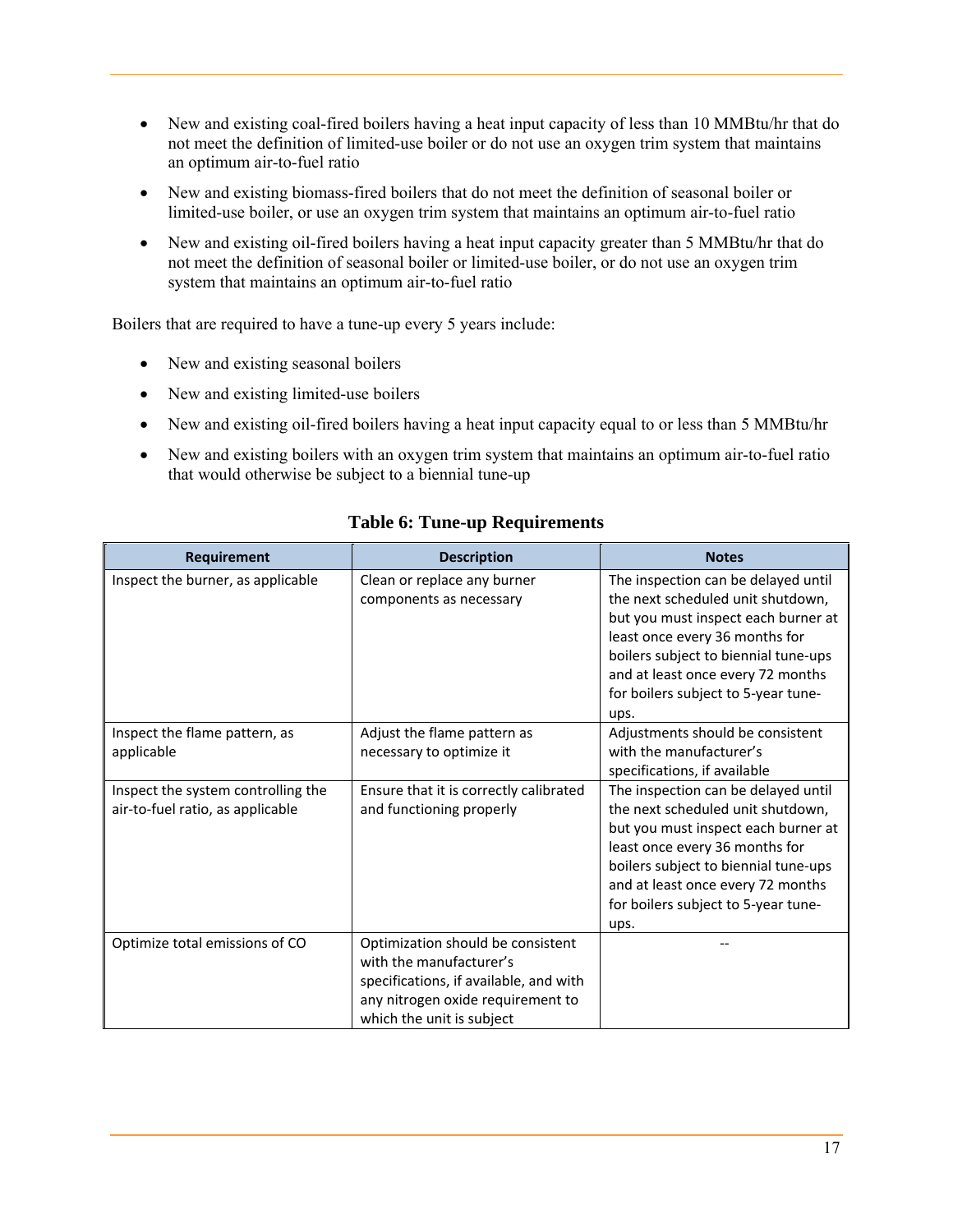| Measure CO and oxygen levels in<br>the effluent stream before and after<br>the tune-up adjustments are made | Report CO in parts per million, by<br>volume, and oxygen in volume<br>percent | Measurements may be either on a<br>dry or wet bases as long as the same<br>basis is used before and after the<br>adjustments; Measurements may<br>be taken using a portable CO<br>analyzer |
|-------------------------------------------------------------------------------------------------------------|-------------------------------------------------------------------------------|--------------------------------------------------------------------------------------------------------------------------------------------------------------------------------------------|
| Maintain a report on site and                                                                               | Report must include:                                                          | Units sharing a fuel meter may                                                                                                                                                             |
| submit if requested by the                                                                                  | (i) The concentrations of CO in and                                           | estimate the fuel use by each unit                                                                                                                                                         |
| Administrator                                                                                               | oxygen, measured at high fire or                                              |                                                                                                                                                                                            |
|                                                                                                             | typical operating load, before and                                            |                                                                                                                                                                                            |
|                                                                                                             | after the tune-up                                                             |                                                                                                                                                                                            |
|                                                                                                             | (ii) A description of any corrective                                          |                                                                                                                                                                                            |
|                                                                                                             | actions taken as a part of the tune-                                          |                                                                                                                                                                                            |
|                                                                                                             | up                                                                            |                                                                                                                                                                                            |
|                                                                                                             | (iii) The type and amount of fuel                                             |                                                                                                                                                                                            |
|                                                                                                             | used over the 12 months prior to                                              |                                                                                                                                                                                            |
|                                                                                                             | the tune-up, but only if the unit was                                         |                                                                                                                                                                                            |
|                                                                                                             | physically and legally capable of                                             |                                                                                                                                                                                            |
|                                                                                                             | using more than one type of fuel                                              |                                                                                                                                                                                            |
|                                                                                                             | during that period                                                            |                                                                                                                                                                                            |

You must complete the initial tune-up:

| <b>Existing Sources:</b> | No later than March 21, 2014               |
|--------------------------|--------------------------------------------|
| <b>New Sources:</b>      | Not required to perform an initial tune-up |

Each biennial tune-up must be conducted no more than 25 months after the previous tune-up. For a new or reconstructed boiler subject to a biennial tune-up, the first biennial tune-up must be no later than 25 months after the initial startup of the new or reconstructed boiler.

Each 5-year tune-up must be conducted no more than 61 months after the previous tune-up. For a new or reconstructed boiler subject to a 5-year tune-up, the first 5-year tune-up must be no later than 61 months after the initial startup.

If the unit is not operating on the required date for a tune-up, the tune-up must be conducted within 30 days of startup.

See the Tune-up Guidance and Example Recordkeeping Form at http://www.epa.gov/boilercompliance/.

#### 3.4.3 *Conduct an Energy Assessment*

All existing boilers with a heat input capacity of 10 MMBtu/hr or greater, excluding limited-use boilers, must conduct a one-time

**NOTE:** The U.S. Department of Energy website provides additional guidance on assessments.

energy assessment performed by a qualified energy assessor. An energy assessment completed on or after January 1, 2008, that meets or is amended to meet the energy assessment requirements of the rule satisfies the energy assessment requirement. Energy assessor approval and qualification requirements are waived in instances where past or amended energy assessments are used. A facility that operates under an energy management program compatible with ISO 50001 that includes the affected units also satisfies the energy assessment requirement.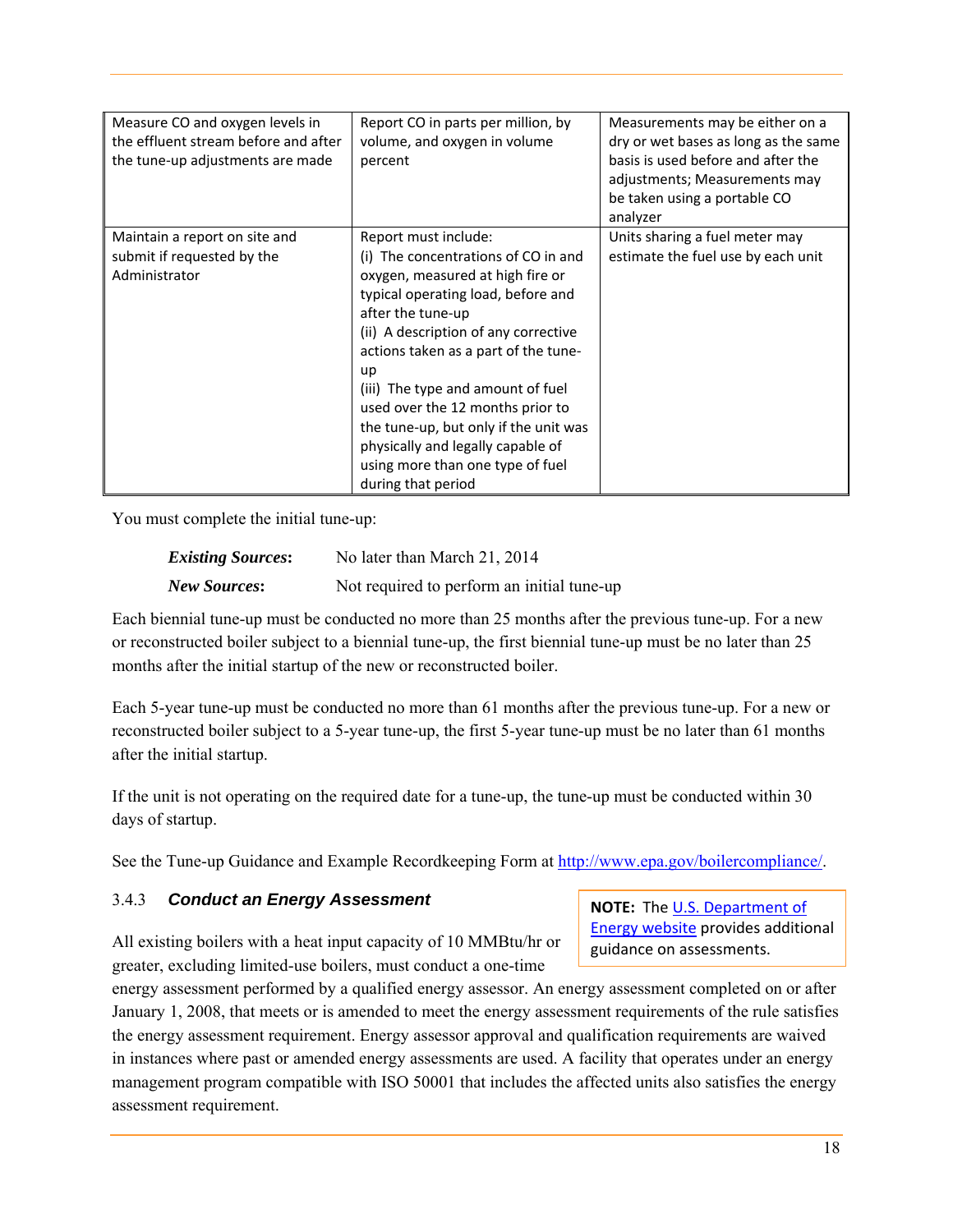The energy assessment includes:

- 1. A visual inspection of the boiler system (e.g. cracks, corrosion, leaks).
- 2. An evaluation of operating characteristics of the affected boiler systems, specifications of energy use systems, operating and maintenance procedures, and unusual operating constraints.
- 3. An inventory of major energy use systems consuming energy from affected boiler(s) and which are under control of the boiler owner or operator.
- 4. A review of available architectural and engineering plans, facility operation and maintenance procedures and logs, and fuel usage.
- 5. A list of major energy conservation measures that are within the facility's control.
- 6. A list of the energy savings potential of the energy conservation measures identified.
- 7. A comprehensive report detailing the ways to improve efficiency, the cost of specific improvements, benefits, and the time frame for recouping those investments.

The energy assessment requirement applies to existing area source boilers with heat input capacity equal to or greater than 10MMBtu/hr, their associated components, and their energy use systems that meet the energy production thresholds in Table 7 below.

Associated components of the boiler include: the feedwater systems, combustion air systems, fuel systems (including burners), blowdown systems, combustion control systems, steam systems, and condensate return systems, directly connected to and serving the energy use systems.

Energy use systems are located on the site of the affected boiler and use energy provided by the boiler. These systems include: (i) process heating; compressed air systems; machine drive (motors, pumps, fans); process cooling; facility heating, ventilation, and air-conditioning systems; hot heater systems;, building envelop; and lighting; or (ii) other systems that use steam, hot water**,** process heat, or electricity, provided by the boiler.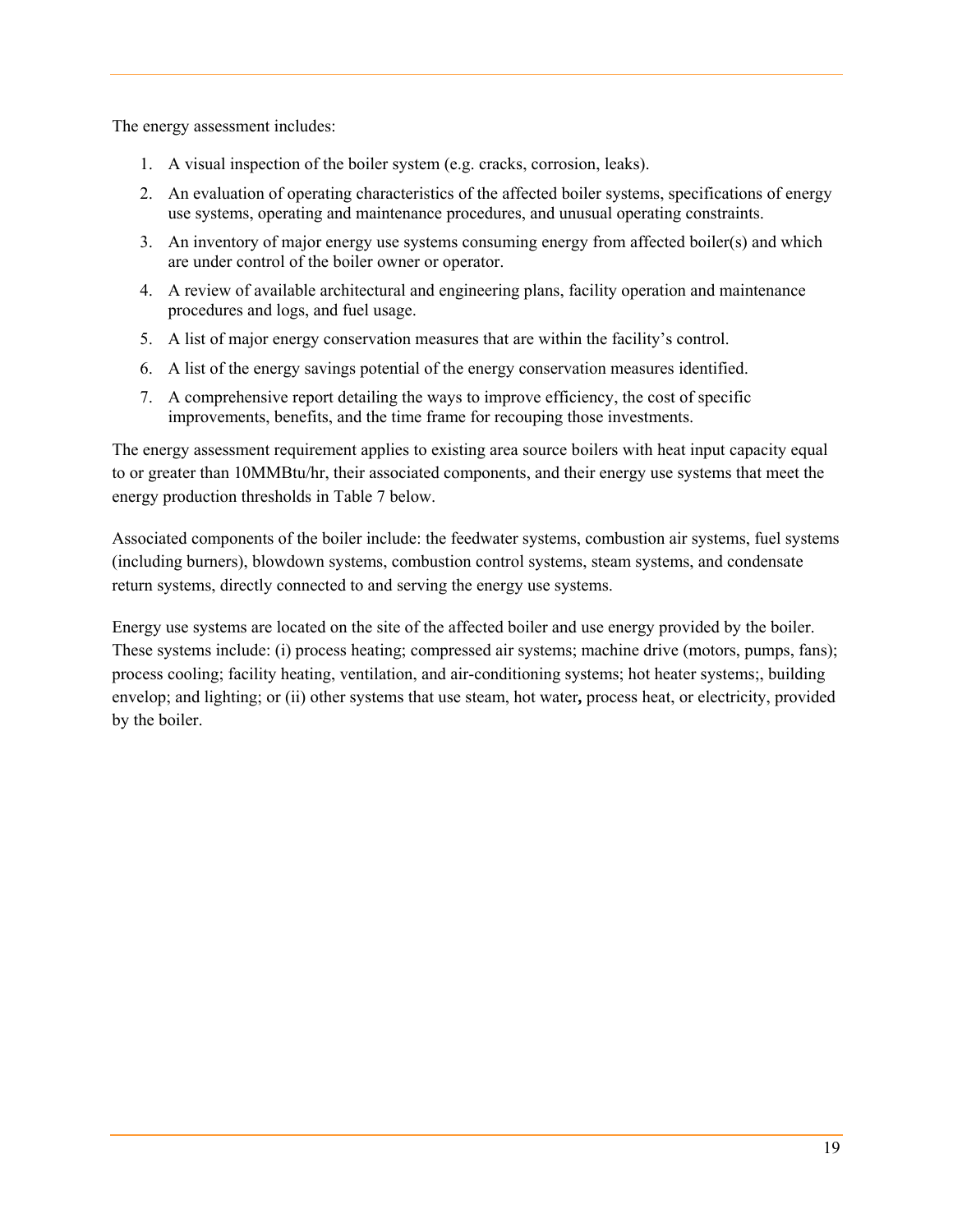| If your facility has affected<br>boilers with annual heat input<br>capacity, as measured in Trillion<br>Btu/yr (TBtu/yr), of | Then the length of the energy<br>assessment, in on-site technical<br>labor hours, should not<br>exceed <sup>1</sup> | And should include any on-site<br>energy use systems that<br>account for this percent of the<br>energy production from these<br>affected boilers <sup>2</sup> |
|------------------------------------------------------------------------------------------------------------------------------|---------------------------------------------------------------------------------------------------------------------|---------------------------------------------------------------------------------------------------------------------------------------------------------------|
| Less than 0.3                                                                                                                | 8 hours                                                                                                             | At least 50%                                                                                                                                                  |
| $0.3$ to 1                                                                                                                   | 24 hours                                                                                                            | At least 33%                                                                                                                                                  |
| Greater than 1.0                                                                                                             | 24 hours for the first TBtu/yr plus<br>8 hours for every additional<br>TBtu/yr, not to exceed 160 hours             | At least 20%                                                                                                                                                  |

#### **Table 7: Energy Assessment Duration Requirements**

<sup>1</sup>Assessments may be longer at the discretion of the owner/operator of the affected source.  $2\text{The second of the necessary tree}$ 

<sup>2</sup>The scope of the assessment is based on energy use by discrete segments of a facility and not by a total aggregation of all individual energy using segments of a facility. Thus, the on-site energy use system(s) serving as the basis for the percent of affected boiler(s) energy production may be segmented by production area or energy use area (e.g., production area or building) as most logical and applicable to the specific facility being assessed.

"Qualified energy assessor" is defined in §63.11237 of subpart JJJJJJ. The qualified energy assessor should have the background, experience, and expertise to evaluate energy savings opportunities for the types of boiler/energy use systems located at a particular facility. The energy assessor may either be a company employee or an outside specialist. For more complicated boiler or energy use systems or facilities with multiple boilers, a group, such as a consulting firm or a company's engineering staff, with the needed expertise could perform the required engineering assessment.

## **3.5 Task 3: Meet Emission Limits**

## 3.5.1 *What, When, and How Must I Monitor or Test?*

To demonstrate compliance with the emission limits, you must:

- 1. Minimize the boiler's startup and shutdown periods.
- 2. Develop and follow a site-specific testing plan.
- 3. Develop and follow a site-specific monitoring plan.
- 4. Conduct initial and triennial (every three years) performance tests for up to three pollutants: Hg, CO, and PM. See Section 3.5.5 of this guide for exceptions to testing requirements.
- 5. Establish operating limits during the performance test.
- 6. Conduct initial and quarterly, as applicable, fuel analysis for each type of fuel. See Section 3.5.6 of this guide for exceptions to fuel analysis requirements.
- 7. Monitor and collect data to demonstrate compliance with the operating limits.
- 8. Conduct performance evaluations of your CMS.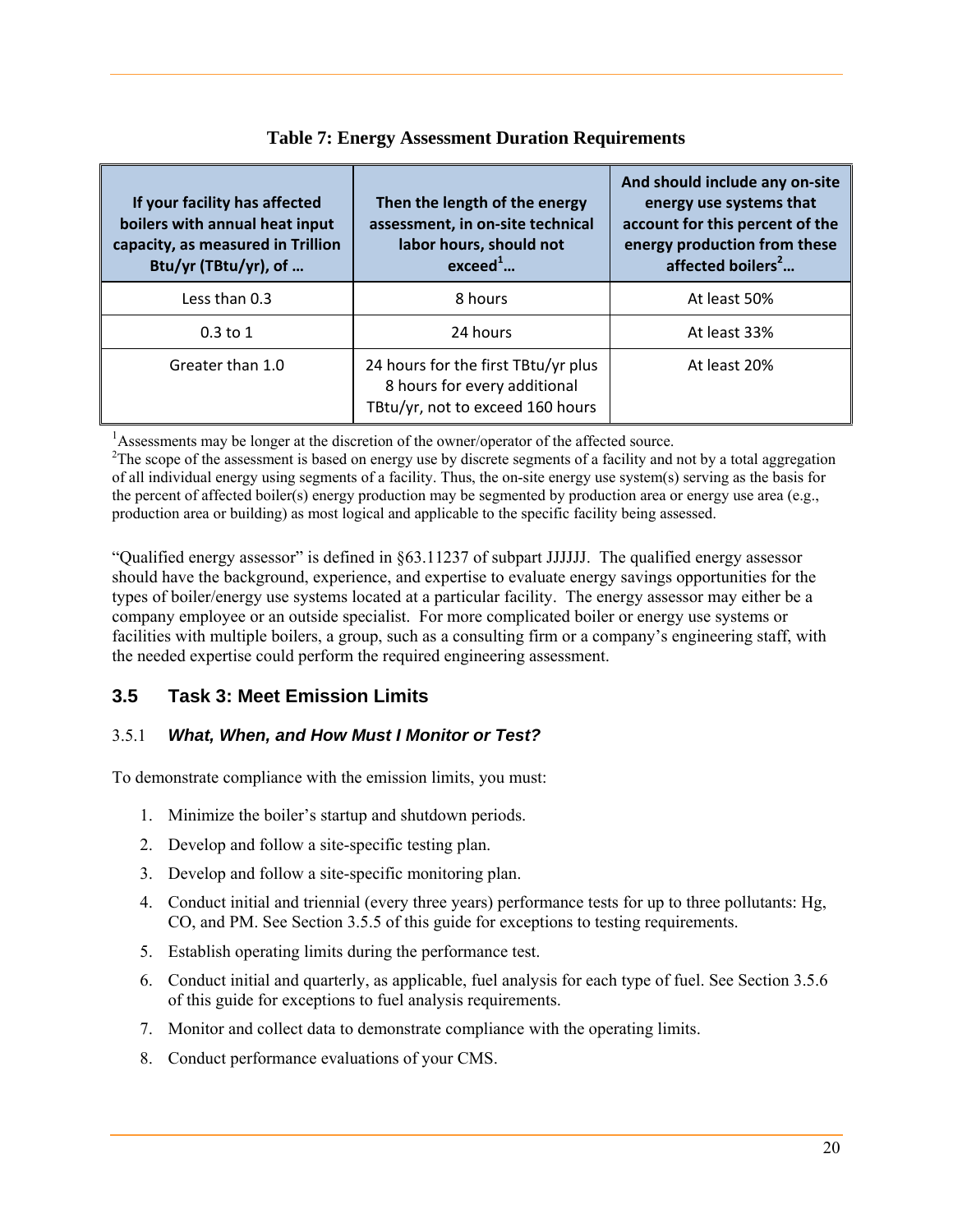As an alternative to Hg stack testing, you may conduct a fuel analysis to demonstrate that your fuel pollutant input is lower than the applicable emission limit. See Section 3.5.6 of this guide for more detail.

Four types of area source boilers have emission limits:

- Existing Large Coal (excluding limited-use boilers): Hg, CO
- New Large Coal (excluding limited-use boilers): Hg, CO, PM
- New Large Biomass (excluding seasonal boilers and limited-use boilers): PM
- New Large Oil (excluding seasonal boilers and limited-use boilers): PM

The specific emission limits depend on the size of your boiler and the type of fuel that you burn (see Table 1 of this guide). Section 3.1 of this guide discusses how to determine your boiler's subcategory.

You must demonstrate initial compliance with the emission limits by:

| <b>Existing units:</b> | March 21, $2014 + 180$ days = September 17, 2014                           |
|------------------------|----------------------------------------------------------------------------|
| New units:             | March 21, $2011 + 180$ days = September 17, 2011 or 180 days after startup |

## 3.5.2 *Minimize Boiler Startup and Shutdown Periods*

If your boiler is subject to an emission limit, then you must minimize startup and shutdown periods and conduct startups and shutdowns according to the boiler manufacturer's procedures. If the manufacturer's recommended procedures are not available, you must follow available recommended procedures for a unit of similar design.

Include a signed certification in the annual Compliance Certification report that you have complied with the requirement in §63.11214(d) and §63.11223(g) to minimize the boiler's time spent during startup and shutdown and to conduct startups and shutdowns according to the manufacturer's recommended procedures or procedures specified for a boiler of similar design if manufacturer's recommended procedures are not available.

## 3.5.3 *Develop and Follow a Site-specific Testing Plan*

You must develop a site-specific test plan before conducting your required performance test. You do not have to submit the site-specific test plan to the EPA Administrator or delegated authority unless it is requested. If requested, the site-specific monitoring plan must be submitted at least 60 days before your performance stack test. You must keep a copy of the site-specific test plan as a record.

The site-specific test plan must include:

- Test program summary
- Test schedule
- Data quality objectives (pretest expectations of precision, accuracy, and completeness)
- Internal and external quality assurance program.

**NOTE:** A site‐specific monitoring plan is not required if you have an existing CEMS or COMS operated according to the performance specifications under Appendix B to part 60 and that meet the requirements of §63.11224 (monitoring, installation, operation, and maintenance requirements).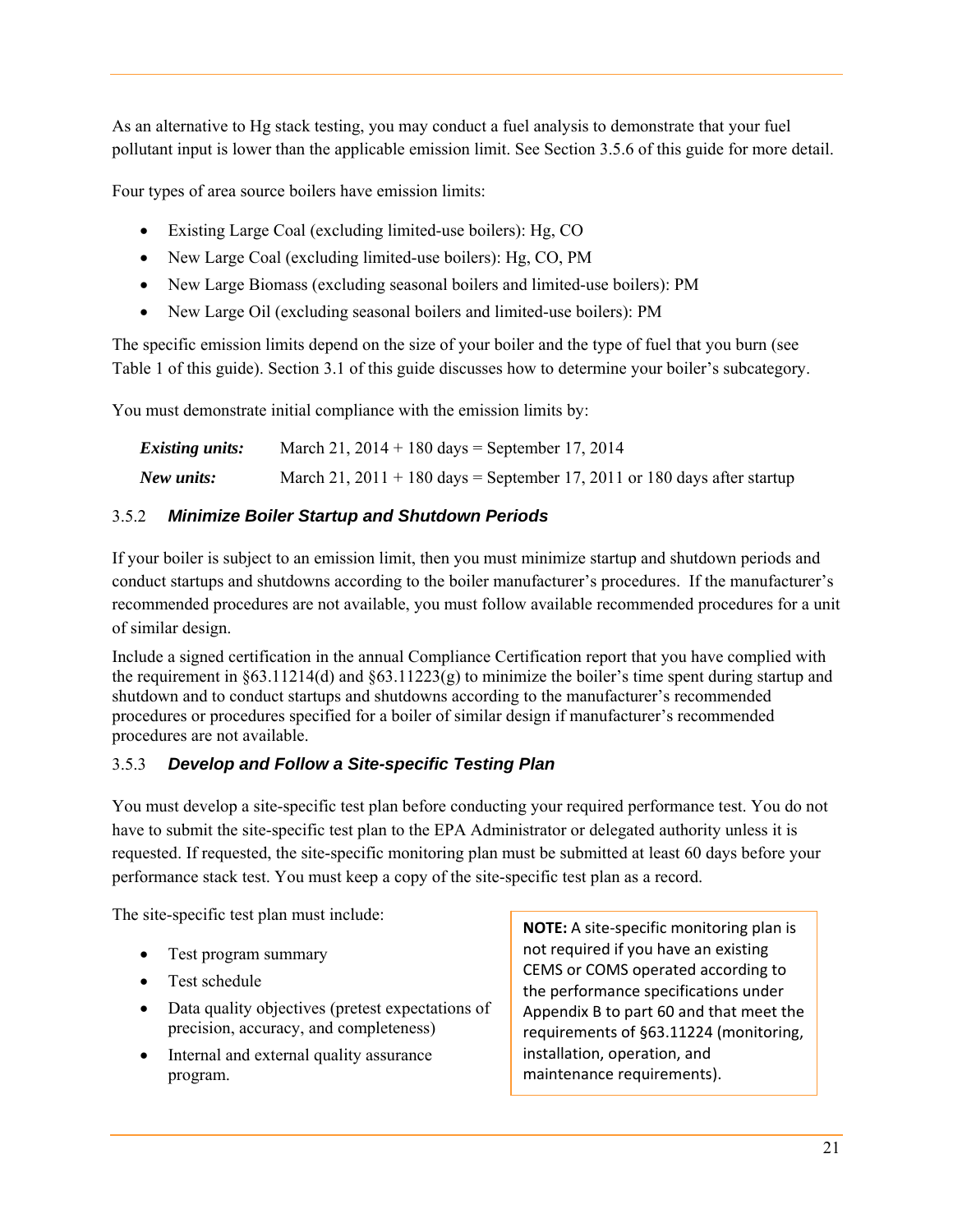## 3.5.4 *Develop and Follow a Site-specific Monitoring Plan*

If you choose to demonstrate compliance through performance stack testing and subsequent compliance with operating limits, then you must develop a site-specific monitoring plan. The monitoring plan is required for any continuous emissions monitoring system (CEMS), continuous opacity monitoring system (COMS), or continuous parameter monitoring system (CPMS). These three types of continuous monitors are all referred to as continuous monitoring systems (CMS) in the remainder of this section. A monitoring plan is also required if you petition the EPA Administrator for alternative monitoring parameters under §63.8(f) of the General Provisions.

- Submit, if requested, the site-specific monitoring plan at least 60 days before your initial performance evaluation of your CMS.
- In the site-specific monitoring plan, address  $\S 63.11205(c)(1)(i)$  through (vi), which includes installation location, performance and equipment specifications, performance evaluation procedures and acceptance criteria, ongoing operation and maintenance procedures, ongoing data quality assurance procedures, and ongoing recordkeeping and reporting procedures.
- Conduct a performance evaluation of each CMS per your site-specific monitoring plan.
- Operate and maintain the CMS according to the site-specific monitoring plan.

## 3.5.5 *Conduct Initial and Triennial (every three years) Performance Tests for Hg, CO, PM*

You must conduct an initial performance test to demonstrate initial compliance and to establish operating parameters that you will follow until the next performance test. There are a couple of exceptions to this requirement, including:

- For PM, new oil-fired boilers that combust only oil that contains no more than 0.50 weight percent sulfur or a mixture of 0.50 weight percent sulfur oil with other fuels not subject to a PM emission limit under this subpart and that do not use a post-combustion technology (except a wet scrubber) to reduce PM or sulfur dioxide emissions (see footnote 3 to Table 1 of this guide,)
- For CO, boilers that use a CEMS for CO/oxygen (see Section 3.5.7 of this guide).

Conduct subsequent performance tests every third year (at least every 37 months). However, for PM, if your boiler's initial performance test results show that your emissions are less than or equal to half of the limit, you do not need to conduct further performance tests for PM but must comply with all operating limits and monitoring requirements.

You must conduct all performance tests according to Table 4 to subpart JJJJJJ, which specifies test methods for selecting sampling ports, determining stack gas velocity and flow rate, determining  $O_2$  and CO content, measuring moisture content, and measuring emissions.

Do your performance stack tests at typical operating conditions, while burning the type of fuel (or mixture of fuels) that have the highest emissions potential for each regulated pollutant. You must conduct a fuel analysis for each type of fuel burned in your boiler, if you are subject to the Hg emission limit. Boilers that burn a single fuel are exempt from the fuel analysis. (See Section 3.5.6 of this guide.)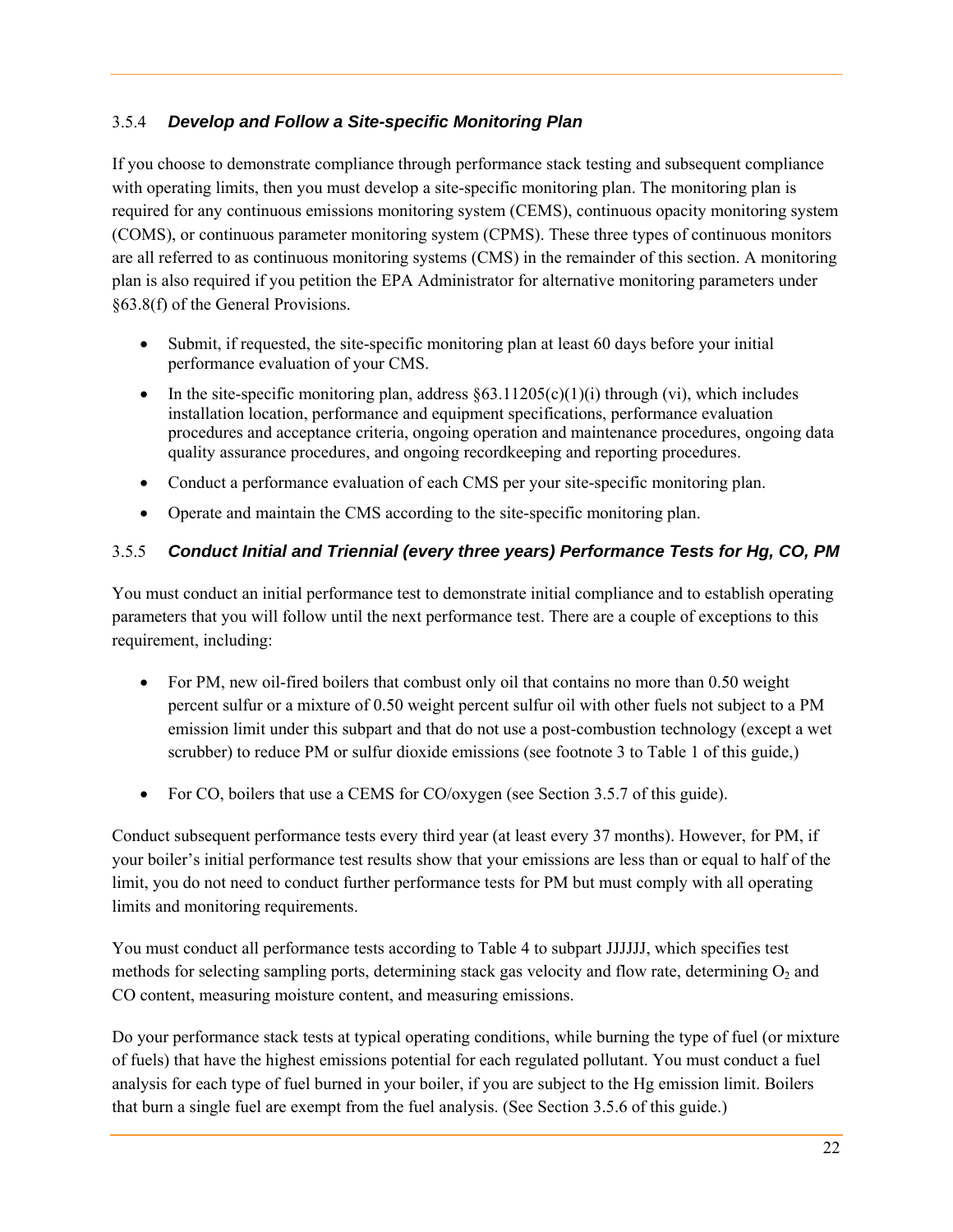You may need to conduct more than one performance stack test if your boiler subcategory has more than one emission limit because the test must be done at the operating load conditions and while burning the fuel(s) that have the highest emissions potential, for each regulated pollutant. You must follow the requirements in the General Provisions, which include:

- Completing a test method performance audit during the performance test (using blind audit samples, supplied by an accredited audit sample provider and analyzed during the performance test, to provide a measure of test data bias)
- Providing testing facilities that are adequate and safe to conduct stack testing.
- Conducting tests under representative conditions.
- Requesting to use an alternative test method, if desired.

In addition, you must:

- Conduct a minimum of three separate test runs for each performance stack test.
- Use EPA Method 19 ( $\Delta$ ppendix A-7 of part 60) to convert the PM and Hg concentrations measured in the initial performance test into pounds per million Btu heat input emission rates.

## 3.5.6 *Conduct Initial and Subsequent Fuel Analysis for Each Type of Fuel*

If you choose to demonstrate compliance with the Hg emission limit through stack testing, you must conduct an initial fuel analysis for each type of fuel burned in your boiler.

- If you burn more than one fuel type, you must conduct a fuel analysis to determine the fuel type, or mixture, you could burn in your boiler that would result in the maximum emission rate of Hg, using the procedures in Table 5 to subpart JJJJJJ and §63.11213.
- If you plan to burn a new type of fuel or fuel mixture, you must conduct a fuel analysis before burning the new fuel or mixture in your boiler. Recalculate the Hg emission rate according to §63.11211(c) and Equation 1 of subpart JJJJJJ.

The Hg emission rate for the new type of fuel or fuel mixture must be less than the emission limit. If the Hg concentration for the new fuel or mixture is higher than the Hg fuel input during the previous performance test, then you must conduct a new performance test within 60 days of burning the new fuel or mixture.

- Boilers that burn a single type of fuel are exempt from conducting a fuel analysis.
- Boilers that use a supplemental fuel only for startup, shutdown, and transient flame stability still qualify as units that burn a single fuel type, and are exempt from conducting a fuel analysis.

As an alternative to stack testing for Hg, you can demonstrate compliance using fuel analysis by:

- Calculating the emission rate using §63.11211(c) and Equation 1 of subpart JJJJJJ and showing it is less than your boiler's Hg emission limit.
- Complying with all operating limits and monitoring requirements if the Hg constituents in the fuel or fuel mixture are measured to be less than or equal to half of your boiler's Hg emission limit. However, you do not need to do further fuel analysis sampling.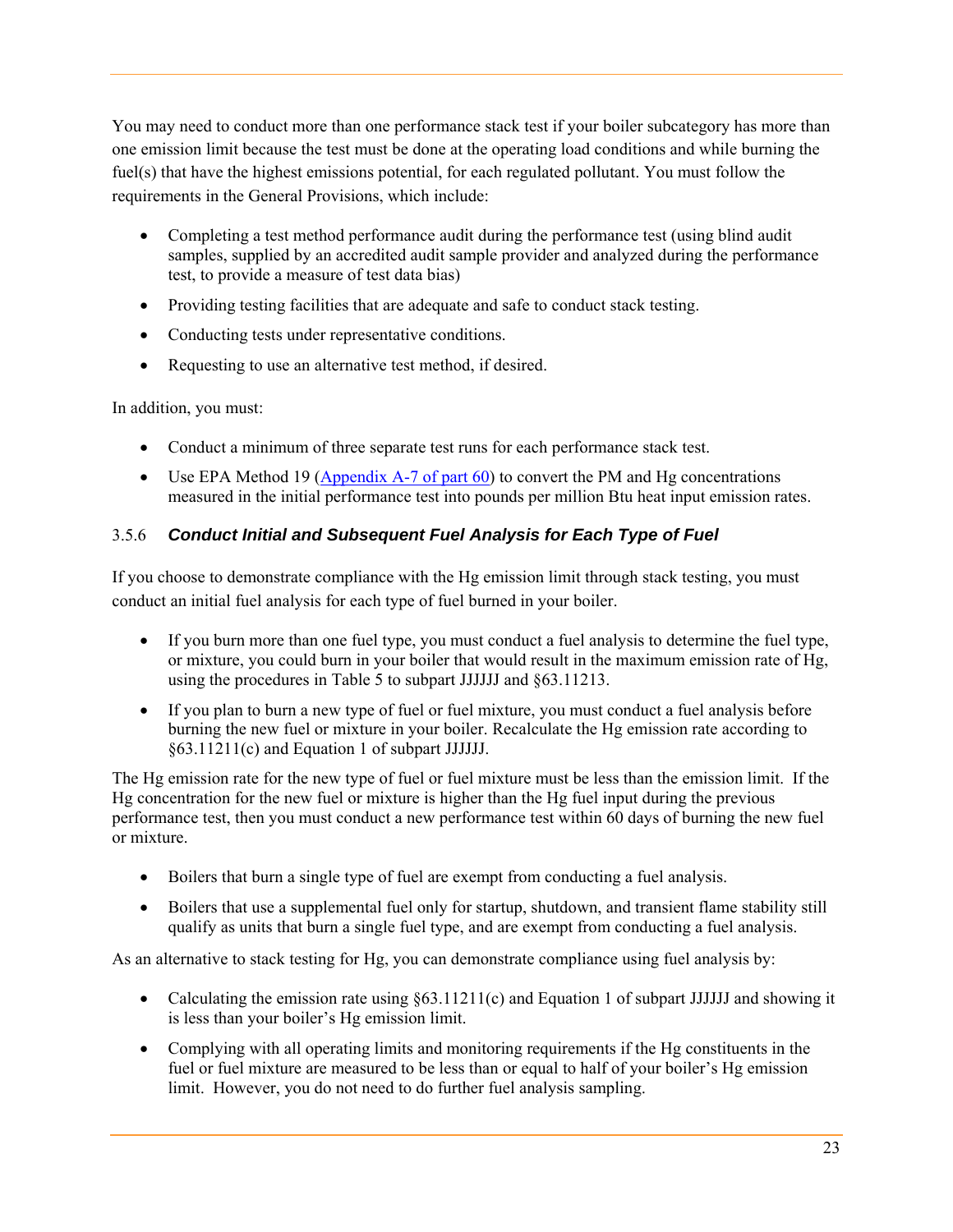- Conducting a quarterly fuel analysis for each type of fuel burned if the Hg constituents in the fuel or fuel mixture are greater than half of your boiler's Hg emission limit.
- Conducting a fuel analysis before burning a new type of fuel or mixture. You must recalculate the Hg emission rate using §63.11211(c) and Equation 1 of subpart JJJJJJ. The Hg emission rate for the new type of fuel or fuel mixture must be less than your boiler's emission limit.

To complete each fuel analysis, you must follow §63.11213 and Table 5 in subpart JJJJJJ, including:

- Taking a minimum of three composite fuel samples for each fuel type per Table 5 in subpart JJJJJJ. Each composite sample must consist of at least three samples collected at approximately equal intervals during a two-hour period.
- Determining the concentration of Hg in the fuel in units of pounds per million Btu of each composite sample for each fuel type per Table 5 in subpart JJJJJJ.

#### 3.5.7 *Establish Operating Limits during the Performance Test*

During the three-run performance stack test(s), you must establish operating limits for your air pollution control device(s). Table 6 of subpart JJJJJJ specifies how to establish operating parameters.

#### *Wet Scrubber:*

 Establish operating limits for minimum scrubber pressure drop and minimum scrubber liquid flow rate. If you use a wet scrubber and do separate stack tests for PM and Hg, you must establish one set of operating limits. If you conduct multiple stack tests, you must set the operating limits at the highest minimum values established during the multiple tests.

#### *Electrostatic Precipitator (ESP):*

 Establish operating limits for the minimum total secondary electric power (secondary voltage and secondary current).

#### *Dry Sorbent or Activated Carbon Injection:*

Establish operating limits for the minimum dry sorbent or activated carbon injection rate.

#### *Fabric Filter Bag Leak Detection System:*

- Install, maintain, calibrate and operate the bag leak detection system as specified in §63.11224(f).
- Operate the fabric filter without the bag leak detection system alarm sounding more than 5 percent of the operating time during a 6-month period.

#### *Oxygen:*

- Operating limits are not required for boilers with CO/oxygen CEMS.
- All other boilers must establish an operating limit for the minimum oxygen level.

#### *Operating Load:*

Establish the operating load operating limit specified in Table 3 to subpart JJJJJJ.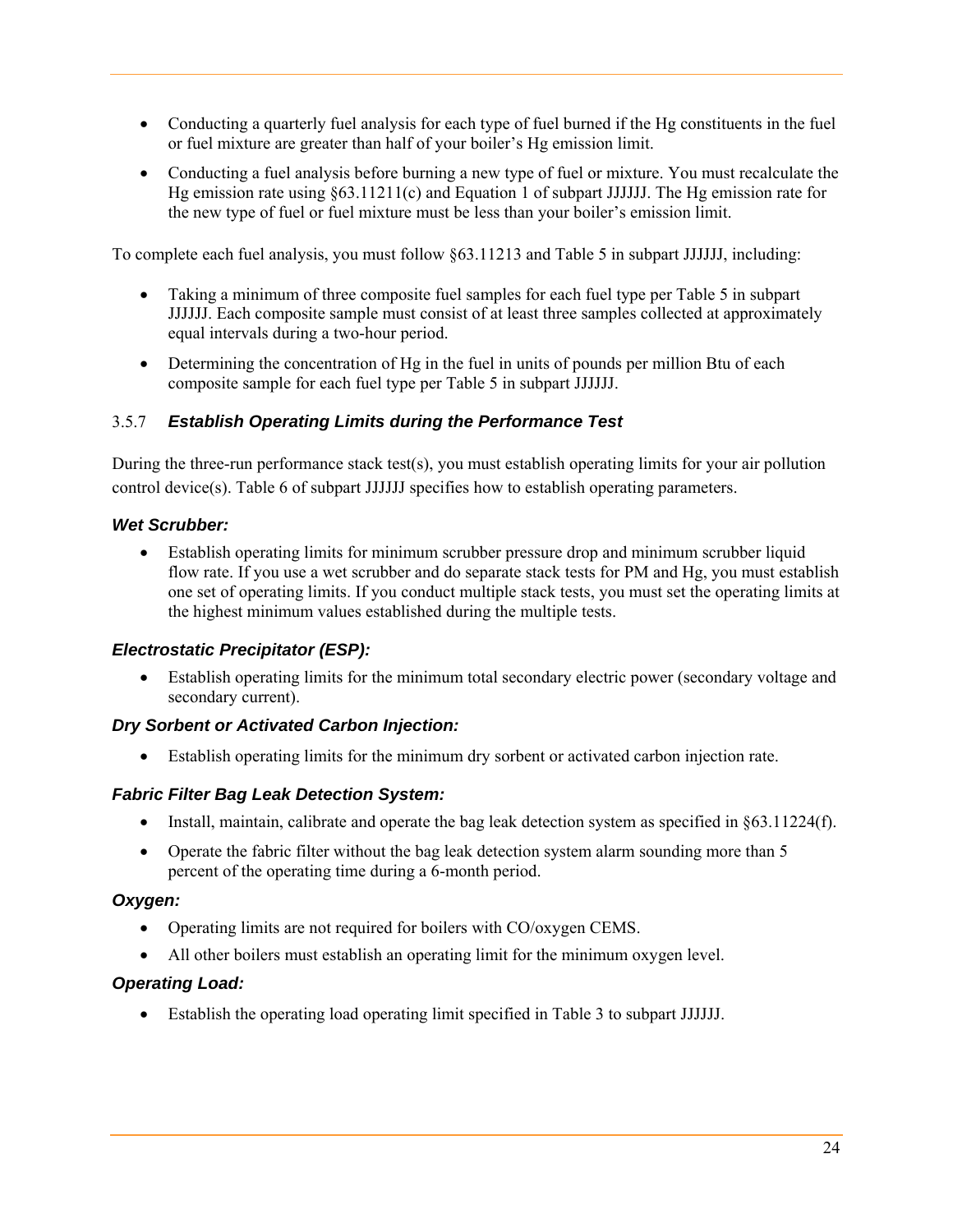#### 3.5.8 *Monitor and Collect Data to Demonstrate Continuous Compliance with the Emission Limits*

Demonstrate continuous compliance with the emission limits and operating limits by continuously monitoring your operating parameters according to the methods in Table 7 to subpart JJJJJJ.

## *Opacity (operating limit option for boilers with fabric filters or ESP):*

- Collect opacity monitoring system data according to  $\S 63.11224(e)$  and  $\S 63.11221$ .
- Calculate 6-minute averages.
- Maintain opacity at 10 percent or less on a daily block average basis.

#### *Fabric Filter Bag Leak Detection:*

- Install, maintain, calibrate and operate the bag leak detection system according to  $\S 63.11224(f)$ and §63.11222(a)(4).
- Operate the fabric filter so the bag leak detection system alarm sounds less than 5 percent of the operating time during a 6-month period.
- Initiate corrective action within one hour of alarm sounding. Keep records of corrective action.

## *Wet Scrubber Pressure Drop and Liquid Flow Rate:*

- Collect pressure drop and liquid flow rate CMS data.
- Calculate 30-day rolling averages.
- Maintain 30-day rolling averages at or above the operating limits established during the performance test.

## *Dry Scrubber Sorbent or Activated Carbon Injection Rate:*

- Collect injection rate CMS data.
- Calculate 30-day rolling average.
- Maintain 30-day rolling average at or above the operating limit established during the performance test.

## *ESP Total Secondary Electric Power:*

- Collect total secondary electric power CMS data.
- Calculate 30-day rolling average.
- Maintain 30-day rolling average at or above the operating limit established during the performance test.

## *Fuel Pollutant Content:*

- Only burn the fuel types and fuel mixtures used to demonstrate compliance.
- Exerpendiate Keep monthly records of fuel use according to  $\S 63.11222(a)(2)$  and  $\S 63.11225(b)(4)$ .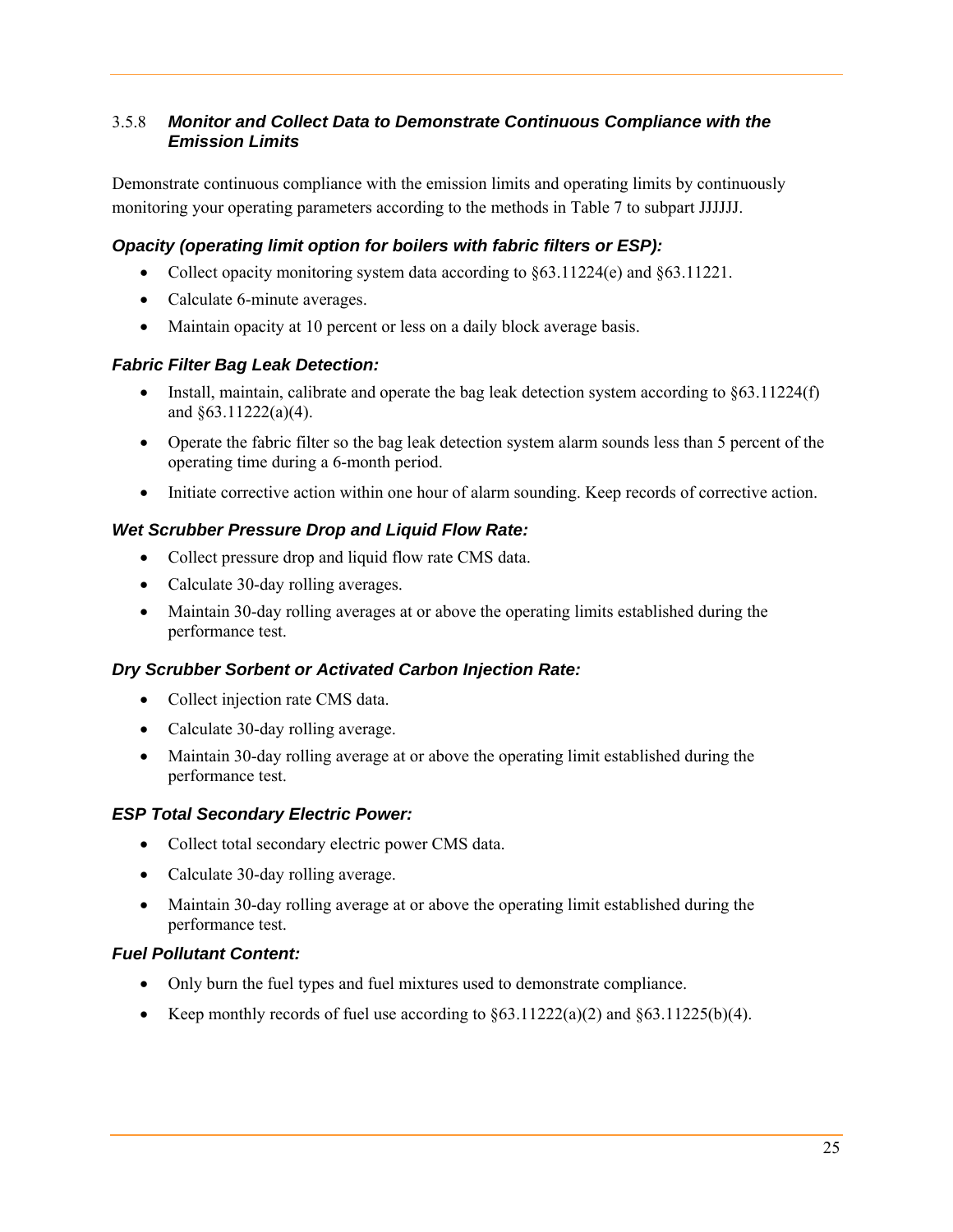## *Oxygen Content:*

- Requirement doesn't apply to boilers with CO/oxygen CEMS.
- Requirement doesn't apply to boilers with oxygen trim systems since trim system will be set to the level specified in  $\S 63.11224(a)(7)$ .
- Continuously monitor the oxygen content of flue gas according to §63.11224.
- Calculate 30-day rolling average.
- Maintain 30-day rolling average at or above the operating limit established during the performance test.

#### *CO Emissions (compliance option using CO/oxygen CEMS):*

- Continuously monitor the CO concentration in the combustion exhaust according to  $§63.11224$ and §63.11221.
- Correct the data to 3 percent oxygen and calculate 1-hour averages.
- Calculate 10-day rolling average.
- Maintain the 10-day rolling average at or below the CO emission limit in Table 1 to subpart JJJJJJ.

#### *Operating Load:*

- Collect operating load data (fuel feed rate or steam generation data) every 15 minutes.
- Calculate 30-day rolling average.
- Maintain 30-day rolling average at or below the operating limit established during the performance test.

Operate the monitoring system and collect data *at all times* while the boiler is operating. Use all the data collected in assessing the operation of the control device and associated control system. However, *you may not use data* collected during the following periods to demonstrate compliance:

- Monitoring system malfunctions or out-ofcontrol periods (see definitions at right)
- Repairs associated with monitoring system malfunctions or out-of-control periods
- Required monitoring system quality assurance or quality control activities, including, as applicable, calibration checks, required zero and span adjustments, and scheduled CMS maintenance as defined in your site-specific monitoring plan.

#### **Out of Control Periods**

A CMS is out of control if— (A) The zero (low‐level), mid‐level (if applicable), or high‐level calibration

drift (CD) exceeds two times the applicable CD specification in the applicable performance specification or in the relevant standard; or

(B) The CMS fails a performance test audit (e.g., cylinder gas audit), relative accuracy audit, relative accuracy test audit, or linearity test audit; or

(C) The COMS CD exceeds two times the limit in the applicable performance specification in the relevant standard.

#### **Malfunction**

A monitoring system malfunction is any sudden, infrequent, not reasonably preventable failure of the monitoring system to provide valid data. Monitoring system failures that are caused in part by poor maintenance or careless operation are not malfunctions.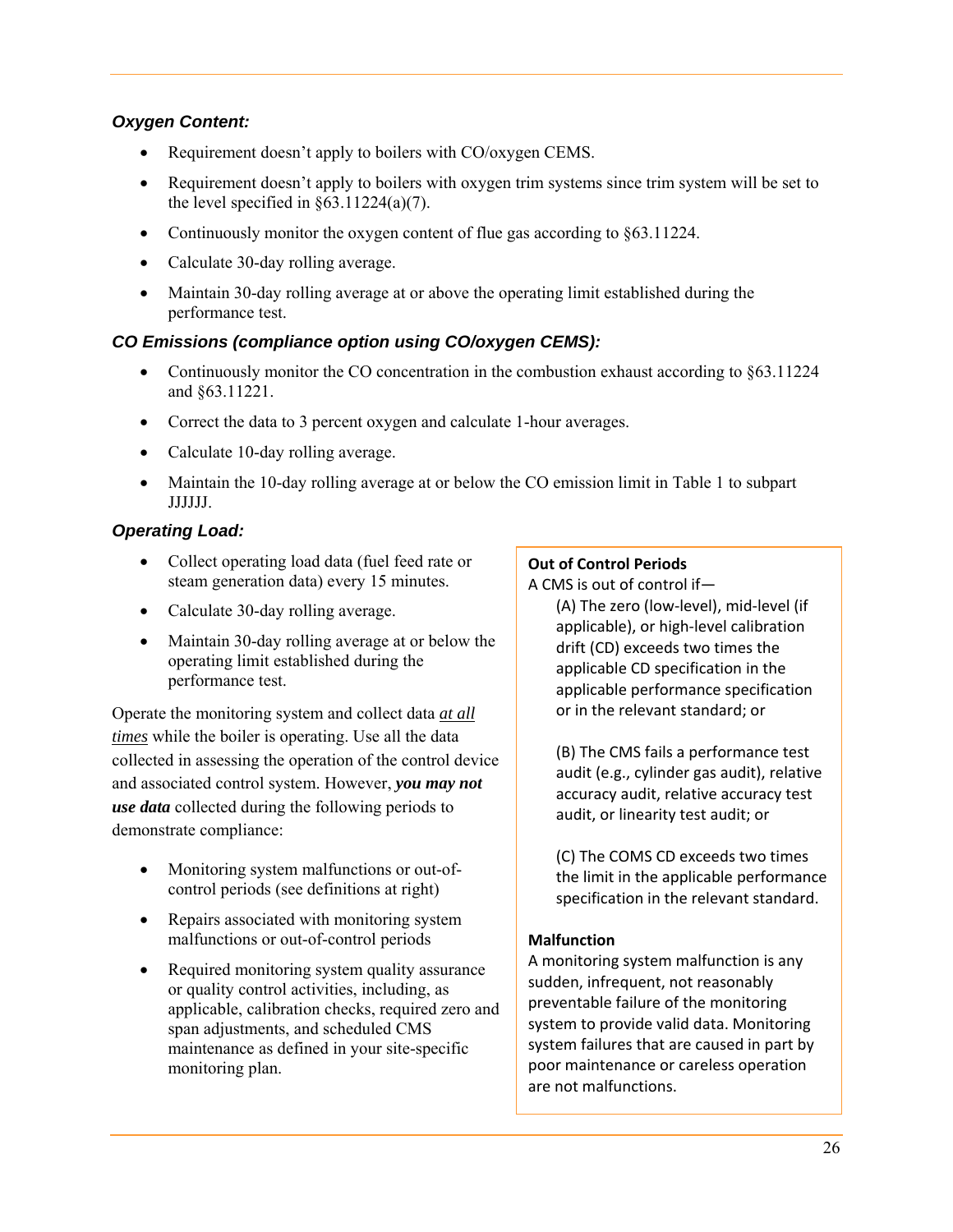Any such periods must be reported per §63.11225.

You must complete monitoring system repairs due to monitoring system malfunctions or out-of-control periods and return the monitoring system to operation as quickly as possible. Failure to collect required data is a deviation of the monitoring requirements (see definition of deviation in §63.11237).

## 3.5.9 *CMS Installation, Operation, and Maintenance Requirements*

You must comply with the CMS requirements in §63.11224 including:

#### **CO limit:**

- If your boiler has a CO limit, you must install, operate, and maintain an oxygen analyzer system to monitor oxygen in the boiler flue gas, boiler firebox, or other appropriate intermediate location, or
- You must install, operate, and maintain a CEMS for CO and oxygen to monitor the CO level at the outlet of the boiler, after any add-on controls or flue gas recirculation system and before release to the atmosphere.

#### **Opacity limit:**

 If you choose to comply with an opacity limit instead of operating parameters for an ESP or fabric filter, you must install, operate, certify, and maintain the COMS.

#### **Fabric filter:**

 If you use a fabric filter to comply with an emission limit, then you must install, calibrate, maintain, and continuously operate the bag leak detection system, unless you choose to use an opacity limit.

## **All other CMS:**

If you have an operating limit that requires a CMS, you must install, operate, and maintain the CMS.

## **3.6 Task 4: Keep Records**

See Task 1 for information on the Initial Notification of Applicability and Notification of Compliance Status. This section addresses the remaining recordkeeping requirements.

## 3.6.1 *General Requirements for Records and Certifications*

You must keep a copy of each notification and report prepared to comply with this rule. You must also keep all documentation supporting any submitted documents. See sections 3.6.2 and 3.6.3 of this guide for details on the records required for your boiler, based on if work management practices or emissions limits apply.

Your records must be readily available for review. You must keep each record for 5 years after the date of the recorded action. You must keep each record on site or accessible from a central location by computer or other means of instant access at the site for at least 2 years after the date of each recorded action. For the remaining 3 of the 5 years, the records may be kept off site.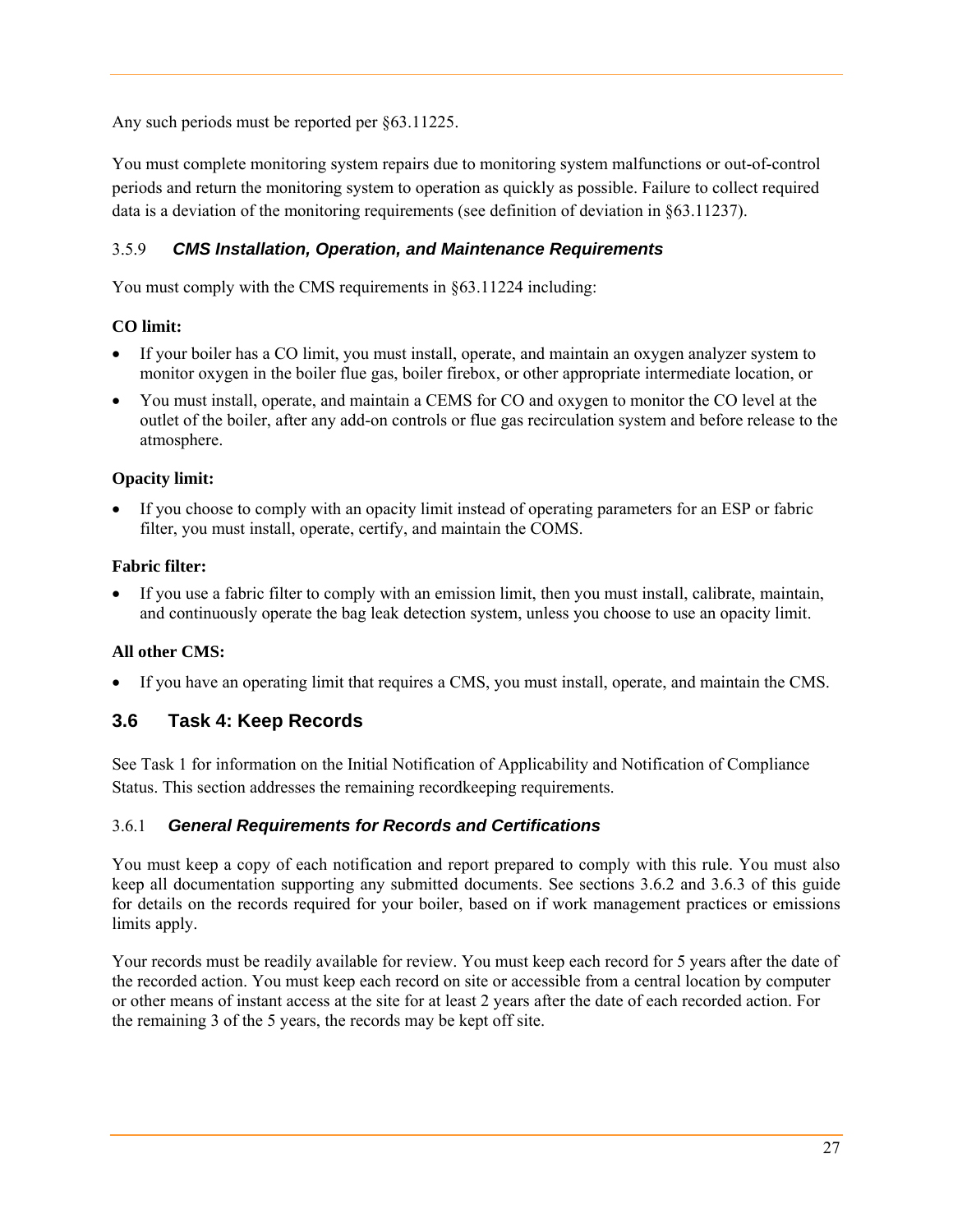In summary, you must keep copies of:

- Each notification and report, and all their supporting documentation.
- Records to document conformance with the work practices, emission reduction measures, and management practices.
- Records of the occurrence and duration of each malfunction of the boiler, or of the associated air pollution control and monitoring equipment.
- Records of actions taken during periods of malfunction to minimize emissions, including corrective actions to restore the malfunctioning boiler, air pollution control, or monitoring equipment to its normal or usual manner of operation.
- For each boiler that meets the definition of seasonal boiler, you must keep records of days of operation per year.
- For each boiler that meets the definition of limited-use boiler, you must keep a copy of the federally enforceable permit that limits the annual capacity factor to less than or equal to 10 percent and records of fuel use for the days the boiler is operating.

#### **Compliance Certification Report**

If your boiler is subject to emission limits you must prepare, by March 1 of each year, an annual Compliance Certification Report for the previous calendar year. If your boiler had any deviations from the applicable emission or operating parameter requirements, then the annual Compliance Certification Report for the boilers must be submitted by March 15. If there were no deviations, you do not need to submit this report unless requested by the delegated authority.

For boilers that only conduct a biennial or 5-year tune-up and are not subject to emission or operating limits, you may prepare only a biennial or 5-year Compliance Certification Report that includes only the information specified in items 1 and 2 below. Reports should be prepared by March 1 of the year after the calendar year during which a tune-up is completed.

The report must contain:

- 1. The company name and address.
- 2. A statement by a responsible official certifying the truth, accuracy, completeness of the certification, and a statement of if the source has complied with all the relevant standards and requirements of the rule. The statement needs to include the official's name, title, phone number, e-mail address, and signature. Your notification must also include the following certification(s) of compliance, as applicable, and signed by a responsible official:
	- i. "This facility complies with the requirements in §63.11223 to conduct a biennial or 5-year tune-up, as applicable, of each boiler."
	- ii. For units that do not qualify for the statutory exemption in section  $129(g)(1)$  of the Clean Air Act: "No secondary materials that are solid waste were combusted in any affected unit."
	- iii. "This facility complies with the requirement in  $\S 63.11214(d)$  and  $\S 63.11223(g)$  to minimize the boiler's time spent during startup and shutdown and to conduct startups and shutdowns according to the manufacturer's recommended procedures or procedures specified for a boiler of similar design if manufacturer's recommended procedures are not available."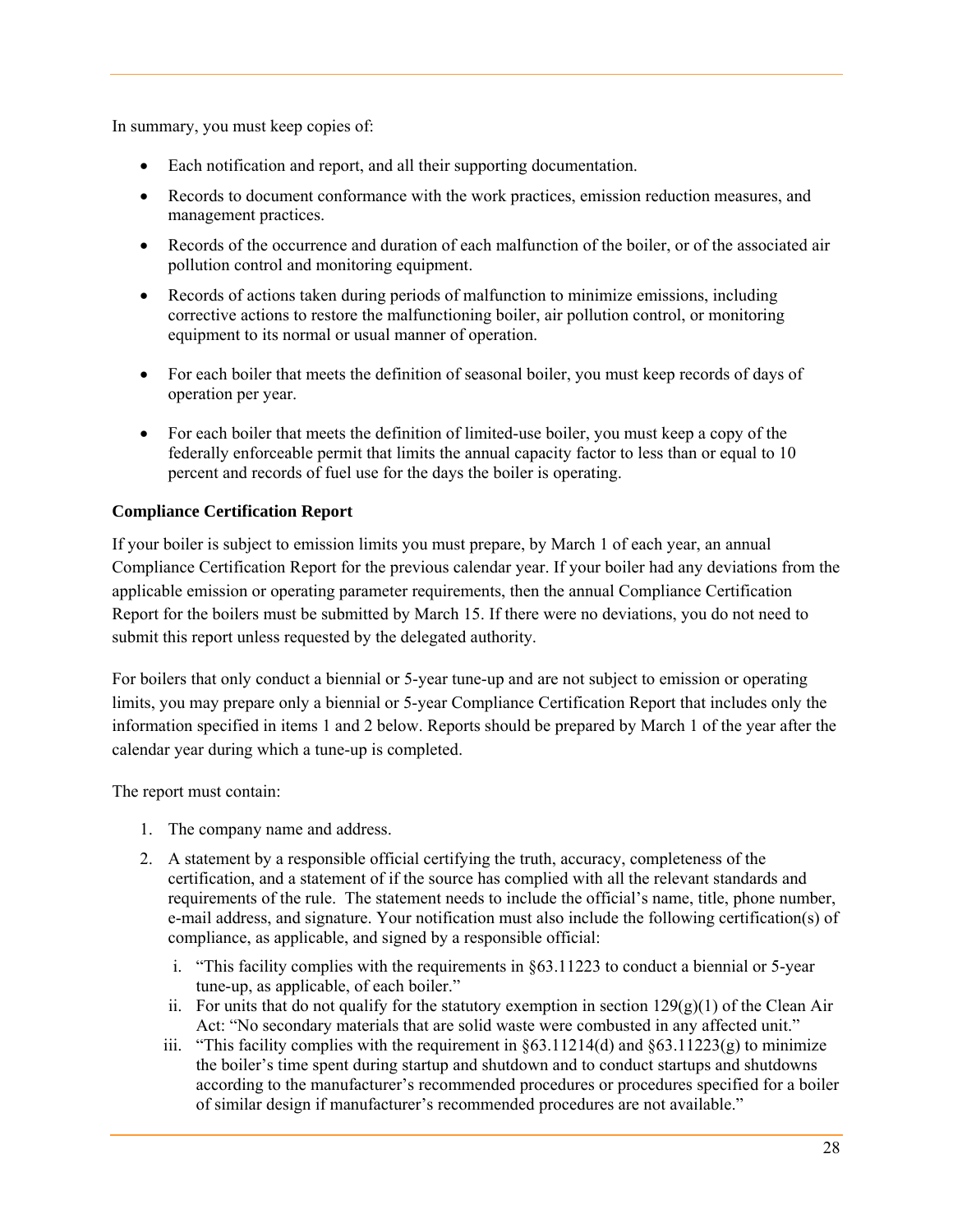- 3. For any deviations from the applicable requirements during the reporting period, include each instance in which you did not meet an emission limit and operating limit (see Tables 1 and 3 of this guide for a summary of these limits, respectively). Include a description of deviations, the time periods during which the deviations occurred, and any corrective actions taken.
- 4. If subject to an emission limit, provide for each calendar month within the reporting period:
	- The total fuel use by each boiler, including a description of the fuel, if the fuel has received a non-waste determination by you or EPA through a petition process to be a non-waste, if the fuel(s) was processed from discarded non-hazardous secondary materials, and the total fuel usage amount with units of measure.

## 3.6.2 *Work Practice Standards/Management Practices Recordkeeping*

#### **Startups and Shutdowns**

You need to keep a copy of the Notification of Compliance Status report in your records for each boiler subject to an emission limit(s). This report certifies that you conducted startups and shutdowns according to the manufacturer's recommended procedures. You will also need to keep records of each subsequent annual, biennial, or 5-year Compliance Certification Report, which certifies that you continued to conduct startups and shutdowns according to the manufacturer's recommended procedures.

## **Tune-up**

- *Initial Tune-up for Existing Affected Boilers*: You must conduct an initial performance tune-up for each existing boiler with tune-up requirements and you must include a signed statement in the Notification of Compliance Status report certifying that you conducted a tune-up of the boiler.
- *Subsequent Tune-ups for Existing Affected Boilers***:** You must conduct a performance tune-up and prepare a biennial (every two years) or 5-year, as applicable, Compliance Certification Report that certifies you complied with all the relevant standards and requirements of this subpart. You do not need to submit this report unless it is requested by your delegated authority.
- *Tune-ups for New Affected Boilers***:** You must conduct a performance tune-up and prepare a biennial (every two years) or 5-year, as applicable, Compliance Certification Report that certifies you complied with all the relevant standards and requirements of this subpart. You do not need to submit this report unless it is requested by your delegated authority. An initial tune-up is not required for new boilers (see Section 3.4.2 of this guide).
- For all tune-ups, you must keep records of the date of the tune-up, the procedures followed, and the manufacturer's specifications to which the boiler was tuned. You must keep records of the type and amount of fuel used over the 12 months prior to each tune-up, but only if the unit was physically and legally capable of using more than one type of fuel during that period. The records must be maintained on site and submitted to the delegated authority if requested. You may use the example form to document the tune-up, keep records, and meet the reporting requirement.

Example tune-up record forms can be found at http://www.epa.gov/boilercompliance/.

## **Energy Assessment**

Include a signed certification in the Notification of Compliance Status report that an energy assessment of the boiler and its energy use systems was done. You must keep a copy of the Energy Assessment Report.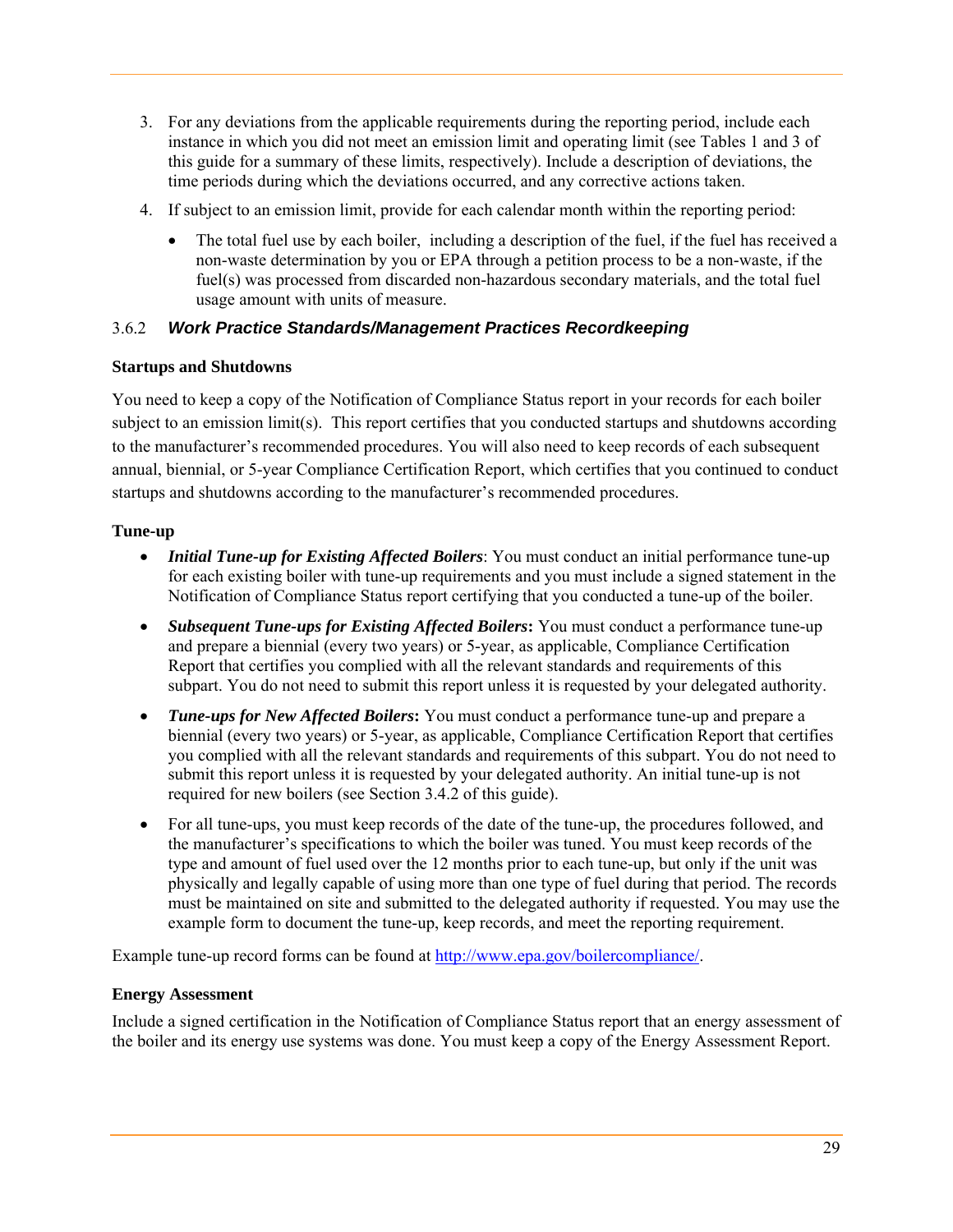## 3.6.3 *Emission Limits Recordkeeping*

You will need to keep records related to emission limits, test plans, monitoring plans/data, fabric filters and fuel type/amount.

#### **Fuel Analysis**

- Keep a copy of all calculations and supporting documentation that were done to demonstrate compliance with the Hg emission limit. This should include results of any fuel analyses. You can use the results from one fuel analysis for multiple boilers if they are all burning the same fuel.
- Maintain records of the type and amount of all fuels burned in each boiler during the reporting period to show that all fuel types and mixtures of fuels would result in lower emissions of Hg than the applicable emission limit (if you demonstrate compliance through fuel analysis).

#### **Site-specific Test Plan**

- Prepare the site-specific test plan at least 60 days before conducting a required performance test (see specific plan requirements in Section 3.5.3 of this guide).
- Keep a copy of the site-specific test plan as a record.
- Submit the site-specific test plan if requested by the EPA or a delegated authority.

#### **Site-specific Monitoring Plan**

• Prepare the site-specific monitoring plan at least 60 days before your initial performance evaluation of your CMS (see specific plan requirements in Section 3.5.4 of this guide).

## **Inspection and Monitoring Data**

Keep records of all inspection and monitoring data for each required event, including:

- Date, place, and time of the event.
- Person conducting the event.
- Technique or method used.
- Operating conditions during the event.
- Results, including the date, time, and duration of the period from the time the monitoring indicated a problem to the time that monitoring indicated proper operation.
- Maintenance or corrective action taken (if applicable).

## **Fabric Filter**

For boilers that demonstrate compliance with a fabric filter and bag leak detection system, include:

- Records of the bag leak detection system output.
- Records of bag leak detection system adjustments, including the date and time of the adjustment, the initial bag leak detection system settings, and the final bag leak detection system settings.
- The date and time of all bag leak detection system alarms, date and time you initiated and completed corrective action, brief description of corrective action taken.
- The percent of the operating time during each 6-month period that the alarm sounded.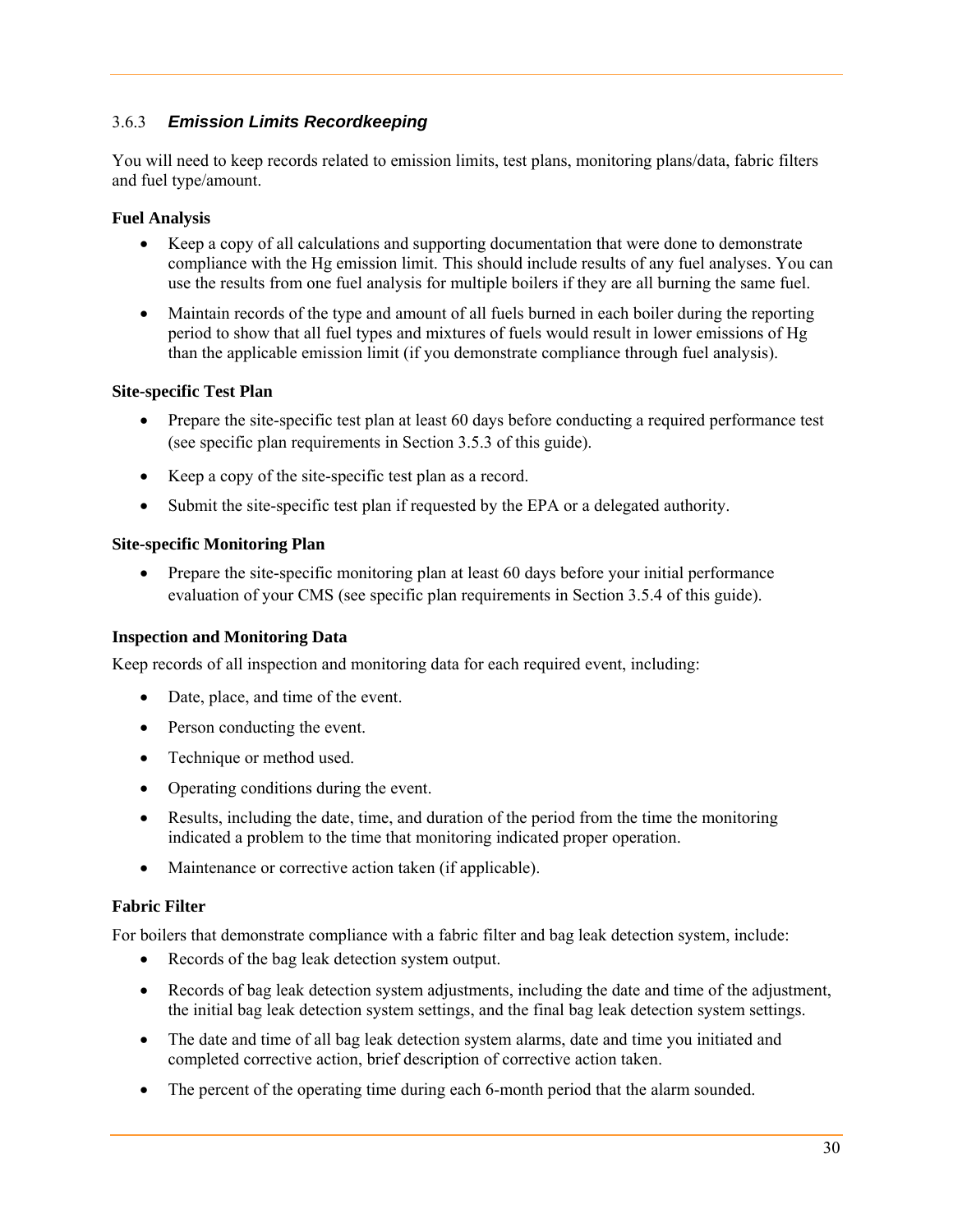#### **Fuel Type and Amount**

All boilers subject to an emission limit should keep records documenting the fuel type(s) used monthly by each boiler including:

- The total fuel use amount with units of measure.
- A description of the fuel, including if the fuel has received a non-waste determination by you or EPA. For boilers that burn non-hazardous secondary materials that have been determined not to be solid waste under  $\S 241.3(b)(1)$ , you must keep a record of how the secondary material meets each of the legitimacy criteria in §241.3(d)(1). If you burn a fuel that has been processed from a discarded non-hazardous secondary material under §241.3(b)(4), you must keep records of how the operations that produced the fuel satisfies the definition of processing in §241.2 and each of the legitimacy criteria in §241.3(d)(1). If the fuel received a non-waste determination through the petition process submitted under §241.3(c), you must keep a record of how the fuel satisfies the requirements of the petition process. For boilers that burn non-hazardous secondary materials per §241.4, you must keep records hat the material is a listed non-waste under §241.4(a).

For boilers that demonstrate compliance with a Hg emission limit through stack testing, you must keep records of the type and amount of all fuels burned in each boiler during the reporting period. These records must demonstrate that all fuel types and mixtures of fuels burned would result in lower fuel input of Hg than the maximum values calculated during the last performance stack test.

## **3.7 Task 5: Submit Other Notifications and Reports**

See Task 1 for information on the Initial Notification of Applicability and the Notification of Compliance Status. This section addresses the remaining reporting and notification requirements.

## 3.7.1 *Commencing or Recommencing Combustion of Solid Waste*

If you intend to commence or recommence combustion of solid waste, you must provide 30 days notice before you start combustion of solid waste. The notification must identify:

- The name of the owner or operator of the affected source, the location of the source, the boiler(s) that will commence burning solid waste, and the date of the notice
- The currently applicable subcategory under subpart JJJJJJ
- The date that you became subject to any currently applicable emission limits
- The date upon which you will start combusting solid waste

## 3.7.2 *Switching Fuels/Making Physical Changes/Taking Permit Limits*

If you switch fuels or make a physical change to your boiler and it puts your boiler in a different subcategory within subpart JJJJJJ, in the boiler becoming subject to subpart JJJJJJ, or in the boiler switching out of subpart JJJJJJ, or you take a permit limit that results in you becoming subject to subpart JJJJJJ, you must provide notice of the date upon which you switched fuels, made the physical change, or took a permit limit within 30 days of the change. The notification must identify: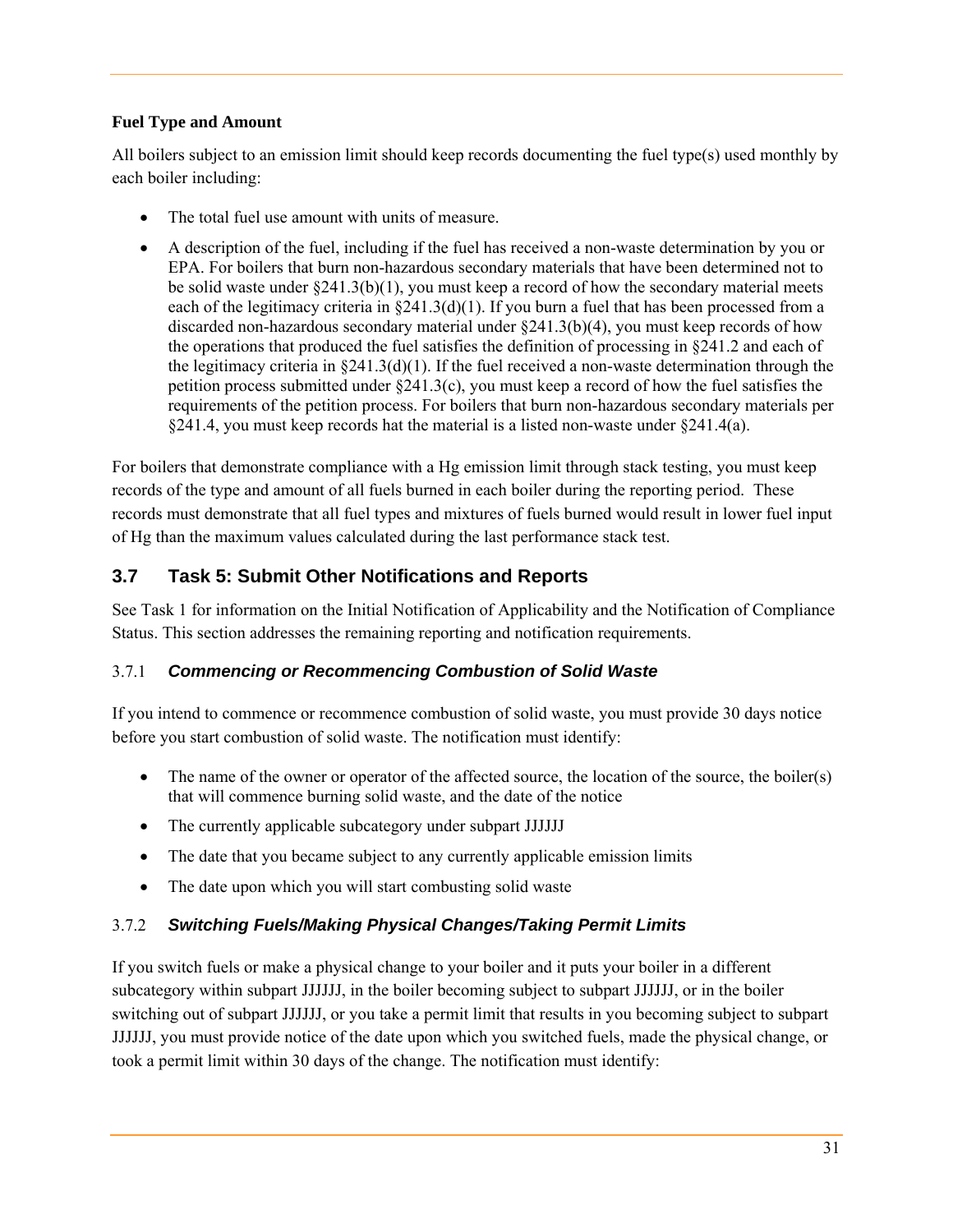- The name of the owner or operator of the boiler, the location of the source, the boiler(s) that have switched fuels, were physically changed, or took a permit limit, and the date of the notice.
- The date upon which the fuel switch, physical change, or permit limit occurred.

If you own or operate an industrial, commercial, or institutional boiler and would be subject to this subpart except for the exemption for commercial and industrial solid waste incineration units covered by 40 CFR part 60, subpart CCCC or subpart DDDD, and you stop combusting solid waste, then you must be in compliance with this subpart on the effective date of the waste to fuel switch as specified in  $§60.2145(a)(2)$  and (3) of subpart CCCC or  $§60.2710(a)(2)$  and (3) of subpart DDDD.

## 3.7.3 *Notification of Affirmative Defense*

You may assert an affirmative defense to a claim for civil penalties for violations of the standards in §63.11201 that are caused by malfunction, as defined at 40 CFR §63.2. You may have to pay penalties if you fail to prove all of the requirements in the affirmative defense. The affirmative defense is not available for claims for injunctive relief.

To establish the affirmative defense you must prove that:

- 1) The violation:
	- (i) Was caused by a sudden, infrequent, and unavoidable failure of air pollution control equipment, process equipment, or a process to operate in a normal or usual manner, and
	- (ii) Could not have been prevented through careful planning, proper design or better operation and maintenance practices; and
	- (iii)Did not stem from any activity or event that could have been foreseen and avoided, or planned for; and
	- (iv) Was not part of a recurring pattern indicative of inadequate design, operation, or maintenance; and
- 2) Repairs were made as expeditiously as possible when a violation occurred; and
- 3) The frequency, amount and duration of the violation (including any bypass) were minimized to the maximum extent practicable; and
- 4) If the violation resulted from a bypass of control equipment or a process, then the bypass was unavoidable to prevent loss of life, personal injury, or severe property damage; and
- 5) All possible steps were taken to minimize the impact of the violation on ambient air quality, the environment, and human health; and
- 6) All emissions monitoring and control systems were kept in operation if at all possible, consistent with safety and good air pollution control practices; and
- 7) All of the actions in response to the violation were documented by properly signed, contemporaneous operating logs; and
- 8) At all times, the affected source was operated in a manner consistent with good practices for minimizing emissions; and
- 9) A written root cause analysis was prepared, to determine, correct, and eliminate the primary causes of the malfunction and the violation resulting from the malfunction event. The analysis must also specify, using best monitoring methods and engineering judgment, the amount of any emissions that were the result of the malfunction.

If you want to claim an affirmative defense, you must submit a written report to the Administrator with all necessary supporting documentation. You must submit this report in the first compliance, deviation or excess emission report after the initial occurrence of the violation (which may be the end of the averaging period). If the compliance, deviation or excess emission report is due less than 45 days after the initial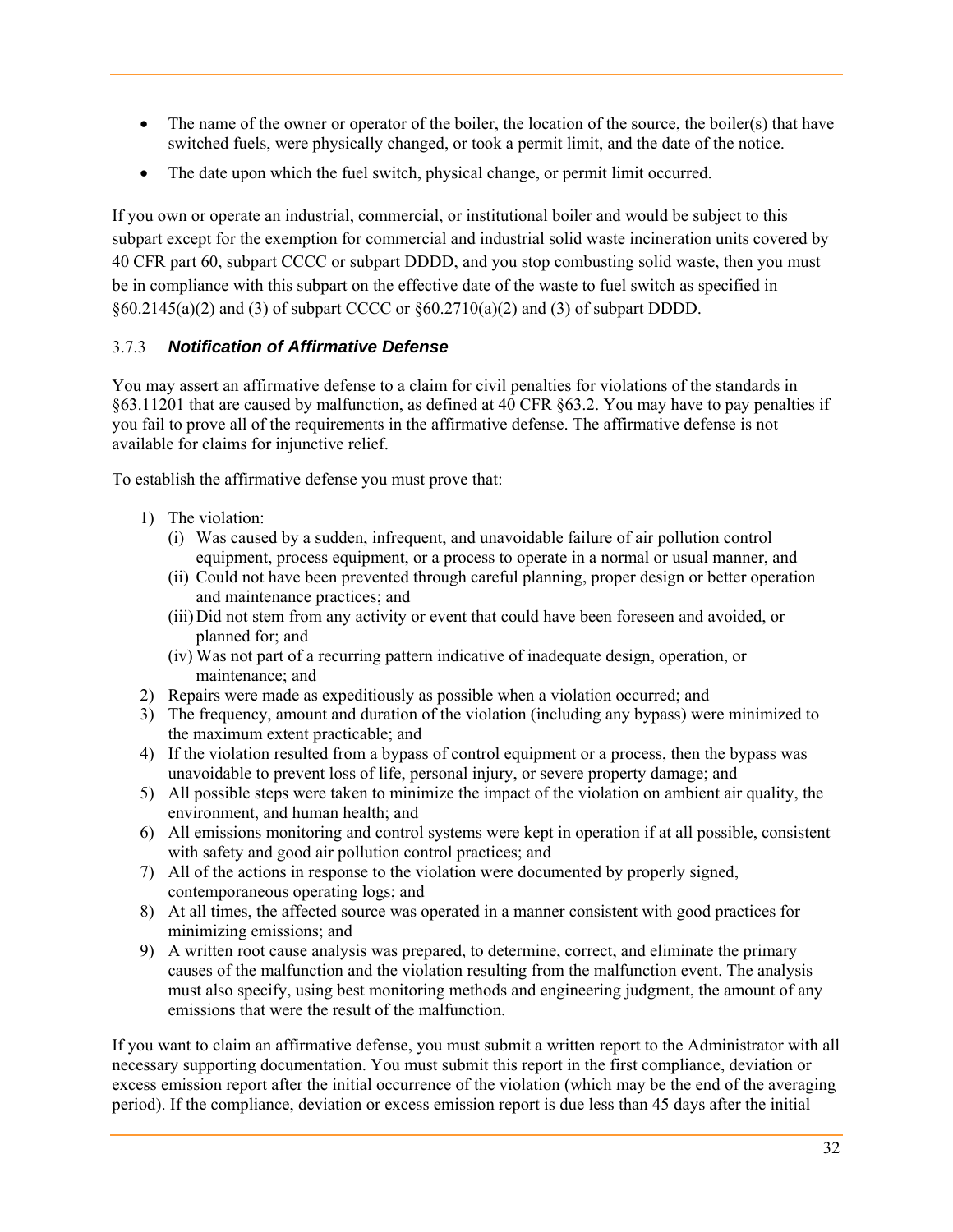occurrence of the violation, you can include the affirmative defense report in the second report due after the initial occurrence of the violation.

## 3.7.4 *Tune-up and Energy Assessment Reporting:*

You do not need to submit the results of your energy assessment or tune-up. These items will be kept as records. Section 3.6.2 of this guide summarizes the records that must be kept for work practice standards or management practices.

## 3.7.5 *Stack Test Performance Data Reporting:*

If your boiler is subject to stack testing, you must:

- Submit the results of performance tests, including any fuel analyses, within 60 days after the date of completing each performance test, to EPA's WebFIRE database by using CEDRI that is accessed through EPA's CDX (www.epa.gov/cdx). Submit the data in the file format of EPA's Electronic Reporting Tool (ERT) (see http://www.epa.gov/ttn/chief/ert/index.html). Only data collected using test methods on the ERT website must be submitted electronically to WebFIRE. You must also submit these reports to the delegated authority if requested. For any performance test using test methods not on the ERT website, you must submit the results on paper to the Administrator at the appropriate address listed in §63.13.
- If you are using data from a previously conducted emission test to document compliance with emission standards and operating limits, you must include the information in Table 5 of this guide in the Notification of Compliance Status.
- Within 60 days after the date of completing each CEMS performance evaluation test as defined in §63.2, you must submit relative accuracy test audit (RATA) data to EPA's CDX by using CEDRI. Only RATA pollutants that can be documented with the ERT (as listed on the ERT website) are subject to this requirement. For any performance evaluations with no corresponding RATA pollutants listed on the ERT website, you must submit the results of the evaluation on paper to the Administrator at the appropriate address listed in §63.13.
- If you conduct any opacity or visible emission observations, or other monitoring procedures, you must submit that data to the Administrator at the appropriate address listed in §63.13.
- You must submit an Annual Compliance Report if your boiler experiences any deviations. See Section 3.6.1 of this guide for details.

## **4.0 OTHER INFORMATION**

## **4.1 Benefits and Costs**

EPA estimates that there are approximately 183,000 existing area source boilers at 92,000 facilities in the United States and that approximately 6,800 new area source boilers will be installed over the next 3 years. EPA also estimates that the value of the benefits for reduced exposure to fine particles are \$210 million to \$520 million in the year 2015. EPA did not provide a monetary estimate the benefits associated with reducing exposure to air toxics or other air pollutants, ecosystem effects, or visibility impairment.

The final rule will reduce emissions of a number of toxic air pollutants including Hg, metals, and organic air toxics, including dioxins. Toxic air pollutants, also known as hazardous air pollutants (HAPs) or air toxics, include emissions of pollutants that are of particular concern for children. For example, Hg and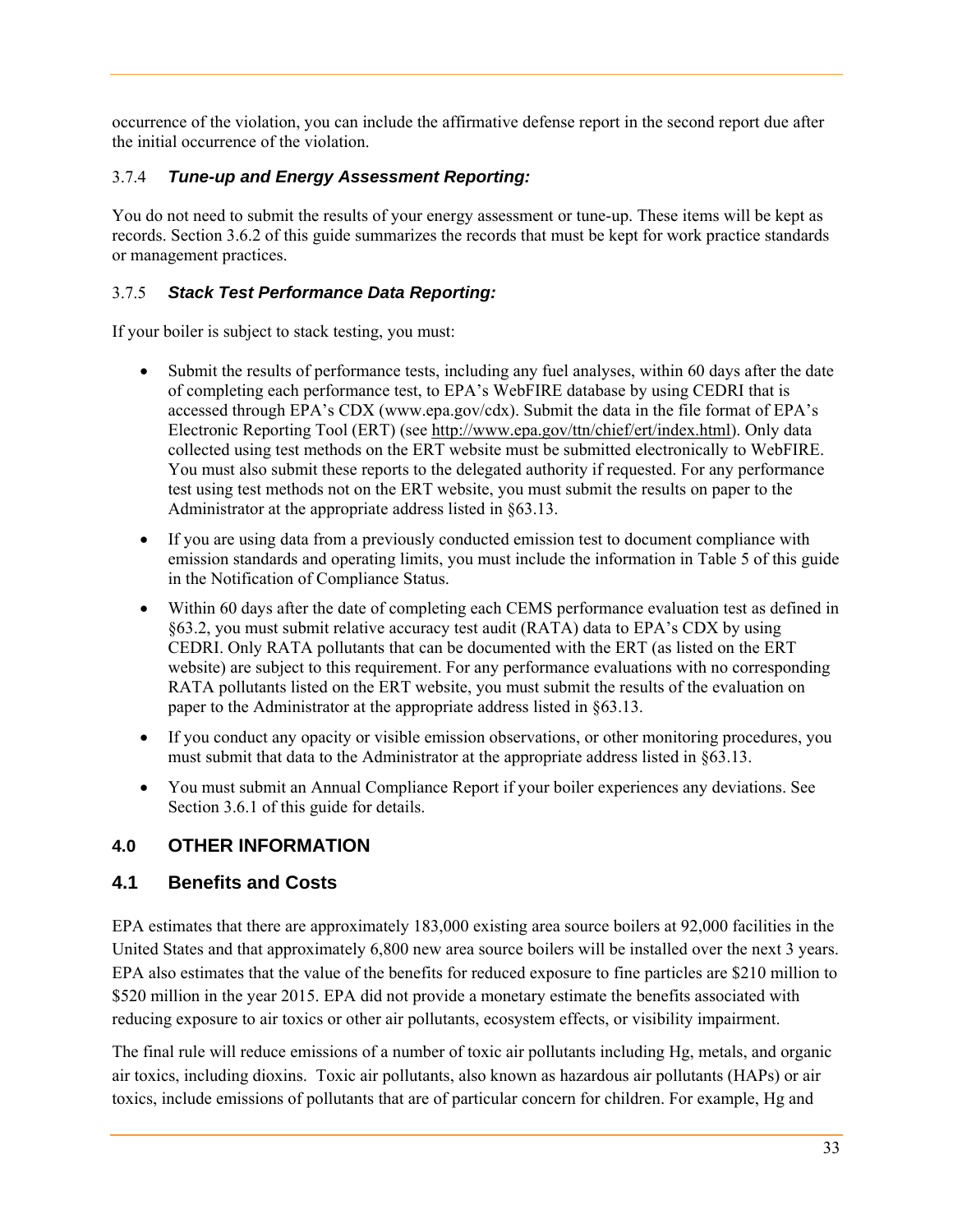lead can adversely affect developing brains – including effects on IQ, learning, and memory. Cadmium, dioxin, furans, formaldehyde and hydrochloric acid, also reduced by this rule, can cause cancer or other adverse health effects in adults and children. Mercury, lead, dioxin, and furans can also build up in the environment, causing serious environmental effects and harm to the food chain.

Furthermore, the boiler tune-up portion of the regulation can save facilities energy-related costs, and the energy assessment portion of the regulation will identify additional energy and cost savings.

Additional efficiencies can be achieved if a facility chooses to comply through the installation of more advanced energy saving measures identified in the energy assessment. The Department of Energy plans to provide information to affected sources on financial incentives available at the local, state, utility and federal level to assist them in undertaking a boiler tune-up and/or energy assessment (see link in "Other Governmental Support" below).

## **4.2 Compliance Assistance Resources**

EPA believes that through awareness, education and reasonable options, both public and private members of the regulated community will choose to be proactive in voluntary efforts to comply with pollution control regulations. Compliance assistance providers help regulated communities and businesses understand and

#### *Estimated Compliance Costs*

Based on data collected to support the regulatory impact analysis, EPA estimates the following costs:

- Tune‐up: \$200 to \$8,000 per boiler, per tune‐up, depending on size of boiler and any necessary adjustments.
- Energy Assessment: \$3,500 to \$75,000 depending on the size and number of energy use systems at the facility.
- For a 50 MMBtu/hr coal boiler:

Fabric Filter: \$2.1 million total capital expenditures and \$563,000 in annual operating and maintenance costs.

comply with environmental laws through one-to-one counseling, online resource centers, fact sheets, guides, and training. Assistance providers include EPA regional office staff; state, local and tribal governments; federal and state small business and pollution prevention technical assistance extension agents, consultants, and trade associations.

Find out what laws apply to you, what you need to do to comply, and tools and resources that can help you and your constituents comply with environmental regulations by visiting the following websites:

EPA Compliance Assistance: http://www.epa.gov/compliance/assistance/business.html

EPA National Compliance Assistance Centers Boiler / Combustion Web Portal: www.combustionportal.org

EPA National Compliance Assistance Centers: http://www.assistancecenters.net/

State-by-state Resource Locator: http://www.envcap.org/statetools/

EPA Small Business Environmental Assistance: http://www.smallbiz-enviroweb.org/

EPA Small Business Gateway: http://www.epa.gov/smallbusiness/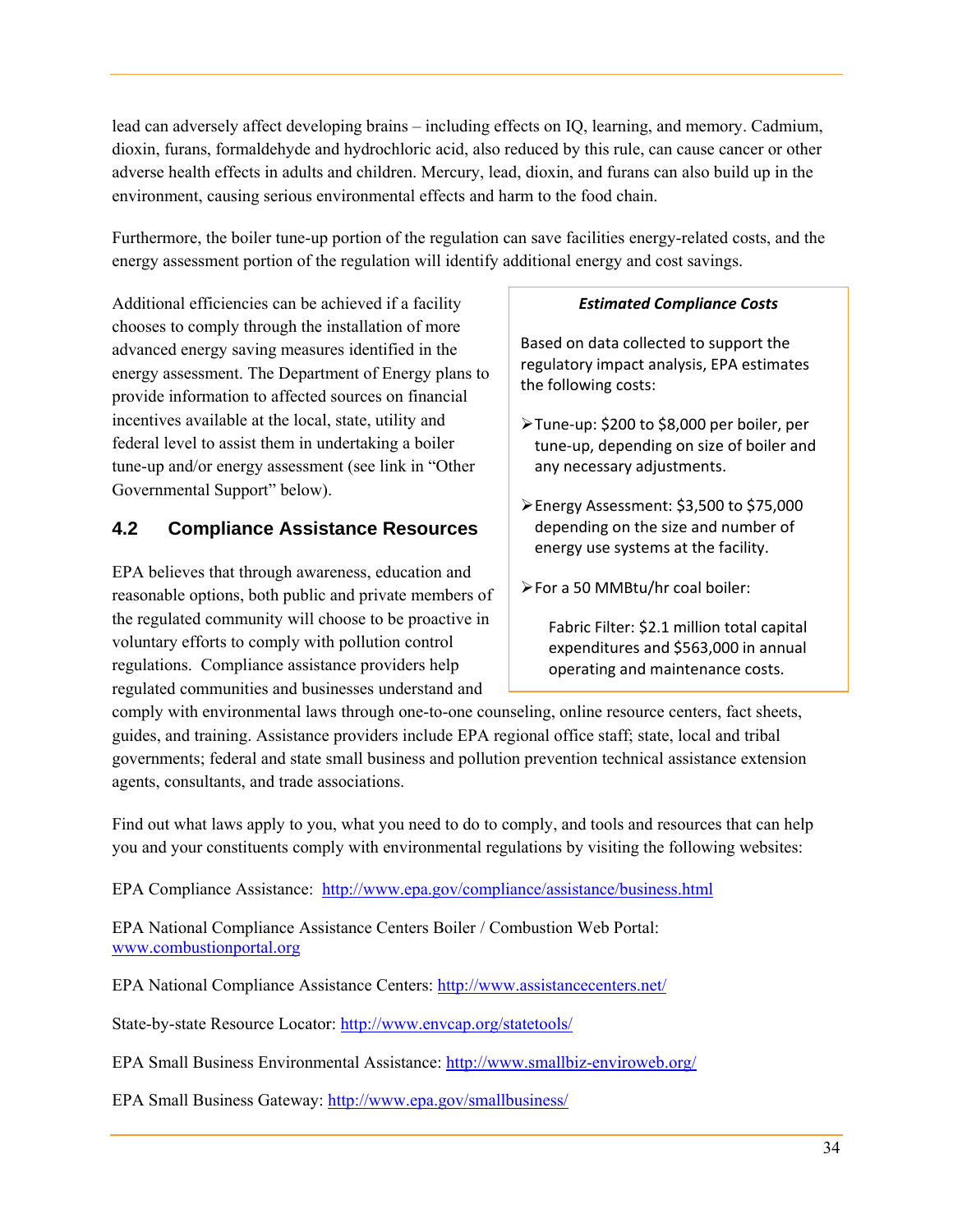EPA Environmental Regulations and Laws: http://www.epa.gov/smallbusiness/regs.htm

EPA Pollutants and Sources: http://www.epa.gov/airtoxics/pollsour.html

EPA Air Toxics Website: http://www.epa.gov/ttn/atw/

Emissions Standards for Boilers and Process Heaters and Commercial / Industrial Solid Waste Incinerators http://www.epa.gov/airquality/combustion/actions.html

Preferred and Alternative Methods for Estimating Air Emissions from Boilers: http://www.epa.gov/ttn/chief/eiip/techreport/volume02/ii02.pdf

EPA Asbestos and Small Business Ombudsman: http://www.epa.gov/sbo/

EPA Small Business Compliance and Enforcement: http://www.epa.gov/compliance/incentives/smallbusiness/

EPA Compliance Incentives and Auditing: http://www.epa.gov/oecaerth/incentives/auditing/auditpolicy.html

## **4.3 Other Governmental Support**

EPA is working with the U.S. Department of Energy (DOE) and the U.S. Department of Agriculture (USDA) to provide technical assistance that will help boilers burn cleaner and more efficiently.

DOE will provide support to large sources that burn coal and oil through their regional Clean Energy Application Centers. Along with information on financial incentives, funding, and financing opportunities, they have site-specific information on clean energy compliance strategies, including cost and payback information. These large sources may also have the opportunity to develop energy efficient compliance strategies, such as combined heat and power. Initial information is available at http://www1.eere.energy.gov/industry/states/.

USDA will reach out to small sources that burn biomass through a variety of networks, to help owners and operators understand the standards, and what is required to be in compliance. The outreach will outline the benefits of implementing the rule for owners and their neighbors, and provide information on work practice standards and management practices.

## **4.4 What Other Resources are Available?**

State and local contacts can be found at the National Association of Clean Air Agencies web site at http://www.4cleanair.org/or under the EPA State, Local, Tribal and Federal Partnerships at http://www.epa.gov/ttn/atw/stprogs.html. State Small Business Assistance Program contacts can be found at http://www.smallbiz-enviroweb.org/.

## **4.5 For More Information**

The full text of the Federal Register notices containing the rule and additional information are available online at: http://www.epa.gov/ttn/atw/boiler/boilerpg.html.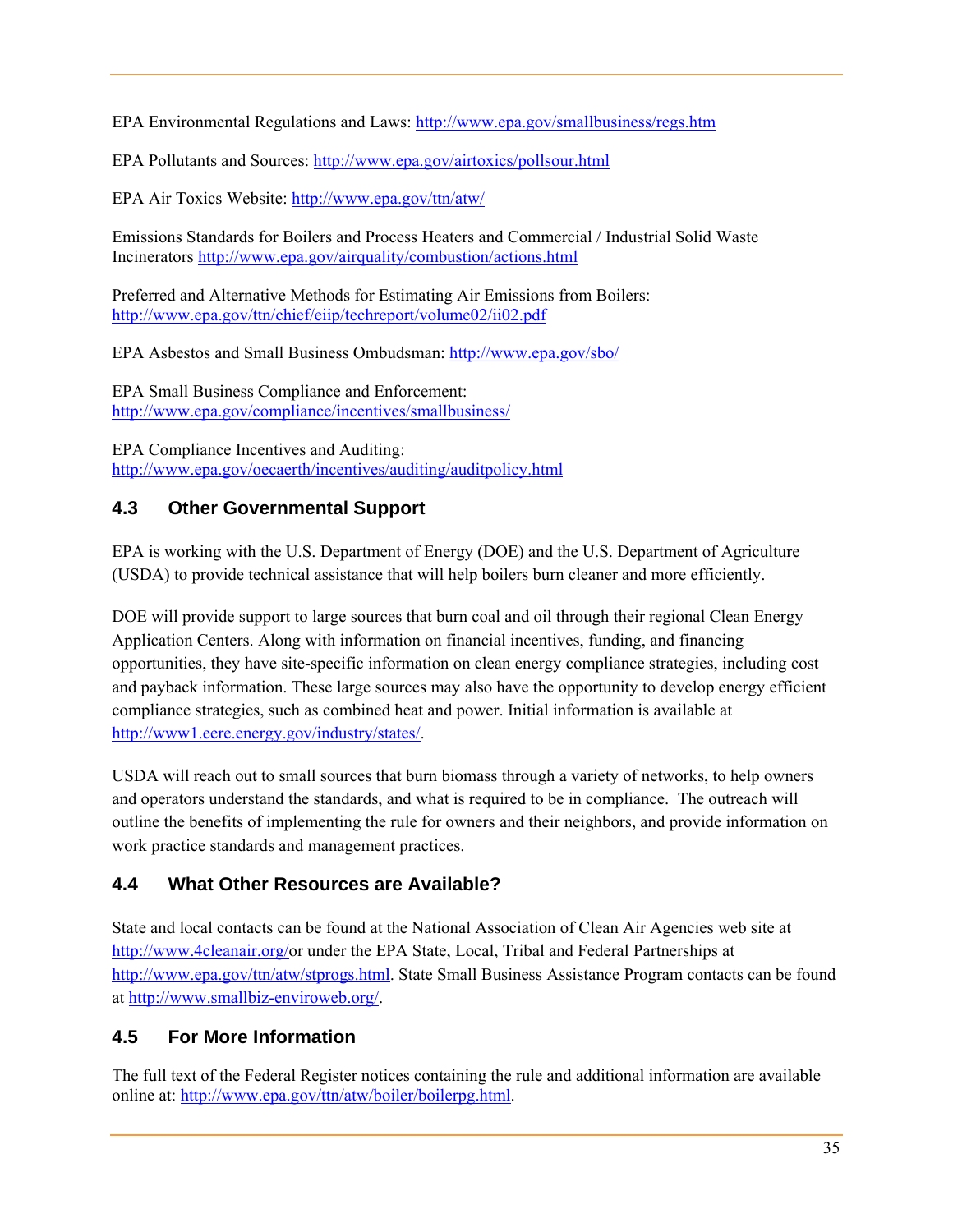A link to the March 21, 2011 boiler area source rule text (scroll down to Subpart JJJJJJ) and General Provisions in the Electronic Code of Federal Regulations (e-CFR) is available online. The boiler area source rule text in e-CFR has been updated to reflect the rule adjustments published on February 1, 2013.

Other background information is also available at http://www.epa.gov/airquality/combustion/actions.html and in the rulemaking docket (Docket ID: EPA-HQ-OAR-2006-0790) either electronically at http://www.regulations.gov, EPA's electronic public docket and comment system, or in hardcopy at the EPA Docket Center's Public Reading Room.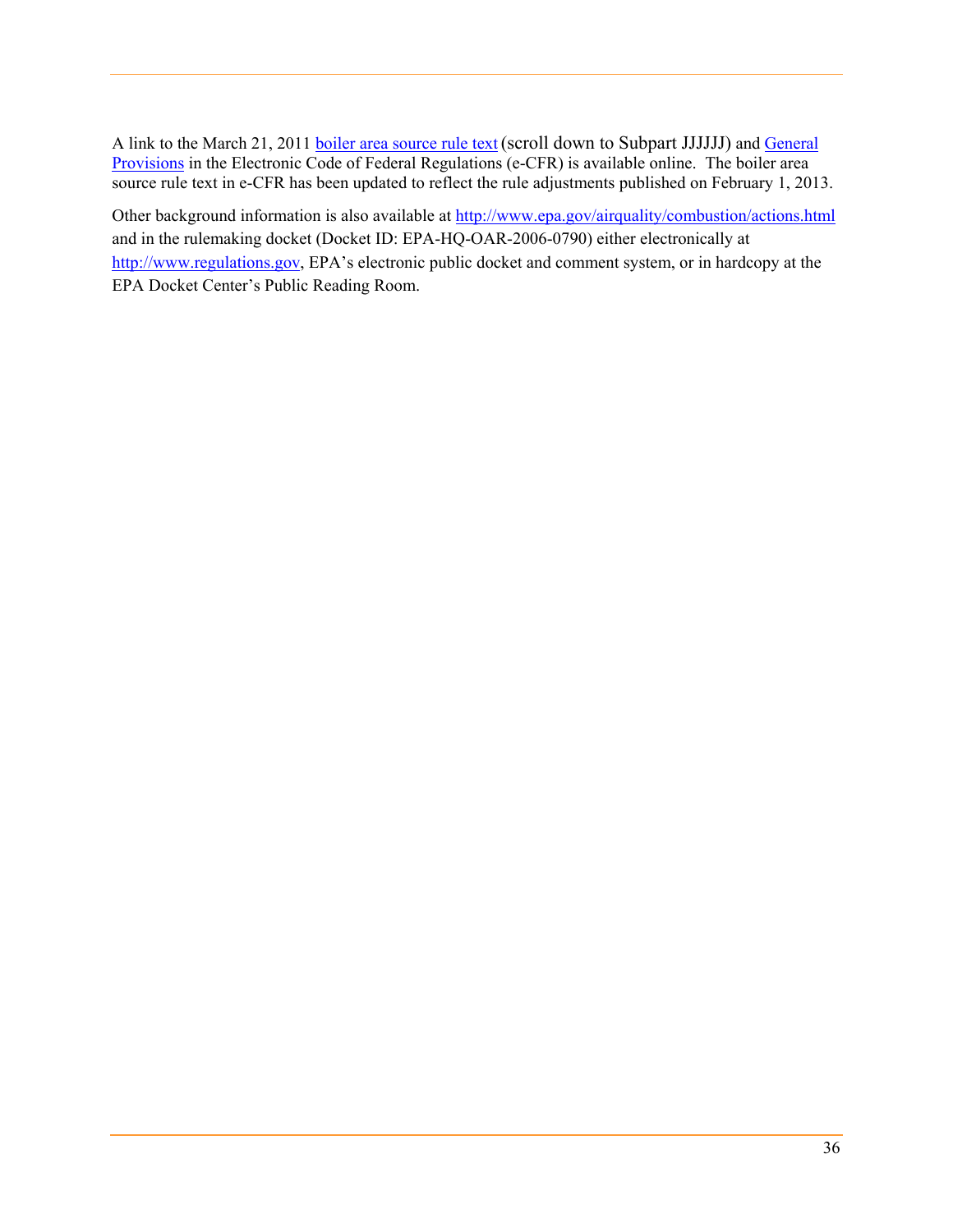**Appendix A** 

**Summary of Requirements for 40 CFR Part 63, Subpart JJJJJJ**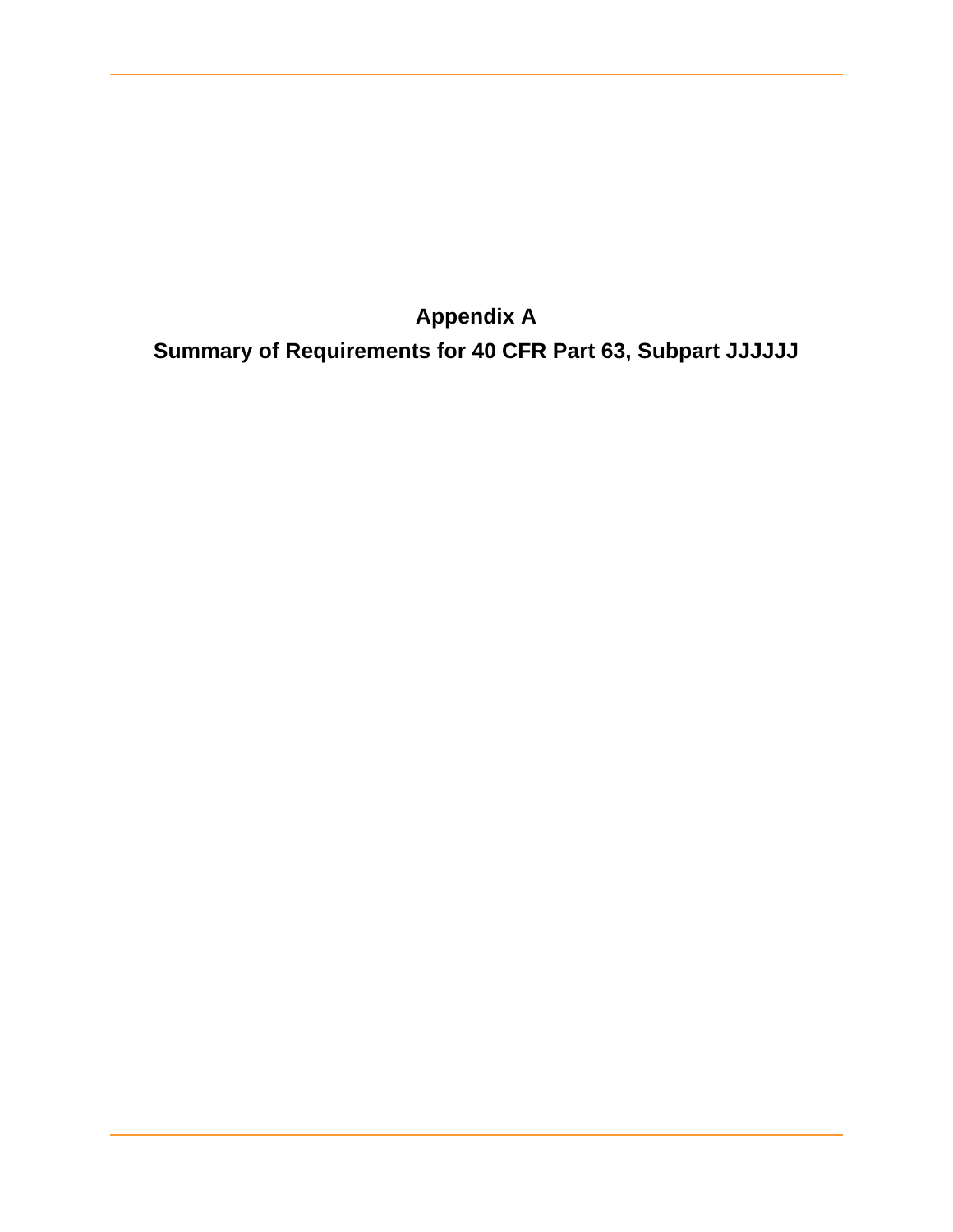**Summary of Requirements for 40 CFR Part 63 Subpart JJJJJJ:**

| NESHAP for Area Sources: Industrial, Commercial, and Institutional Boilers |                                                                |                                                                         |                                                           |                                                             |                                                                                               |                                               | NESHAP for Area Sources: Industrial, Commercial, and Institutional Boilers |                                                           |                                                                                       |                                                                                                                                                                                                                                                                                                                                                                                     |                                                                                                           |      |  |  |                                                                                                                                  |  |  |  |  |  |                                                                                                                                                                 |                                                                                             |
|----------------------------------------------------------------------------|----------------------------------------------------------------|-------------------------------------------------------------------------|-----------------------------------------------------------|-------------------------------------------------------------|-----------------------------------------------------------------------------------------------|-----------------------------------------------|----------------------------------------------------------------------------|-----------------------------------------------------------|---------------------------------------------------------------------------------------|-------------------------------------------------------------------------------------------------------------------------------------------------------------------------------------------------------------------------------------------------------------------------------------------------------------------------------------------------------------------------------------|-----------------------------------------------------------------------------------------------------------|------|--|--|----------------------------------------------------------------------------------------------------------------------------------|--|--|--|--|--|-----------------------------------------------------------------------------------------------------------------------------------------------------------------|---------------------------------------------------------------------------------------------|
|                                                                            |                                                                |                                                                         | <b>Task 1 Submit Initial Notifications</b>                |                                                             | Task 2 Comply with Work Practice Standards (§63.11201,                                        |                                               |                                                                            | <b>Task 3 Meet Emission Limits</b>                        |                                                                                       | Task 4                                                                                                                                                                                                                                                                                                                                                                              | Task 5                                                                                                    |      |  |  |                                                                                                                                  |  |  |  |  |  |                                                                                                                                                                 |                                                                                             |
| Row                                                                        | Subcategory                                                    | <b>Submit Initial</b><br><b>Notification of</b><br><b>Applicability</b> | <b>Submit Notification of</b><br><b>Compliance Status</b> | <b>Minimize Startup/</b><br>Shutdown per<br>Mfg. Procedures | <b>Conduct Performance</b><br>Tune-up                                                         | <b>Conduct</b><br><b>Energy</b><br>Assessment | For this<br>pollutant                                                      | <b>Initial Compliance</b>                                 | <b>Continuous Compliance</b>                                                          | Record                                                                                                                                                                                                                                                                                                                                                                              | <b>Submit Other Notifications and Reports</b>                                                             |      |  |  |                                                                                                                                  |  |  |  |  |  |                                                                                                                                                                 |                                                                                             |
|                                                                            |                                                                |                                                                         | <b>ALL Gas-Fired Boilers (ALL sizes, new or existing)</b> |                                                             |                                                                                               |                                               |                                                                            | <b>ALL Gas-Fired Boilers (ALL sizes, new or existing)</b> |                                                                                       |                                                                                                                                                                                                                                                                                                                                                                                     |                                                                                                           |      |  |  |                                                                                                                                  |  |  |  |  |  |                                                                                                                                                                 |                                                                                             |
|                                                                            | Gas                                                            | No                                                                      | No                                                        | No                                                          | No                                                                                            | No                                            |                                                                            | None                                                      |                                                                                       | None                                                                                                                                                                                                                                                                                                                                                                                | None                                                                                                      |      |  |  |                                                                                                                                  |  |  |  |  |  |                                                                                                                                                                 |                                                                                             |
|                                                                            |                                                                | <b>Existing - Small (&lt; 10MMBtu/hr)</b>                               |                                                           |                                                             |                                                                                               |                                               |                                                                            | <b>Existing - Small (&lt; 10MMBtu/hr)</b>                 |                                                                                       |                                                                                                                                                                                                                                                                                                                                                                                     |                                                                                                           |      |  |  |                                                                                                                                  |  |  |  |  |  |                                                                                                                                                                 |                                                                                             |
|                                                                            |                                                                |                                                                         |                                                           |                                                             | Yes. Biennial or<br>every 5 years. First<br>tune-up completed<br>by 3/21/2014.                |                                               |                                                                            |                                                           |                                                                                       | Biennial or 5-year compliance certification report.<br>Prepare first report by 3/1/2015. Subsequent<br>reports prepared by March 1 of the year following<br>the calendar year during which a biennial or 5-<br>year tune-up, as applicable, is completed.<br>(§63.11225(b))<br>Records of dates and procedures for each boiler<br>tune up. (§63.11225(c)(2)(i) and §63.11223(b)(6)) | Notification to combust solid waste. Submit 30<br>days prior to combusting solid waste.<br>(§63.11225(f)) |      |  |  |                                                                                                                                  |  |  |  |  |  |                                                                                                                                                                 |                                                                                             |
| $\overline{2}$                                                             | All fuel types<br>other than<br>gas<br>(biomass,<br>coal, oil) | Yes. Submit by<br>1/20/2014.<br>(§63.11225(a)(2))                       | Yes. Submit by<br>7/19/2014.<br>(§63.11225(a)(4))         | No                                                          | Subsequent tune-<br>ups should be<br>completed no later<br>than 25 months or<br>61 months, as |                                               | No                                                                         |                                                           |                                                                                       |                                                                                                                                                                                                                                                                                                                                                                                     |                                                                                                           | None |  |  | Records of fuel use and non-waste<br>determinations. (§63.11225(c)(2)(ii))<br>For seasonal boilers, records of days of operation |  |  |  |  |  |                                                                                                                                                                 |                                                                                             |
|                                                                            |                                                                |                                                                         |                                                           |                                                             | applicable, after the<br>previous tune-up.<br>$(§63.11223(a)-(f))$                            |                                               |                                                                            |                                                           | each year. (§63.11225(c)(2)(v))                                                       | Notification of switching fuels, making physical<br>changes or taking permit limits. Submit within 30                                                                                                                                                                                                                                                                               |                                                                                                           |      |  |  |                                                                                                                                  |  |  |  |  |  |                                                                                                                                                                 |                                                                                             |
|                                                                            |                                                                |                                                                         |                                                           |                                                             |                                                                                               |                                               |                                                                            |                                                           |                                                                                       |                                                                                                                                                                                                                                                                                                                                                                                     |                                                                                                           |      |  |  |                                                                                                                                  |  |  |  |  |  | For limited-use boilers, a copy of the federally<br>enforceable permit and records of fuel use for the<br>days the boiler is operating. $(§63.11225(c)(2)(vi))$ | days of switching fuels, making physical changes<br>or taking permit limits. (§63.11225(g)) |
|                                                                            |                                                                |                                                                         |                                                           |                                                             |                                                                                               |                                               |                                                                            |                                                           |                                                                                       | Records of all submitted notifications.<br>(§63.11225(c)(1))                                                                                                                                                                                                                                                                                                                        |                                                                                                           |      |  |  |                                                                                                                                  |  |  |  |  |  |                                                                                                                                                                 |                                                                                             |
|                                                                            |                                                                | <b>Existing - Large (≥ 10MMBtu/hr)</b>                                  |                                                           |                                                             |                                                                                               |                                               |                                                                            | <b>Existing - Large (≥ 10MMBtu/hr)</b>                    |                                                                                       |                                                                                                                                                                                                                                                                                                                                                                                     |                                                                                                           |      |  |  |                                                                                                                                  |  |  |  |  |  |                                                                                                                                                                 |                                                                                             |
|                                                                            |                                                                |                                                                         |                                                           |                                                             |                                                                                               |                                               |                                                                            |                                                           |                                                                                       | Biennial or 5-year compliance certification report.<br>Prepare first report by 3/1/2015. Subsequent<br>reports prepared by March 1 of the year following<br>the calendar year during which a biennial or 5-<br>year tune-up, as applicable, is completed.<br>(§63.11225(b))                                                                                                         | Notification to combust solid waste. Submit 30<br>days prior to combusting solid waste.<br>(§63.11225(f)) |      |  |  |                                                                                                                                  |  |  |  |  |  |                                                                                                                                                                 |                                                                                             |
|                                                                            |                                                                |                                                                         |                                                           |                                                             | Yes. Biennial or<br>every 5 years. First<br>tune-up completed                                 |                                               |                                                                            |                                                           |                                                                                       | Records of dates and procedures for each boiler<br>tune up. (§63.11225(c)(2)(i) and §63.11223(b)(6))                                                                                                                                                                                                                                                                                |                                                                                                           |      |  |  |                                                                                                                                  |  |  |  |  |  |                                                                                                                                                                 |                                                                                             |
| -3                                                                         | Biomass                                                        | Yes. Submit by<br>1/20/2014.                                            | Yes. Submit by<br>7/19/2014 for tune-<br>up and energy    | No                                                          | by 3/21/2014.<br>Subsequent tune-<br>ups should be                                            | Yes. By<br>3/21/2014.                         | None                                                                       |                                                           |                                                                                       | Records of fuel use and non-waste<br>determinations. (§63.11225(c)(2)(ii))                                                                                                                                                                                                                                                                                                          |                                                                                                           |      |  |  |                                                                                                                                  |  |  |  |  |  |                                                                                                                                                                 |                                                                                             |
|                                                                            |                                                                | (§63.11225(a)(2))                                                       | assessment.<br>(§63.11225(a)(4))                          |                                                             | completed no later<br>than 25 months or<br>61 months, as<br>applicable, after the             | (Table 2)                                     |                                                                            |                                                           | Copy of the Energy Assessment Report.<br>(§63.11225(c)(2)(iii))                       |                                                                                                                                                                                                                                                                                                                                                                                     |                                                                                                           |      |  |  |                                                                                                                                  |  |  |  |  |  |                                                                                                                                                                 |                                                                                             |
|                                                                            |                                                                |                                                                         |                                                           |                                                             | previous tune-up.<br>$(§63.11223(a)-(f))$                                                     |                                               |                                                                            |                                                           | For seasonal boilers, records of days of operation<br>each year. (§63.11225(c)(2)(v)) | Notification of switching fuels, making physical<br>changes or taking permit limits. Submit within 30<br>days of switching fuels, making physical changes                                                                                                                                                                                                                           |                                                                                                           |      |  |  |                                                                                                                                  |  |  |  |  |  |                                                                                                                                                                 |                                                                                             |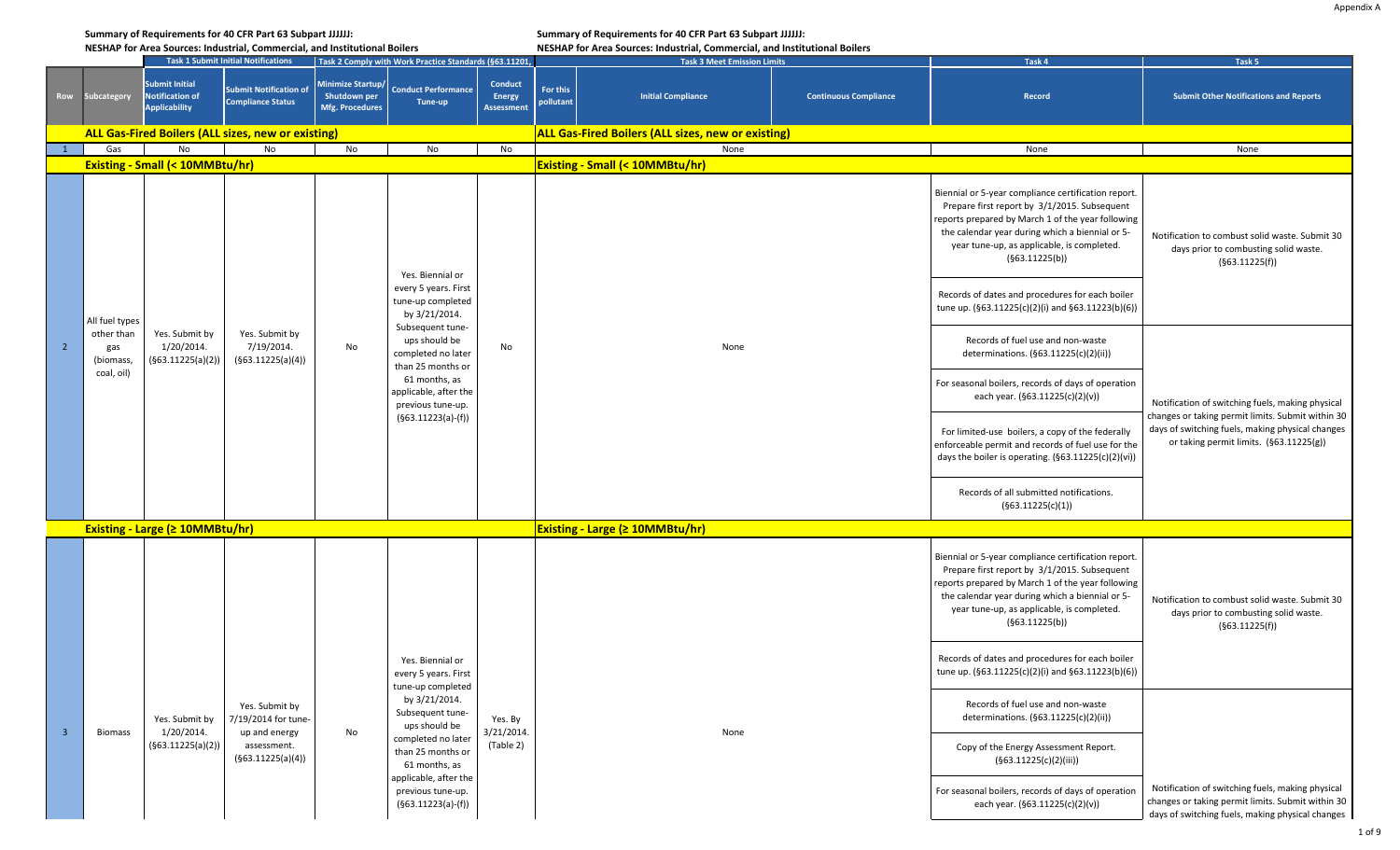**Summary of Requirements for 40 CFR Part 63 Subpart JJJJJJ:**

| NESHAP for Area Sources: Industrial, Commercial, and Institutional Boilers |  |
|----------------------------------------------------------------------------|--|
|                                                                            |  |

|  |  |  |  | NESHAP for Area Sources: Industrial, Commercial, and Institutional Boilers |
|--|--|--|--|----------------------------------------------------------------------------|

|                |            |                                                                         | <b>Task 1 Submit Initial Notifications</b>                |                                                                    | Task 2 Comply with Work Practice Standards (§63.11201,                            |                                               |                       | <b>Task 3 Meet Emission Limits</b>                                                             |                                                                                                      | Task 4                                                                                                                                                                                                                                                                      | Task 5                                                                                                                                                                                               |
|----------------|------------|-------------------------------------------------------------------------|-----------------------------------------------------------|--------------------------------------------------------------------|-----------------------------------------------------------------------------------|-----------------------------------------------|-----------------------|------------------------------------------------------------------------------------------------|------------------------------------------------------------------------------------------------------|-----------------------------------------------------------------------------------------------------------------------------------------------------------------------------------------------------------------------------------------------------------------------------|------------------------------------------------------------------------------------------------------------------------------------------------------------------------------------------------------|
| Row            | ubcategory | <b>Submit Initial</b><br><b>Notification of</b><br><b>Applicability</b> | <b>Submit Notification of</b><br><b>Compliance Status</b> | <b>Minimize Startup/</b><br>Shutdown per<br><b>Mfg. Procedures</b> | <b>Conduct Performance</b><br>Tune-up                                             | <b>Conduct</b><br>Energy<br><b>Assessment</b> | For this<br>pollutant | <b>Initial Compliance</b>                                                                      | <b>Continuous Compliance</b>                                                                         | Record                                                                                                                                                                                                                                                                      | <b>Submit Other Notifications and Reports</b>                                                                                                                                                        |
|                |            |                                                                         |                                                           |                                                                    |                                                                                   |                                               |                       |                                                                                                |                                                                                                      | For limited-use boilers, a copy of the federally<br>enforceable permit and records of fuel use for the<br>days the boiler is operating. (§63.11225(c)(2)(vi))                                                                                                               | or taking permit limits. (§63.11225(g))                                                                                                                                                              |
|                |            |                                                                         |                                                           |                                                                    |                                                                                   |                                               |                       |                                                                                                |                                                                                                      | Records of all submitted notifications.<br>(§63.11225(c)(1))                                                                                                                                                                                                                |                                                                                                                                                                                                      |
|                |            |                                                                         |                                                           |                                                                    |                                                                                   |                                               |                       |                                                                                                |                                                                                                      | Biennial or 5-year compliance certification report.<br>Prepare first report by 3/1/2015. Subsequent<br>reports prepared by March 1 of the year following<br>the calendar year during which a biennial or 5-<br>year tune-up, as applicable, is completed.<br>(§63.11225(b)) | Notification to combust solid waste. Submit 30<br>days prior to combusting solid waste.<br>(§63.11225(f))                                                                                            |
|                |            |                                                                         |                                                           |                                                                    | Yes. Biennial or<br>every 5 years. First<br>tune-up completed                     |                                               |                       |                                                                                                |                                                                                                      | Records of dates and procedures for each boiler<br>tune up. (§63.11225(c)(2)(i) and §63.11223(b)(6))                                                                                                                                                                        |                                                                                                                                                                                                      |
| $\overline{4}$ | Oil        | Yes. Submit by<br>1/20/2014.                                            | Yes. Submit by<br>7/19/2014 for tune-<br>up and energy    | No                                                                 | by 3/21/2014.<br>Subsequent tune-<br>ups should be                                | Yes. By<br>3/21/2014.                         |                       | None                                                                                           |                                                                                                      | Records of fuel use and non-waste<br>determinations. (§63.11225(c)(2)(ii))                                                                                                                                                                                                  |                                                                                                                                                                                                      |
|                |            | (§63.11225(a)(2))                                                       | assessment.<br>(§63.11225(a)(4))                          |                                                                    | completed no later<br>than 25 months or<br>61 months, as<br>applicable, after the | (Table 2)                                     |                       |                                                                                                |                                                                                                      | Copy of the Energy Assessment Report.<br>(§63.11225(c)(2)(iii))                                                                                                                                                                                                             |                                                                                                                                                                                                      |
|                |            |                                                                         |                                                           |                                                                    | previous tune-up.<br>$(§63.11223(a)-(f))$                                         |                                               |                       |                                                                                                |                                                                                                      | For seasonal boilers, records of days of operation<br>each year. (§63.11225(c)(2)(v))                                                                                                                                                                                       | Notification of switching fuels, making physical<br>changes or taking permit limits. Submit within 30<br>days of switching fuels, making physical changes                                            |
|                |            |                                                                         |                                                           |                                                                    |                                                                                   |                                               |                       |                                                                                                |                                                                                                      | For limited-use boilers, a copy of the federally<br>enforceable permit and records of fuel use for the<br>days the boiler is operating. (§63.11225(c)(2)(vi))                                                                                                               | or taking permit limits. (§63.11225(g))                                                                                                                                                              |
|                |            |                                                                         |                                                           |                                                                    |                                                                                   |                                               |                       |                                                                                                |                                                                                                      | Records of all submitted notifications.<br>(§63.11225(c)(1))                                                                                                                                                                                                                |                                                                                                                                                                                                      |
|                |            | <b>Existing - Large (≥ 10MMBtu/hr)</b>                                  |                                                           |                                                                    |                                                                                   |                                               |                       | <b>Existing - Large (≥ 10MMBtu/hr)</b>                                                         |                                                                                                      |                                                                                                                                                                                                                                                                             |                                                                                                                                                                                                      |
|                |            |                                                                         |                                                           |                                                                    |                                                                                   |                                               |                       | Conduct performance (stack) test (§63.11212,<br>Table 4, and §63.7(c), (d), (f)) by 9/17/2014. | Triennial stack test (§63.11220(a) and<br>§63.11212), no more than 37 months<br>after previous test. | Records of fuel use and non-waste<br>determinations. (§63.11225(c)(2)(ii))                                                                                                                                                                                                  | Notification to combust solid waste. Submit 30<br>days prior to combusting solid waste.<br>(§63.11225(f))                                                                                            |
|                |            |                                                                         |                                                           |                                                                    |                                                                                   |                                               |                       | OR                                                                                             |                                                                                                      | Records of all submitted notifications.<br>(§63.11225(c)(1))                                                                                                                                                                                                                | Notification of switching fuels, making physical<br>changes or taking permit limits. Submit within 30<br>days of switching fuels, making physical changes<br>or taking permit limits. (§63.11225(g)) |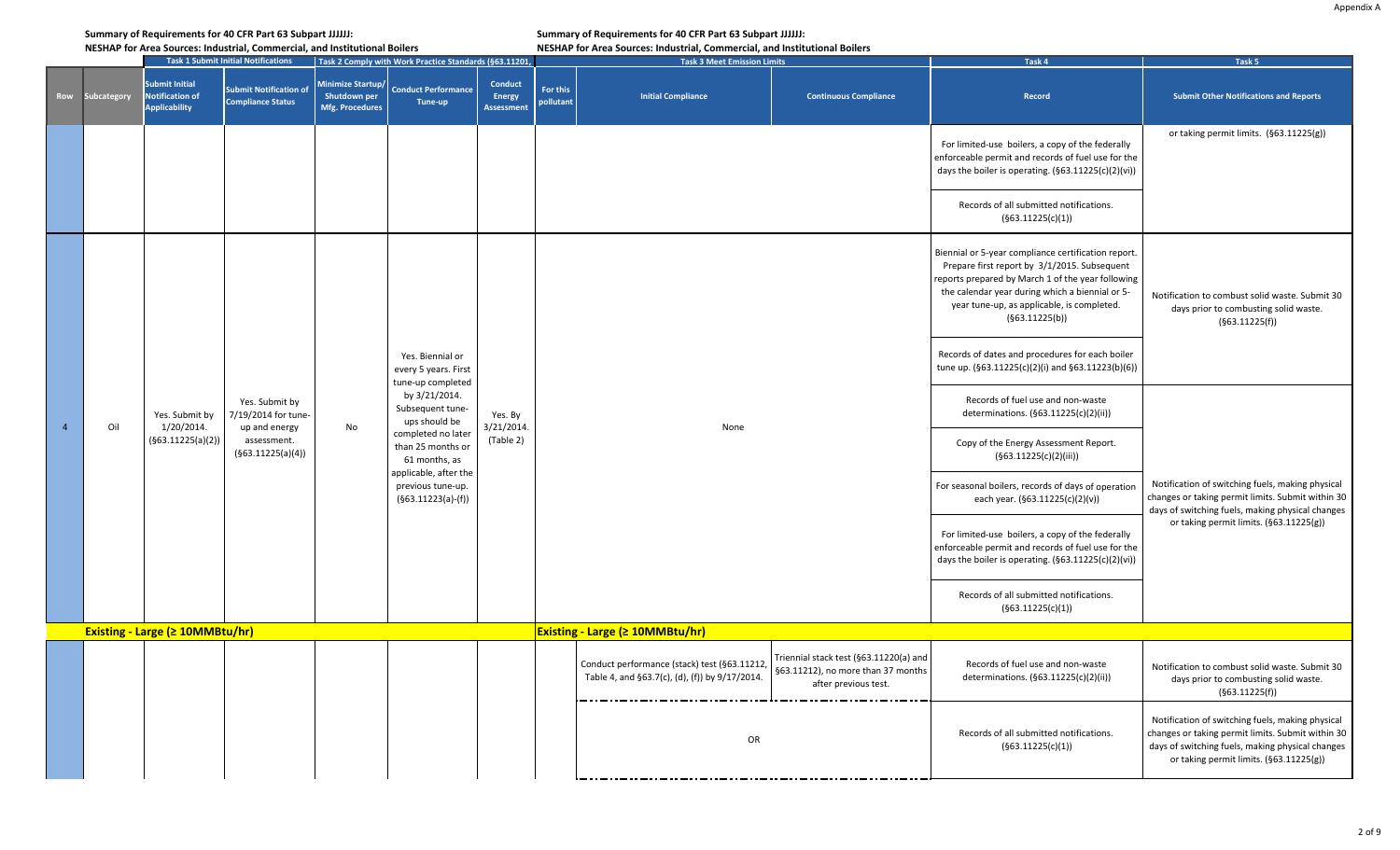#### **Summary of Requirements for 40 CFR Part 63 Subpart JJJJJJ:**

**NESHAP for Area Sources: Industrial, Commercial, and Institutional Boilers**

|            |                         |                                                                  | <b>Task 1 Submit Initial Notifications</b>                                                                                 |                                                                    | Task 2 Comply with Work Practice Standards (§63.11201, |                                                      |                       | <b>Task 3 Meet Emission Limits</b>                                                             |                                                                                                                                                                                                                                                                                                                                                            | Task 4                                                                                                                                                                                      | Task 5                                                                                                                                                                                                                                                    |
|------------|-------------------------|------------------------------------------------------------------|----------------------------------------------------------------------------------------------------------------------------|--------------------------------------------------------------------|--------------------------------------------------------|------------------------------------------------------|-----------------------|------------------------------------------------------------------------------------------------|------------------------------------------------------------------------------------------------------------------------------------------------------------------------------------------------------------------------------------------------------------------------------------------------------------------------------------------------------------|---------------------------------------------------------------------------------------------------------------------------------------------------------------------------------------------|-----------------------------------------------------------------------------------------------------------------------------------------------------------------------------------------------------------------------------------------------------------|
| <b>Row</b> | iubcategory             | Submit Initial<br><b>Notification of</b><br><b>Applicability</b> | <b>Submit Notification of</b><br><b>Compliance Status</b>                                                                  | <b>Minimize Startup/</b><br><b>Shutdown per</b><br>Mfg. Procedures | <b>Conduct Performance</b><br>Tune-up                  | <b>Conduct</b><br><b>Energy</b><br><b>Assessment</b> | For this<br>pollutant | <b>Initial Compliance</b>                                                                      | <b>Continuous Compliance</b>                                                                                                                                                                                                                                                                                                                               | Record                                                                                                                                                                                      | <b>Submit Other Notifications and Reports</b>                                                                                                                                                                                                             |
|            |                         |                                                                  | Yes. Submit within<br>60 days of<br>conducting                                                                             |                                                                    |                                                        |                                                      | Hg                    | Conduct fuel analysis (§63.11213, Table 5 and<br>§63.11211(c)) by 9/17/2014.                   | If Hg limit compliance demonstrated<br>based on fuel analysis, conduct fuel<br>analysis for each fuel type burned<br>quarterly unless when demonstrating<br>initial compliance, the Hg<br>constituents in the fuel are ≤ to half<br>of the Hg emission limit. Those boilers<br>need not conduct further fuel<br>sampling. (§63.11213 and<br>\$63.11220(c)] | Copy of the Energy Assessment Report.<br>(§63.11225(c)(2)(iii))                                                                                                                             | Deviations from emission limits and corrective<br>actions taken during reporting period. Submit by<br>March 15 of each calendar year where deviations<br>occurred. (§63.11225 (b)(3))                                                                     |
|            | Coal<br>(excluding      | Yes. Submit by                                                   | performance test for<br>mercury and CO, or<br>no later than<br>11/16/2014,<br>whichever is earlier.<br>Submit by 7/19/2014 | Yes. Beginning<br>3/21/2014.                                       |                                                        | Yes. By                                              |                       | Establish operating limits (§63.11222, Table 6<br>and §63.11211(b)) by 9/17/2014.              | Operate monitoring systems and<br>collect data at all required intervals<br>(§63.11221 and Table 7) including fue<br>mercury content and relevant control                                                                                                                                                                                                  | For sources demonstrating compliance with fuel<br>analysis, records of all calculation and supporting<br>documentation to demonstrate compliance with<br>emission limits. (§63.11225(c)(3)) |                                                                                                                                                                                                                                                           |
| -5         | limited-use<br>boilers) | 1/20/2014.<br>(§63.11225(a)(2))                                  | for energy<br>assessment.<br>(§63.11225(a)(4))<br>Include a statement                                                      | (§63.11223(g),<br>\$63.11214(d)]                                   | No                                                     | 3/21/2014.<br>(Table 2)                              |                       | Conduct CMS performance evaluations<br>(§63.11224) by 9/17/2014.                               | device monitoring systems.                                                                                                                                                                                                                                                                                                                                 | Records of type and amount of all fuels burned in<br>each boiler during reporting period.<br>(§63.11225(c)(2)(iv))                                                                          | Affirmative defense report shall be included in the<br>first periodic compliance, deviation report or                                                                                                                                                     |
|            |                         |                                                                  | on Startup and<br>Shutdown according<br>to manufacturer<br>specifications.<br>(§63.11223(g))                               |                                                                    |                                                        |                                                      |                       | Conduct performance (stack) test (§63.11212,<br>Table 4, and §63.7(c), (d), (f)) by 9/17/2014. |                                                                                                                                                                                                                                                                                                                                                            | Records of each boiler or control device<br>malfunction occurrence and duration and actions<br>taken to minimize emissions during malfunctions.<br>$(§63.11225(c)(4)-(5))$                  | excess emission report otherwise required after<br>the initial occurence of the violation. If such<br>compliance, deviation report or excess emission<br>report is due less than 45 days after the initial<br>occurence of the violation, the affirmative |
|            |                         |                                                                  |                                                                                                                            |                                                                    |                                                        |                                                      |                       | Establish operating limits (§63.11222, Table 6<br>and §63.11211(b)) by 9/17/2014.              | Triennial stack test (§63.11220(a) and<br>§63.11212), no more than 37 months<br>after previous test.                                                                                                                                                                                                                                                       | Records of monitoring data and maintenance.<br>(§63.11225(c)(6))                                                                                                                            | defense report may be included in the second<br>compliance, deviation report or excess emission<br>report due after the initial occurence of the                                                                                                          |
|            |                         |                                                                  |                                                                                                                            |                                                                    |                                                        |                                                      | CO                    | Install oxygen analyzer system (§63.11224(a))<br>by 9/17/2014.                                 |                                                                                                                                                                                                                                                                                                                                                            | Site-specific test plan prepared 60 days before<br>each stack test. (§63.11212(a), and §63.7(c))                                                                                            | violation. (§63.11226(b))                                                                                                                                                                                                                                 |
|            |                         |                                                                  |                                                                                                                            |                                                                    |                                                        |                                                      |                       |                                                                                                |                                                                                                                                                                                                                                                                                                                                                            | Site-specific monitoring plan prepared 60 days<br>before CMS performance evaluation for each CMS.                                                                                           | Submit results of performance test data, including<br>fuel analyses, and relative accuracy test audit                                                                                                                                                     |
|            |                         |                                                                  |                                                                                                                            |                                                                    |                                                        |                                                      |                       | OR                                                                                             | (§63.11205(c)(1) through (3))                                                                                                                                                                                                                                                                                                                              |                                                                                                                                                                                             | (RATA) data from CEMS performance evaluation<br>tests to EPA's WebFIRE data base using the<br>(CEDRI) that is accessed through EPA's (CDX). File                                                                                                          |
|            |                         |                                                                  |                                                                                                                            |                                                                    |                                                        |                                                      |                       | Install a CEMS for CO and oxygen (§63.11224(a)) by 9/17/2014.                                  |                                                                                                                                                                                                                                                                                                                                                            | Annual compliance certification report. Prepare<br>first report by 3/1/2015. Thereafter, by March 1 of<br>each calendar year. (§63.11225(b))                                                | format must be generated using the ERT<br><http: chief="" ert="" index.html="" ttn="" www.epa.gov=""><br/>Submittal must be within 60 days of completing</http:>                                                                                          |
|            |                         |                                                                  |                                                                                                                            |                                                                    |                                                        |                                                      |                       | Conduct CMS performance evaluations<br>(§63.11224) by 9/17/2014.                               | Operate monitoring systems and<br>collect data at all required intervals<br>(§63.11221 and Table 7).                                                                                                                                                                                                                                                       |                                                                                                                                                                                             | each performance test. (§63. 11225(e))                                                                                                                                                                                                                    |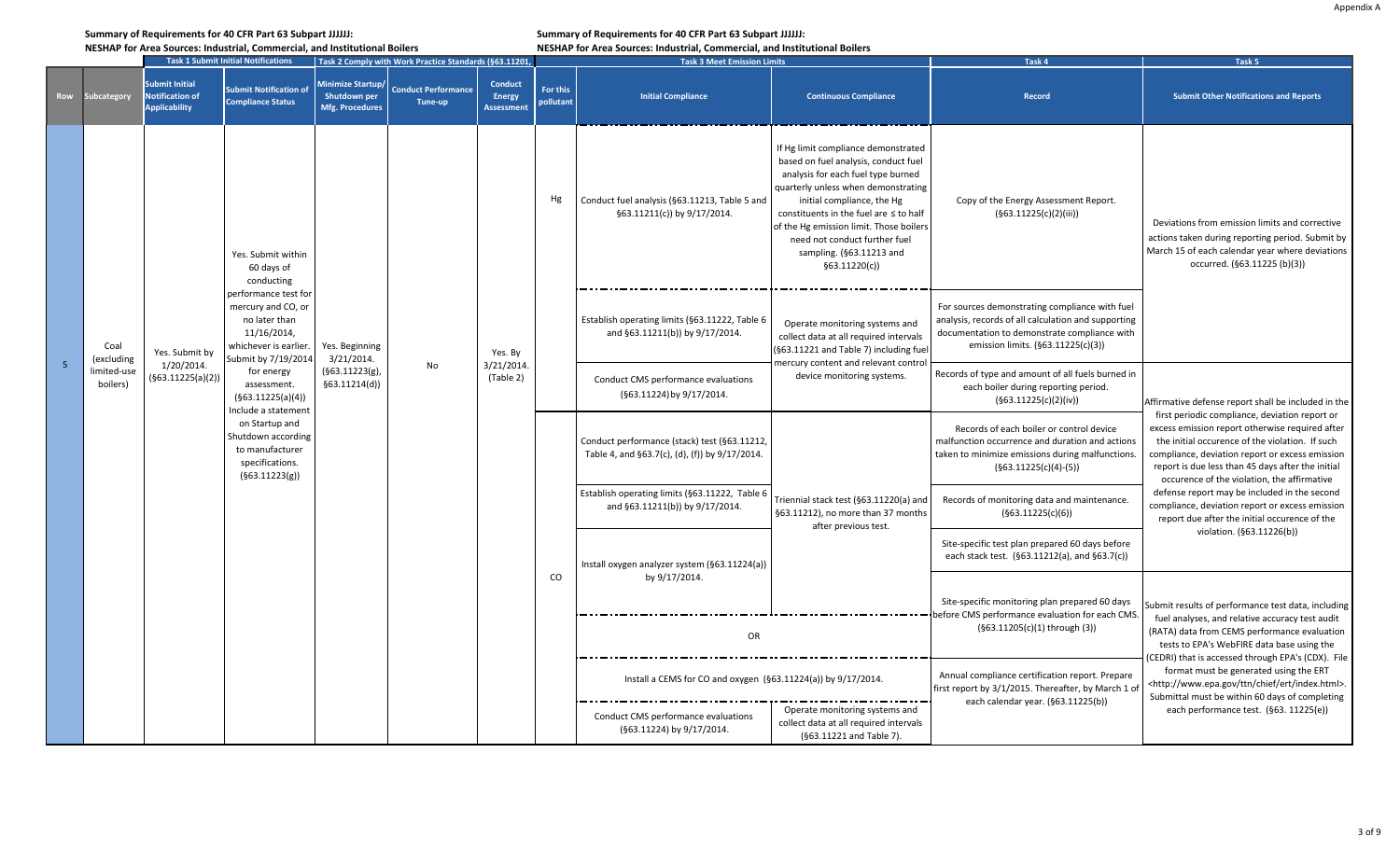**NESHAP for Area Sources: Industrial, Commercial, and Institutional Boilers**

#### **Summary of Requirements for 40 CFR Part 63 Subpart JJJJJJ:**

|                 |                                |                                                                         | <b>Task 1 Submit Initial Notifications</b>                |                                                             | Task 2 Comply with Work Practice Standards (§63.11201,                                      |                                                      |                       | <b>Task 3 Meet Emission Limits</b> |                              | Task 4                                                                                                                                                                                                                          | Task 5                                                                                                                                                                                               |
|-----------------|--------------------------------|-------------------------------------------------------------------------|-----------------------------------------------------------|-------------------------------------------------------------|---------------------------------------------------------------------------------------------|------------------------------------------------------|-----------------------|------------------------------------|------------------------------|---------------------------------------------------------------------------------------------------------------------------------------------------------------------------------------------------------------------------------|------------------------------------------------------------------------------------------------------------------------------------------------------------------------------------------------------|
| <b>Row</b>      | Subcategory                    | <b>Submit Initial</b><br><b>Notification of</b><br><b>Applicability</b> | <b>Submit Notification of</b><br><b>Compliance Status</b> | Minimize Startup/<br><b>Shutdown per</b><br>Mfg. Procedures | <b>Conduct Performance</b><br>Tune-up                                                       | <b>Conduct</b><br><b>Energy</b><br><b>Assessment</b> | For this<br>pollutant | <b>Initial Compliance</b>          | <b>Continuous Compliance</b> | <b>Record</b>                                                                                                                                                                                                                   | <b>Submit Other Notifications and Reports</b>                                                                                                                                                        |
|                 |                                |                                                                         |                                                           |                                                             | Yes. Every 5 years.<br>First tune-up                                                        |                                                      |                       |                                    |                              | 5-year compliance certification report. Prepare<br>first report by 3/1/2015. Subsequent reports<br>prepared by March 1 of the year following the<br>calendar year during which a 5-year tune-up is<br>completed. (§63.11225(b)) | Notification to combust solid waste. Submit 30<br>days prior to combusting solid waste.<br>(§63.11225(f))                                                                                            |
| $6\overline{6}$ | Limited-use                    | Yes. Submit by<br>1/20/2014.                                            | Yes. Submit by<br>7/19/2014.                              | No                                                          | completed by<br>3/21/2014.<br>Subsequent tune-<br>ups should be                             |                                                      |                       |                                    |                              | Records of dates and procedures for each boiler<br>tune up. (§63.11225(c)(2)(i) and §63.11223(b)(6))                                                                                                                            |                                                                                                                                                                                                      |
|                 | coal                           | (§63.11225(a)(2))                                                       | (§63.11225(a)(4))                                         |                                                             | completed no later<br>than 61 months<br>after the previous                                  | No                                                   |                       | None                               |                              | Records of fuel use and non-waste<br>determinations. (§63.11225(c)(2)(ii))                                                                                                                                                      |                                                                                                                                                                                                      |
|                 |                                |                                                                         |                                                           |                                                             | tune-up.<br>$(§63.11223(a)-(f))$                                                            |                                                      |                       |                                    |                              | A copy of the federally enforceable permit and<br>records of fuel use for the days the boiler is<br>operating. (§63.11225(c)(2)(vi))                                                                                            | Notification of switching fuels, making physical<br>changes or taking permit limits. Submit within 30<br>days of switching fuels, making physical changes<br>or taking permit limits. (§63.11225(g)) |
|                 |                                |                                                                         |                                                           |                                                             |                                                                                             |                                                      |                       |                                    |                              | Records of all submitted notifications.<br>(§63.11225(c)(1))                                                                                                                                                                    |                                                                                                                                                                                                      |
|                 |                                | New - Small (< 10MMBtu/hr)                                              |                                                           |                                                             |                                                                                             |                                                      |                       | New - Small (< 10MMBtu/hr)         |                              |                                                                                                                                                                                                                                 |                                                                                                                                                                                                      |
|                 |                                |                                                                         |                                                           |                                                             | Yes. Biennial or                                                                            |                                                      |                       |                                    |                              | Biennial or 5-year compliance certification report<br>Prepare reports by March 1 of the year following<br>the calendar year during which a biennial or 5-<br>year tune-up, as applicable, is completed.<br>(§63.11225(b))       | Notification to combust solid waste. Submit 30<br>days prior to combusting solid waste.<br>(§63.11225(f))                                                                                            |
|                 | All fuel types                 |                                                                         |                                                           |                                                             | every 5 years. First<br>tune-up completed<br>no later than 25<br>months or 61<br>months, as |                                                      |                       |                                    |                              | Records of dates and procedures for each boiler<br>tune up. (§63.11225(c)(2)(i) and §63.11223(b)(6))                                                                                                                            |                                                                                                                                                                                                      |
| $7\overline{ }$ | other than<br>gas<br>(biomass, | Yes. Submit<br>within 120 days<br>after startup.<br>(§63.11225(a)(2))   | No                                                        | No                                                          | applicable, after<br>startup. Subsequent<br>tune-ups should be<br>completed no later        | No                                                   |                       | None                               |                              | Records of fuel use and non-waste<br>determinations. (§63.11225(c)(2)(ii))                                                                                                                                                      |                                                                                                                                                                                                      |
|                 | coal, oil)                     |                                                                         |                                                           |                                                             | than 25 months or<br>61 months, as<br>applicable, after the                                 |                                                      |                       |                                    |                              | For seasonal boilers, records of days of operation<br>each year. (§63.11225(c)(2)(v))                                                                                                                                           | Notification of switching fuels, making physical                                                                                                                                                     |
|                 |                                |                                                                         |                                                           |                                                             | previous tune-up.<br>$(§63.11223(a)-(f))$                                                   |                                                      |                       |                                    |                              | For limited-use boilers, a copy of the federally<br>enforceable permit and records of fuel use for the<br>days the boiler is operating. (§63.11225(c)(2)(vi))                                                                   | changes or taking permit limits. Submit within 30<br>days of switching fuels, making physical changes<br>or taking permit limits. (§63.11225(g))                                                     |
|                 |                                |                                                                         |                                                           |                                                             |                                                                                             |                                                      |                       |                                    |                              | Records of all submitted notifications.<br>(§63.11225(c)(1))                                                                                                                                                                    |                                                                                                                                                                                                      |
|                 |                                | New - Large (≥ 10MMBtu/hr)                                              |                                                           |                                                             |                                                                                             |                                                      |                       | New - Large (≥ 10MMBtu/hr)         |                              |                                                                                                                                                                                                                                 |                                                                                                                                                                                                      |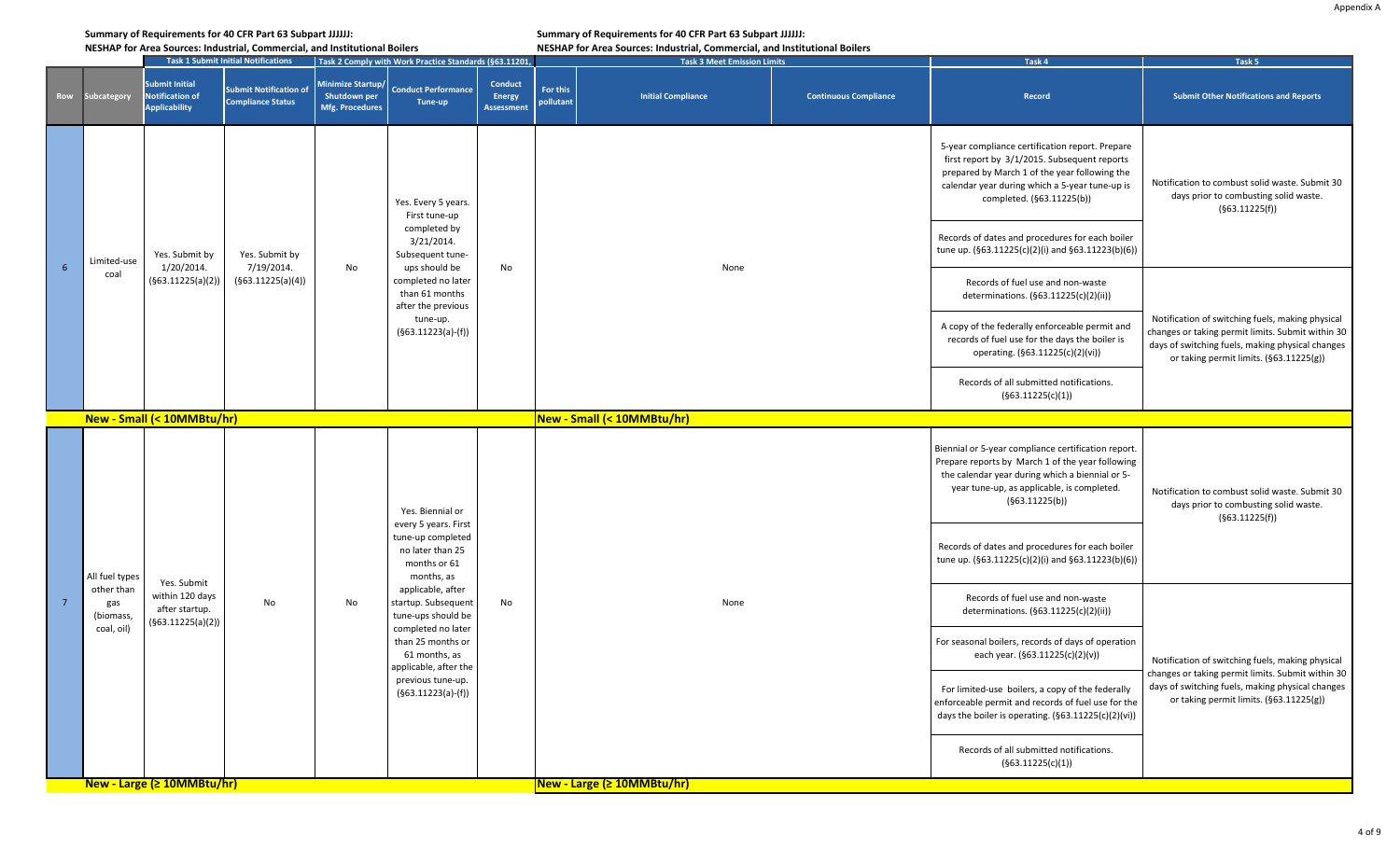#### **Summary of Requirements for 40 CFR Part 63 Subpart JJJJJJ:**

**NESHAP for Area Sources: Industrial, Commercial, and Institutional Boilers**

|     |                         | , כטווסט וואז וסו אופט איז האז וואסט וואסט וואסט וואסט וואסט וואסט וואסט וואסט וואסט וואסט וואסט וואסט וואסט ו<br><b>Task 1 Submit Initial Notifications</b><br>Task 2 Comply with Work Practice Standards (§63.11201, |                                                                                              |                                                                    | <b>Task 3 Meet Emission Limits</b>    |                                               |                       | Task 4                                                                                                                                                                                              | Task 5                                                                                                                                                                                                                                                                                                                                                     |                                                                                                                                                                                             |                                                                                                                                                                                                      |
|-----|-------------------------|------------------------------------------------------------------------------------------------------------------------------------------------------------------------------------------------------------------------|----------------------------------------------------------------------------------------------|--------------------------------------------------------------------|---------------------------------------|-----------------------------------------------|-----------------------|-----------------------------------------------------------------------------------------------------------------------------------------------------------------------------------------------------|------------------------------------------------------------------------------------------------------------------------------------------------------------------------------------------------------------------------------------------------------------------------------------------------------------------------------------------------------------|---------------------------------------------------------------------------------------------------------------------------------------------------------------------------------------------|------------------------------------------------------------------------------------------------------------------------------------------------------------------------------------------------------|
| Row | Subcategory             | <b>Submit Initial</b><br><b>Notification of</b><br><b>Applicability</b>                                                                                                                                                | <b>Submit Notification of</b><br><b>Compliance Status</b>                                    | <b>Minimize Startup/</b><br><b>Shutdown per</b><br>Mfg. Procedures | <b>Conduct Performance</b><br>Tune-up | <b>Conduct</b><br>Energy<br><b>Assessment</b> | For this<br>pollutant | <b>Initial Compliance</b>                                                                                                                                                                           | <b>Continuous Compliance</b>                                                                                                                                                                                                                                                                                                                               | Record                                                                                                                                                                                      | <b>Submit Other Notifications and Reports</b>                                                                                                                                                        |
|     |                         |                                                                                                                                                                                                                        |                                                                                              |                                                                    |                                       |                                               |                       | Conduct performance (stack) test (§63.11212, Triennial stack test (§63.11220(a) and<br>Table 4, and 63.7(c), (d), (f)) within 180 days of $\frac{63.11212}{1}$ , no more than 37 months<br>startup. | after previous test.                                                                                                                                                                                                                                                                                                                                       | Records of fuel use and non-waste<br>determinations. (§63.11225(c)(2)(ii))                                                                                                                  | Notification to combust solid waste. Submit 30<br>days prior to combusting solid waste.<br>(§63.11225(f))                                                                                            |
|     |                         |                                                                                                                                                                                                                        |                                                                                              |                                                                    |                                       |                                               |                       | OR                                                                                                                                                                                                  |                                                                                                                                                                                                                                                                                                                                                            | Records of all submitted notifications.<br>(§63.11225(c)(1))                                                                                                                                |                                                                                                                                                                                                      |
|     |                         |                                                                                                                                                                                                                        |                                                                                              |                                                                    |                                       |                                               | Hg                    | Conduct fuel analysis (§63.11213, Table 5 and<br>§63.11211(c)) within 180 days of startup.                                                                                                          | If Hg limit compliance demonstrated<br>based on fuel analysis, conduct fuel<br>analysis for each fuel type burned<br>quarterly unless when demonstrating<br>initial compliance, the Hg<br>constituents in the fuel are ≤ to half<br>of the Hg emission limit. Those boilers<br>need not conduct further fuel<br>sampling. (§63.11213 and<br>\$63.11220(c)] | For sources demonstrating compliance with fuel<br>analysis, records of all calculation and supporting<br>documentation to demonstrate compliance with<br>emission limits. (§63.11225(c)(3)) | Notification of switching fuels, making physical<br>changes or taking permit limits. Submit within 30<br>days of switching fuels, making physical changes<br>or taking permit limits. (§63.11225(g)) |
|     |                         |                                                                                                                                                                                                                        |                                                                                              |                                                                    |                                       |                                               |                       | Establish operating limits (§63.11222, Table 6<br>and §63.11211(b)) within 180 days of startup.                                                                                                     | Operate monitoring systems and<br>collect data at all required intervals<br>(§63.11221 and Table 7) including fuel<br>mercury content and relevant control<br>device monitoring systems.                                                                                                                                                                   | Records of type and amount of all fuels burned in<br>each boiler during reporting period.<br>(§63.11225(c)(2)(iv))                                                                          | Deviations from emission limits and corrective<br>actions taken during reporting period. Submit by<br>March 15 of each calendar year where deviations<br>occurred. (§63.11225 (b)(3))                |
|     |                         |                                                                                                                                                                                                                        |                                                                                              |                                                                    |                                       |                                               |                       | Conduct CMS performance evaluations<br>(§63.11224) within 180 days of startup.                                                                                                                      |                                                                                                                                                                                                                                                                                                                                                            |                                                                                                                                                                                             |                                                                                                                                                                                                      |
|     |                         |                                                                                                                                                                                                                        | Yes. Submit within<br>60 days of                                                             |                                                                    |                                       |                                               |                       | Conduct performance (stack) test (§63.11212,<br>Table 4, and §63.7(c), (d), (f)) within 180 days<br>of startup.                                                                                     |                                                                                                                                                                                                                                                                                                                                                            | Records of each boiler or control device<br>malfunction occurrence and duration and actions                                                                                                 |                                                                                                                                                                                                      |
|     | Coal<br>(excluding      | Yes. Submit within<br>120 days after                                                                                                                                                                                   | completing the<br>performance tests<br>for Hg, CO, PM.<br>(§63.11225(a)(4))                  | Yes. Beginning<br>upon startup of                                  |                                       |                                               |                       | Establish operating limits (§63.11222, Table 6   Triennial stack test (§63.11220(a) and<br>and §63.11211(b)) within 180 days of startup.                                                            | §63.11212), no more than 37 months<br>after previous test.                                                                                                                                                                                                                                                                                                 | taken to minimize emissions during malfunctions.<br>$(§63.11225(c)(4)-(5))$                                                                                                                 | Affirmative defense report shall be included in the<br>first periodic compliance, deviation report or                                                                                                |
| 8   | limited-use<br>boilers) | startup.<br>(§63.11225(a)(2))                                                                                                                                                                                          | Include a statement                                                                          | the boiler.<br>(§63.11223(g),                                      | No                                    | No                                            |                       | Install oxygen analyzer system (§63.11224(a))                                                                                                                                                       |                                                                                                                                                                                                                                                                                                                                                            | Records of monitoring data and maintenance.<br>(§63.11225(c)(6))                                                                                                                            | excess emission report otherwise required after<br>the initial occurence of the violation. If such                                                                                                   |
|     |                         |                                                                                                                                                                                                                        | on Startup and<br>Shutdown according<br>to manufacturer<br>specifications.<br>(§63.11223(g)) | \$63.11214(d)]                                                     |                                       |                                               | CO                    | within 180 days of startup.<br>OR                                                                                                                                                                   |                                                                                                                                                                                                                                                                                                                                                            | Site-specific test plan prepared 60 days before<br>each stack test. (§63.11212(a), and §63.7(c))                                                                                            | compliance, deviation report or excess emission<br>report is due less than 45 days after the initial<br>occurence of the violation, the affirmative<br>defense report may be included in the second  |
|     |                         |                                                                                                                                                                                                                        |                                                                                              |                                                                    |                                       |                                               |                       | Install a CEMS for CO and oxygen (§63.11224(a)) within 180 days of startup.                                                                                                                         |                                                                                                                                                                                                                                                                                                                                                            | Site-specific monitoring plan prepared 60 days<br>before CMS performance evaluation for each CMS.<br>(§63.11205(c)(1) through (3))                                                          | compliance, deviation report or excess emission<br>report due after the initial occurence of the<br>violation. (§63.11226(b))                                                                        |
|     |                         |                                                                                                                                                                                                                        |                                                                                              |                                                                    |                                       |                                               |                       | Conduct CMS performance evaluations<br>(§63.11224) within 180 days of startup.                                                                                                                      | Operate monitoring systems and<br>collect data at all required intervals.<br>(§63.11221 and Table 7)                                                                                                                                                                                                                                                       |                                                                                                                                                                                             |                                                                                                                                                                                                      |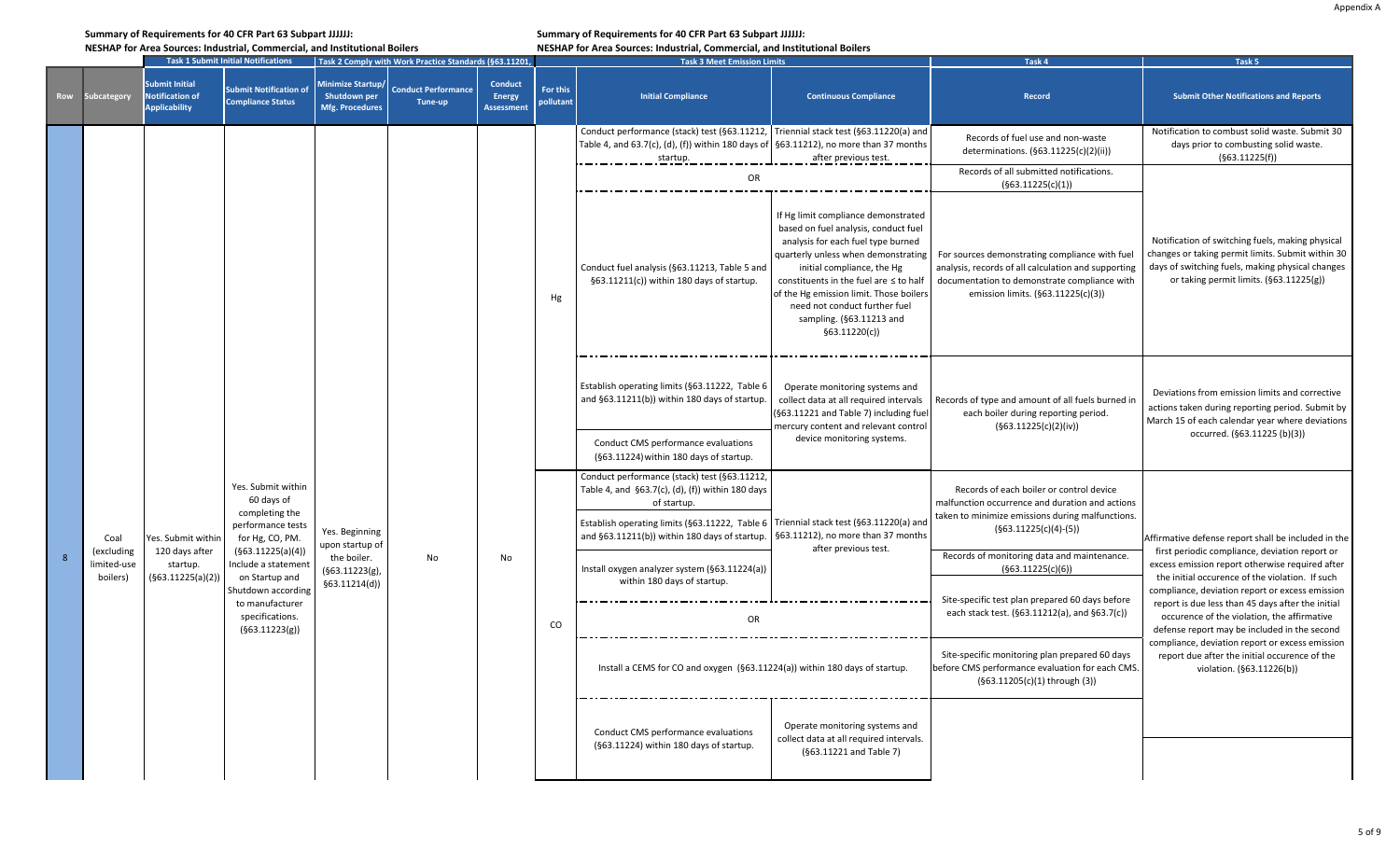#### **Summary of Requirements for 40 CFR Part 63 Subpart JJJJJJ:**

| NESHAP for Area Sources: Industrial, Commercial, and Institutional Boilers |  |  |
|----------------------------------------------------------------------------|--|--|

|            |                     |                                                                         | <b>Task 1 Submit Initial Notifications</b>                |                                                                    | Task 2 Comply with Work Practice Standards (§63.11201,                |                                                      |                       | <b>Task 3 Meet Emission Limits</b>                                                                              |                                                                                                                                                          | Task 4                                                                                                                                                                                                                                  | Task 5                                                                                                                                                                                                                                                            |
|------------|---------------------|-------------------------------------------------------------------------|-----------------------------------------------------------|--------------------------------------------------------------------|-----------------------------------------------------------------------|------------------------------------------------------|-----------------------|-----------------------------------------------------------------------------------------------------------------|----------------------------------------------------------------------------------------------------------------------------------------------------------|-----------------------------------------------------------------------------------------------------------------------------------------------------------------------------------------------------------------------------------------|-------------------------------------------------------------------------------------------------------------------------------------------------------------------------------------------------------------------------------------------------------------------|
| <b>Row</b> | ubcategory          | <b>Submit Initial</b><br><b>Notification of</b><br><b>Applicability</b> | <b>Submit Notification of</b><br><b>Compliance Status</b> | Minimize Startup/<br><b>Shutdown per</b><br><b>Mfg. Procedures</b> | <b>Conduct Performance</b><br>Tune-up                                 | <b>Conduct</b><br><b>Energy</b><br><b>Assessment</b> | For this<br>pollutant | <b>Initial Compliance</b>                                                                                       | <b>Continuous Compliance</b>                                                                                                                             | Record                                                                                                                                                                                                                                  | <b>Submit Other Notifications and Reports</b>                                                                                                                                                                                                                     |
|            |                     |                                                                         |                                                           |                                                                    |                                                                       |                                                      |                       | Conduct performance (stack) test (§63.11212,<br>Table 4, and §63.7(c), (d), (f)) within 180 days<br>of startup. | Triennial stack test (§63.11220(a) and<br>§63.11212), no more than 37 months<br>after previous test unless when<br>demonstrating initial compliance, the | Annual compliance certification report. Prepare<br>first report by March 1 of the calendar year<br>immediately following start-up of the boiler.                                                                                        | Submit results of performance test data, including<br>fuel analyses, and relative accuracy test audit<br>(RATA) data from CEMS performance evaluation<br>tests to EPA's WebFIRE data base using the                                                               |
|            |                     |                                                                         |                                                           |                                                                    |                                                                       |                                                      | PM                    | Establish operating limits (§63.11222, Table 6<br>and §63.11211(b)) within 180 days of startup.                 | PM emissions are ≤ to half of the PM<br>emission limit. Those boilers need not<br>conduct further PM performance<br>tests. (§63.11220(c))                | Subsequent reports prepared by March 1 of the<br>next calendar year. (§63.11225(b))                                                                                                                                                     | (CEDRI) that is accessed through EPA's (CDX). File<br>format must be generated using the ERT<br><http: chief="" ert="" index.html="" ttn="" www.epa.gov=""><br/>Submittal must be within 60 days of completing<br/>each performance test. (§63. 11225(e))</http:> |
|            |                     |                                                                         |                                                           |                                                                    |                                                                       |                                                      |                       | Conduct CMS performance evaluations<br>(§63.11224) within 180 days of startup.                                  | Operate monitoring systems and<br>collect data at all required intervals.<br>(§63.11221 and Table 7)                                                     |                                                                                                                                                                                                                                         |                                                                                                                                                                                                                                                                   |
|            |                     |                                                                         |                                                           |                                                                    | Yes. Every 5 years.<br>First tune-up<br>completed no later            |                                                      |                       |                                                                                                                 |                                                                                                                                                          | 5-year compliance certification report. Prepare<br>reports by March 1 of the year following the<br>calendar year during which a 5-year tune-up is<br>completed. (§63.11225(b))                                                          | Notification to combust solid waste. Submit 30<br>days prior to combusting solid waste.<br>(§63.11225(f))                                                                                                                                                         |
| -9         | Limited-use<br>coal | Yes. Submit within<br>120 days after<br>startup.                        | No.                                                       | No                                                                 | than 61 months<br>after startup.<br>Subsequent tune-<br>ups should be | No                                                   |                       | None                                                                                                            |                                                                                                                                                          | Records of dates and procedures for each boiler<br>tune up. (§63.11225(c)(2)(i) and §63.11223(b)(6))                                                                                                                                    |                                                                                                                                                                                                                                                                   |
|            |                     | (§63.11225(a)(2))                                                       |                                                           |                                                                    | completed no later<br>than 61 months                                  |                                                      |                       |                                                                                                                 |                                                                                                                                                          | Records of fuel use and non-waste<br>determinations. $(§63.11225(c)(2)(ii))$                                                                                                                                                            |                                                                                                                                                                                                                                                                   |
|            |                     |                                                                         |                                                           |                                                                    | after the previous<br>tune-up.<br>$(§63.11223(a)-(f))$                |                                                      |                       |                                                                                                                 |                                                                                                                                                          | A copy of the federally enforceable permit and<br>records of fuel use for the days the boiler is<br>operating. (§63.11225(c)(2)(vi))                                                                                                    | Notification of switching fuels, making physical<br>changes or taking permit limits. Submit within 30<br>days of switching fuels, making physical changes<br>or taking permit limits. (§63.11225(g))                                                              |
|            |                     |                                                                         |                                                           |                                                                    |                                                                       |                                                      |                       |                                                                                                                 |                                                                                                                                                          | Records of all submitted notifications.<br>(§63.11225(c)(1))                                                                                                                                                                            |                                                                                                                                                                                                                                                                   |
|            |                     | New - Large ( $\geq$ 10MMBtu/hr)                                        |                                                           |                                                                    |                                                                       |                                                      |                       | New - Large (≥ 10MMBtu/hr)                                                                                      |                                                                                                                                                          |                                                                                                                                                                                                                                         |                                                                                                                                                                                                                                                                   |
|            |                     |                                                                         |                                                           |                                                                    |                                                                       |                                                      |                       | Conduct performance (stack) test (§63.11212,<br>Table 4, and §63.7(c), (d), (f)) within 180 days<br>of startup. | Triennial stack test (§63.11220(a) and<br>§63.11212), no more than 37 months<br>after previous test unless when<br>demonstrating initial compliance, the | Annual compliance certification report. Prepare<br>first report by March 1 of the calendar year<br>immediately following start-up of the boiler.<br>Subsequent reports prepared by March 1 of the<br>next calendar year. (§63.11225(b)) | Notification to combust solid waste. Submit 30<br>days prior to combusting solid waste.<br>(§63.11225(f))                                                                                                                                                         |
|            |                     |                                                                         |                                                           |                                                                    |                                                                       |                                                      |                       |                                                                                                                 | PM emissions are $\leq$ to half of the PM<br>emission limit. Those boilers need not<br>conduct further PM performance                                    | Records of dates and procedures for each boiler<br>tune up. (§63.11225(c)(2)(i) and §63.11223(b)(6))                                                                                                                                    | Notification of switching fuels, making physical                                                                                                                                                                                                                  |
|            |                     |                                                                         |                                                           |                                                                    |                                                                       |                                                      |                       | Establish operating limits (§63.11222, Table 6<br>and §63.11211(b)) within 180 days of startup.                 | tests. (§63.11220(c))                                                                                                                                    | Records of fuel use and non-waste<br>determinations. (§63.11225(c)(2)(ii))                                                                                                                                                              | changes or taking permit limits. Submit within 30<br>days of switching fuels, making physical changes<br>or taking permit limits. (§63.11225(g))                                                                                                                  |
|            |                     |                                                                         |                                                           |                                                                    | Yes. Biennial (with                                                   |                                                      |                       |                                                                                                                 |                                                                                                                                                          | Records of all submitted notifications.<br>(§63.11225(c)(1))                                                                                                                                                                            |                                                                                                                                                                                                                                                                   |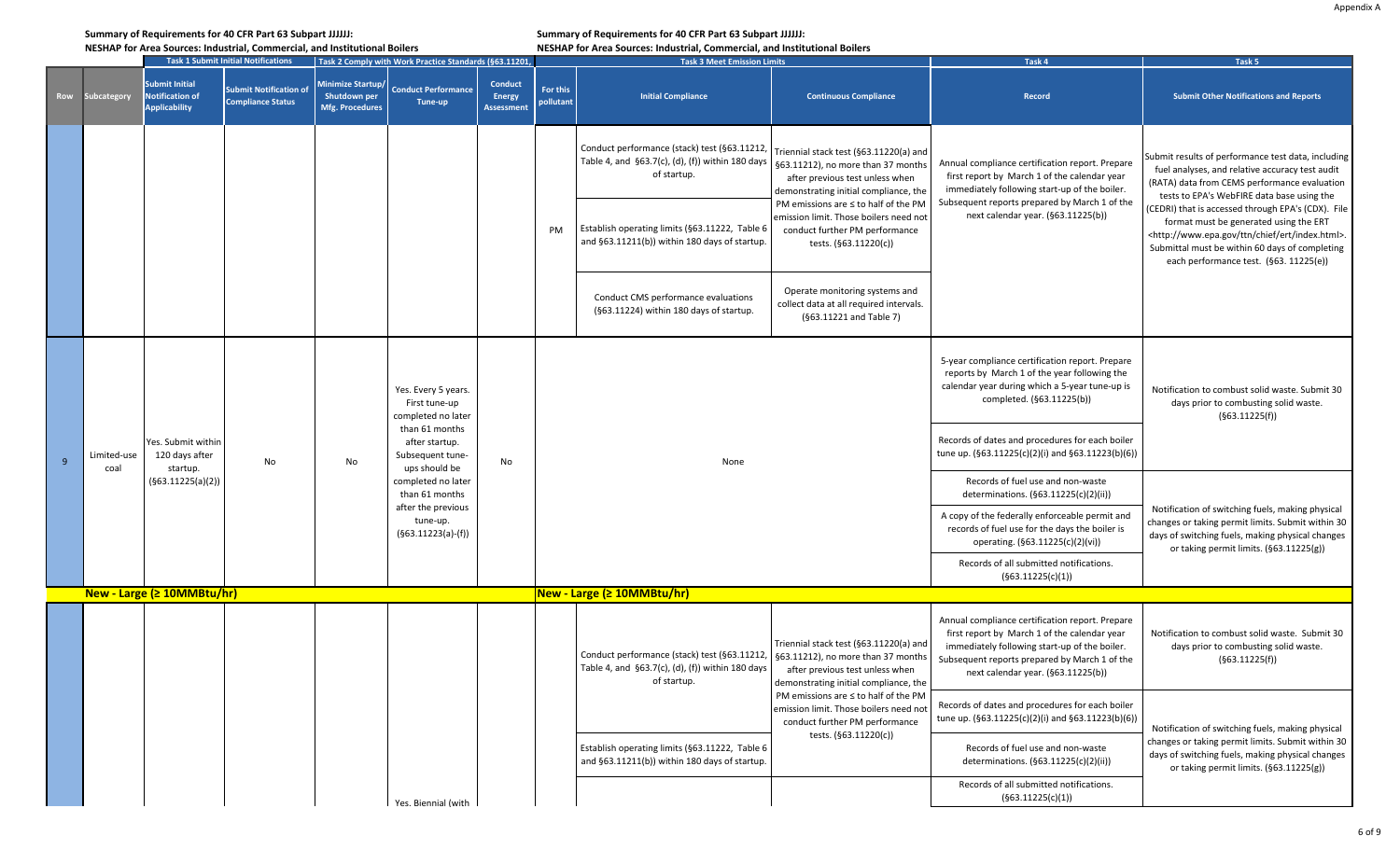**NESHAP for Area Sources: Industrial, Commercial, and Institutional Boilers**

#### **Summary of Requirements for 40 CFR Part 63 Subpart JJJJJJ:**

|            | <b>Task 1 Submit Initial Notifications</b>                       |                                                                         |                                                                                                            | Task 2 Comply with Work Practice Standards (§63.11201,            |                                                                                                                                                                          |                                                      | <b>Task 3 Meet Emission Limits</b> |                                                                                                                 |                                                                                                                                                                                                                                                 | Task 4                                                                                                                                                                                                                                  | Task 5                                                                                                                                                                                                                                                                                                                                                                                                                                                                                                                                                                                                                                               |
|------------|------------------------------------------------------------------|-------------------------------------------------------------------------|------------------------------------------------------------------------------------------------------------|-------------------------------------------------------------------|--------------------------------------------------------------------------------------------------------------------------------------------------------------------------|------------------------------------------------------|------------------------------------|-----------------------------------------------------------------------------------------------------------------|-------------------------------------------------------------------------------------------------------------------------------------------------------------------------------------------------------------------------------------------------|-----------------------------------------------------------------------------------------------------------------------------------------------------------------------------------------------------------------------------------------|------------------------------------------------------------------------------------------------------------------------------------------------------------------------------------------------------------------------------------------------------------------------------------------------------------------------------------------------------------------------------------------------------------------------------------------------------------------------------------------------------------------------------------------------------------------------------------------------------------------------------------------------------|
| <b>Row</b> | ubcategory                                                       | <b>Submit Initial</b><br><b>Notification of</b><br><b>Applicability</b> | <b>Submit Notification of</b><br><b>Compliance Status</b>                                                  | <b>Minimize Startup/</b><br>Shutdown per<br>Mfg. Procedures       | <b>Conduct Performance</b><br>Tune-up                                                                                                                                    | <b>Conduct</b><br><b>Energy</b><br><b>Assessment</b> | For this<br>pollutant              | <b>Initial Compliance</b>                                                                                       | <b>Continuous Compliance</b>                                                                                                                                                                                                                    | <b>Record</b>                                                                                                                                                                                                                           | <b>Submit Other Notifications and Reports</b>                                                                                                                                                                                                                                                                                                                                                                                                                                                                                                                                                                                                        |
|            |                                                                  |                                                                         |                                                                                                            |                                                                   | exception noted<br>below). First tune-up<br>completed no later<br>than 25 months                                                                                         |                                                      |                                    |                                                                                                                 |                                                                                                                                                                                                                                                 | Records of type and amount of all fuels burned in<br>each boiler during reporting period.<br>(§63.11225(c)(2)(iv))                                                                                                                      | Deviations from emission limits and corrective<br>actions taken during reporting period. Submit by                                                                                                                                                                                                                                                                                                                                                                                                                                                                                                                                                   |
|            | <b>Biomass</b>                                                   |                                                                         | Yes. Submit within<br>60 days of<br>completing the<br>performance test for                                 | Yes. Beginning                                                    | after start-up,<br>Subsequent tune-<br>ups should be<br>completed no later<br>than 25 months<br>after the previous                                                       |                                                      |                                    |                                                                                                                 |                                                                                                                                                                                                                                                 | Records of the each boiler or control device<br>malfunction occurrence and duration and actions<br>taken to minimize emissions during malfunctions.<br>$(§63.11225(c)(4)-(5))$                                                          | March 15 of each calendar year where deviations<br>occurred. (§63.11225 (b)(3))                                                                                                                                                                                                                                                                                                                                                                                                                                                                                                                                                                      |
| 10         | (excluding<br>seasonal<br>boilers and<br>limited-use<br>boilers) | Yes. Submit within<br>120 days after<br>startup.<br>(§63.11225(a)(2))   | PM.<br>(§63.11225(a)(4))<br>Include a statement<br>on Startup and<br>Shutdown according<br>to manufacturer | upon startup of<br>the boiler.<br>(§63.11223(g)<br>\$63.11214(d)] | tune-up. If using an<br>oxygen trim system,<br>then 5-year tune-<br>ups. First tune-up<br>completed no later                                                             | No                                                   | PM                                 |                                                                                                                 |                                                                                                                                                                                                                                                 | Records of monitoring data and maintenance.<br>(§63.11225(c)(6)                                                                                                                                                                         | Affirmative defense report shall be included in the<br>first periodic compliance, deviation report or<br>excess emission report otherwise required after                                                                                                                                                                                                                                                                                                                                                                                                                                                                                             |
|            |                                                                  |                                                                         | specifications><br>(§63.11223(g))                                                                          |                                                                   | than 61 months<br>after start-up,<br>Subsequent tune-<br>ups should be<br>completed no later<br>than 61 months<br>after the previous<br>tune-up.<br>$(§63.11223(a)-(f))$ |                                                      |                                    | Conduct CMS performance evaluations<br>(§63.11224) within 180 days of startup.                                  | Operate monitoring systems and<br>collect data at all required intervals.<br>(§63.11221 and Table 7)                                                                                                                                            | Site-specific test plan prepared 60 days before<br>each stack test. (§63.11212(a), and §63.7(c))                                                                                                                                        | the initial occurence of the violation. If such<br>compliance, deviation report or excess emission<br>report is due less than 45 days after the initial<br>occurence of the violation, the affirmative<br>defense report may be included in the second<br>compliance, deviation report or excess emission<br>report due after the initial occurence of the<br>violation. (§63.11226(b))<br>Submit results of performance test data, including<br>fuel analyses, and relative accuracy test audit<br>(RATA) data from CEMS performance evaluation<br>tests to EPA's WebFIRE data base using the<br>(CEDRI) that is accessed through EPA's (CDX). File |
|            |                                                                  |                                                                         |                                                                                                            |                                                                   |                                                                                                                                                                          |                                                      |                                    |                                                                                                                 |                                                                                                                                                                                                                                                 | Site-specific monitoring plan prepared 60 days<br>before CMS performance evaluation for each CMS<br>$(§63.11205(c)(1)$ through $(3))$                                                                                                   | format must be generated using the ERT<br><http: chief="" ert="" index.html="" ttn="" www.epa.gov=""><br/>Submittal must be within 60 days of completing<br/>each performance test. (§63. 11225(e))</http:>                                                                                                                                                                                                                                                                                                                                                                                                                                          |
|            |                                                                  |                                                                         |                                                                                                            |                                                                   |                                                                                                                                                                          |                                                      |                                    |                                                                                                                 |                                                                                                                                                                                                                                                 | Annual compliance certification report. Prepare<br>first report by March 1 of the calendar year<br>immediately following start-up of the boiler.<br>Subsequent reports prepared by March 1 of the<br>next calendar year. (§63.11225(b)) | Notification to combust solid waste. Submit 30<br>days prior to combusting solid waste.<br>(§63.11225(f))                                                                                                                                                                                                                                                                                                                                                                                                                                                                                                                                            |
|            |                                                                  |                                                                         |                                                                                                            |                                                                   | Voc Rionnial (with                                                                                                                                                       |                                                      |                                    | Conduct performance (stack) test (§63.11212,<br>Table 4, and §63.7(c), (d), (f)) within 180 days<br>of startup. | Triennial stack test (§63.11220(a) and<br>§63.11212), no more than 37 months<br>after previous test unless when<br>demonstrating initial compliance, the<br>PM emissions are $\leq$ to half of the PM<br>emission limit. Those boilers need not | Records of dates and procedures for each boiler<br>tune up. (§63.11225(c)(2)(i) and §63.11223(b)(6))                                                                                                                                    | Notification ofswitching fuels, making physical<br>changes or taking permit limits. Submit within 30<br>days of switching fuels, making physical changes<br>or taking permit limits. (§63.11225(g))                                                                                                                                                                                                                                                                                                                                                                                                                                                  |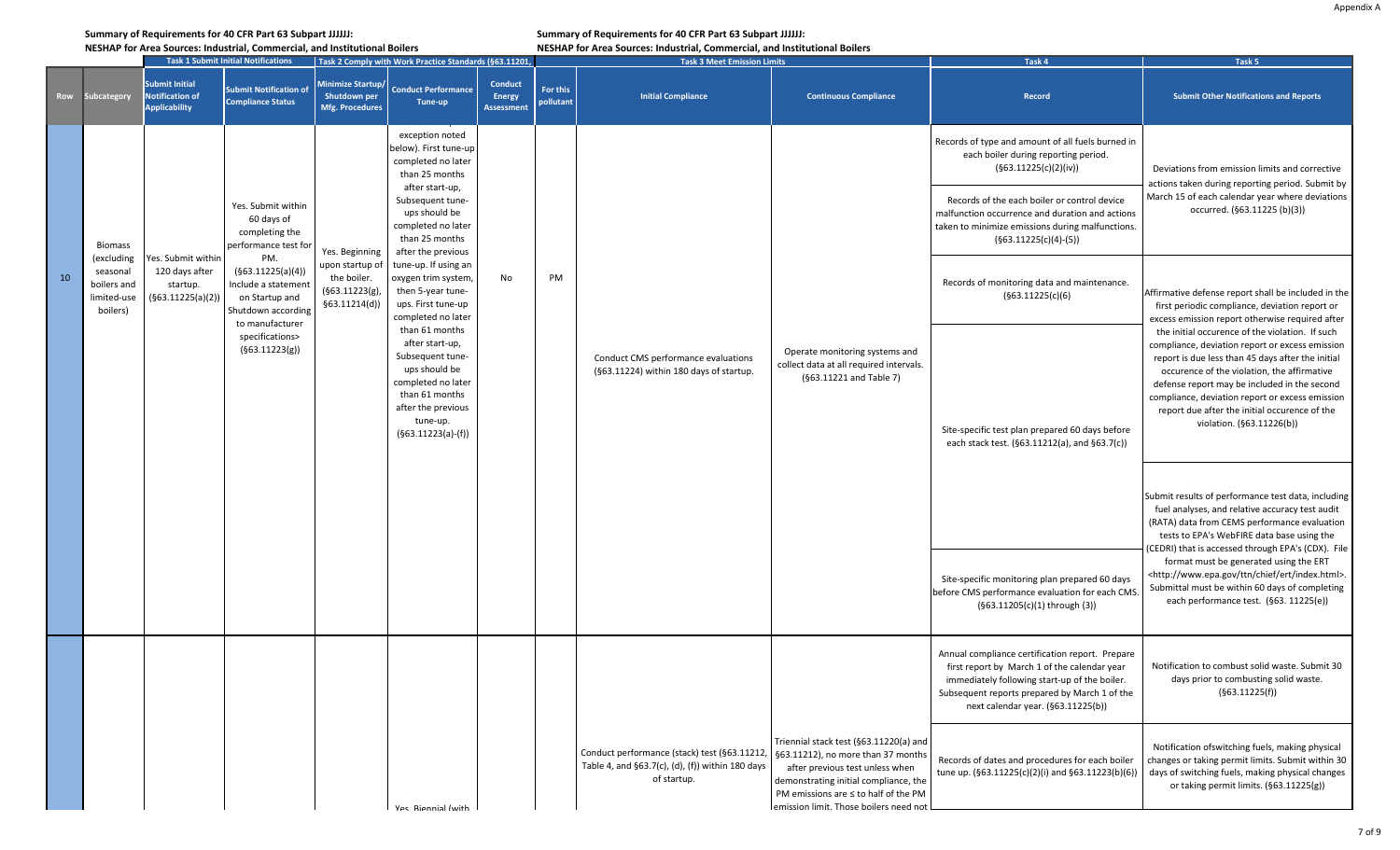#### **Summary of Requirements for 40 CFR Part 63 Subpart JJJJJJ:**

**NESHAP for Area Sources: Industrial, Commercial, and Institutional Boilers**

|     | <b>Task 1 Submit Initial Notifications</b>                       |                                                                         | Task 2 Comply with Work Practice Standards (§63.11201,                                                                                     |                                                                    | <b>Task 3 Meet Emission Limits</b>                                                                                                                                                |                                                      |                       | Task 4                                                                                          | Task 5                                                                                               |                                                                                                                                                                                |                                                                                                                                                                                                                                                                                                                     |
|-----|------------------------------------------------------------------|-------------------------------------------------------------------------|--------------------------------------------------------------------------------------------------------------------------------------------|--------------------------------------------------------------------|-----------------------------------------------------------------------------------------------------------------------------------------------------------------------------------|------------------------------------------------------|-----------------------|-------------------------------------------------------------------------------------------------|------------------------------------------------------------------------------------------------------|--------------------------------------------------------------------------------------------------------------------------------------------------------------------------------|---------------------------------------------------------------------------------------------------------------------------------------------------------------------------------------------------------------------------------------------------------------------------------------------------------------------|
| Row | Subcategory                                                      | <b>Submit Initial</b><br><b>Notification of</b><br><b>Applicability</b> | <b>Submit Notification of</b><br><b>Compliance Status</b>                                                                                  | <b>Minimize Startup/</b><br><b>Shutdown per</b><br>Mfg. Procedures | <b>Conduct Performance</b><br>Tune-up                                                                                                                                             | <b>Conduct</b><br><b>Energy</b><br><b>Assessment</b> | For this<br>pollutant | <b>Initial Compliance</b>                                                                       | <b>Continuous Compliance</b>                                                                         | <b>Record</b>                                                                                                                                                                  | <b>Submit Other Notifications and Reports</b>                                                                                                                                                                                                                                                                       |
|     |                                                                  |                                                                         |                                                                                                                                            |                                                                    | exception noted<br>below). First tune-up<br>completed no later                                                                                                                    |                                                      |                       |                                                                                                 | conduct further PM performance<br>tests. (§63.11220(c))                                              | Records of fuel use and non-waste<br>determinations. (§63.11225(c)(2)(ii))                                                                                                     |                                                                                                                                                                                                                                                                                                                     |
|     |                                                                  |                                                                         |                                                                                                                                            |                                                                    | than 25 months<br>after start-up,<br>Subsequent tune-<br>ups should be                                                                                                            |                                                      |                       |                                                                                                 |                                                                                                      | Records of all submitted notifications.<br>(§63.11225(c)(1))                                                                                                                   | Deviations from emission limits and corrective<br>actions taken during reporting period. Submit by<br>March 15 of each calendar year where deviations                                                                                                                                                               |
|     | Oil <sup>1</sup>                                                 |                                                                         | Yes. Submit within<br>60 days of<br>completing the<br>performance test for                                                                 | Yes. Beginning                                                     | completed no later<br>than 25 months<br>after the previous<br>tune-up. If boiler has                                                                                              |                                                      |                       | Establish operating limits (§63.11222, Table 6<br>and §63.11211(b)) within 180 days of startup. |                                                                                                      | Records of type and amount of all fuels burned in<br>each boiler during reporting period.<br>(§63.11225(c)(2)(iv))                                                             | occurred. (§63.11225 (b)(3))                                                                                                                                                                                                                                                                                        |
| 11  | (excluding<br>seasonal<br>boilers and<br>limited-use<br>boilers) | Yes. Submit withir<br>120 days after<br>startup.<br>(§63.11225(a)(2))   | PM §63.11225(a)(4))<br>Include a statement<br>on Startup and<br>Shutdown according<br>to manufacturer<br>specifications.<br>(§63.11223(g)) | upon startup of<br>the boiler.<br>(§63.11223(g),<br>\$63.11214(d)] | a heat input capacity<br>of equal to or less<br>than 5 MMBtu/hr or<br>is using an oxygen<br>trim system, then 5-<br>year tune-ups. First<br>tune-up completed<br>no later than 61 | No                                                   | PM                    |                                                                                                 |                                                                                                      | Records of the each boiler or control device<br>malfunction occurrence and duration and actions<br>taken to minimize emissions during malfunctions<br>$(§63.11225(c)(4)-(5))$  | Affirmative defense report shall be included in the<br>first periodic compliance, deviation report or<br>excess emission report otherwise required after<br>the initial occurence of the violation. If such<br>compliance, deviation report or excess emission<br>report is due less than 45 days after the initial |
|     |                                                                  |                                                                         |                                                                                                                                            |                                                                    | months after start-<br>up, Subsequent tune-<br>ups should be<br>completed no later<br>than 61 months<br>after the previous<br>tune-up.<br>$(§63.11223(a)-(f))$                    |                                                      |                       | Conduct CMS performance evaluations<br>(§63.11224) within 180 days of startup.                  | Operate monitoring systems and<br>collect data at all required intervals.<br>(§63.11221 and Table 7) | Records of monitoring data and maintenance.<br>(§63.11225(c)(6))                                                                                                               | occurence of the violation, the affirmative<br>defense report may be included in the second<br>compliance, deviation report or excess emission<br>report due after the initial occurence of the<br>violation. (§63.11226(b))                                                                                        |
|     |                                                                  |                                                                         |                                                                                                                                            |                                                                    |                                                                                                                                                                                   |                                                      |                       |                                                                                                 |                                                                                                      | Site-specific test plan prepared 60 days before<br>each stack test. (§63.11212(a), and §63.7(c))                                                                               | Submit results of performance test data, including<br>fuel analyses, and relative accuracy test audit<br>(RATA) data from CEMS performance evaluation<br>tests to EPA's WebFIRE data base using the<br>(CEDRI) that is accessed through EPA's (CDX). File                                                           |
|     |                                                                  |                                                                         |                                                                                                                                            |                                                                    |                                                                                                                                                                                   |                                                      |                       |                                                                                                 |                                                                                                      | Site-specific monitoring plan prepared 60 days<br>before CMS performance evaluation for each CMS.<br>(§63.11205(c)(1) through (3))                                             | format must be generated using the ERT<br><http: chief="" ert="" index.html="" ttn="" www.epa.gov=""><br/>Submittal must be within 60 days of completing<br/>each performance test. (§63. 11225(e))</http:>                                                                                                         |
|     |                                                                  |                                                                         |                                                                                                                                            |                                                                    |                                                                                                                                                                                   |                                                      |                       |                                                                                                 |                                                                                                      | 5-year compliance certification report. Prepare<br>reports by March 1 of the year following the<br>calendar year during which a 5-year tune-up is<br>completed. (§63.11225(b)) | Notification to combust solid waste. Submit 30<br>days prior to combusting solid waste.<br>(§63.11225(f))                                                                                                                                                                                                           |
|     |                                                                  |                                                                         |                                                                                                                                            |                                                                    | Yes. Every 5 years.<br>First tune-up<br>completed no later<br>than 61 months                                                                                                      |                                                      |                       |                                                                                                 |                                                                                                      | Records of dates and procedures for each boiler<br>tune up. (§63.11225(c)(2)(i) and §63.11223(b)(6))                                                                           |                                                                                                                                                                                                                                                                                                                     |
| 11  | limited-use<br>biomass and                                       | Seasonal and Yes. Submit within<br>120 days after<br>startup.           | No                                                                                                                                         | No                                                                 | after startup.<br>Subsequent tune-<br>ups should be                                                                                                                               | No                                                   |                       | None                                                                                            |                                                                                                      | Records of fuel use and non-waste<br>determinations. (§63.11225(c)(2)(ii)).                                                                                                    |                                                                                                                                                                                                                                                                                                                     |